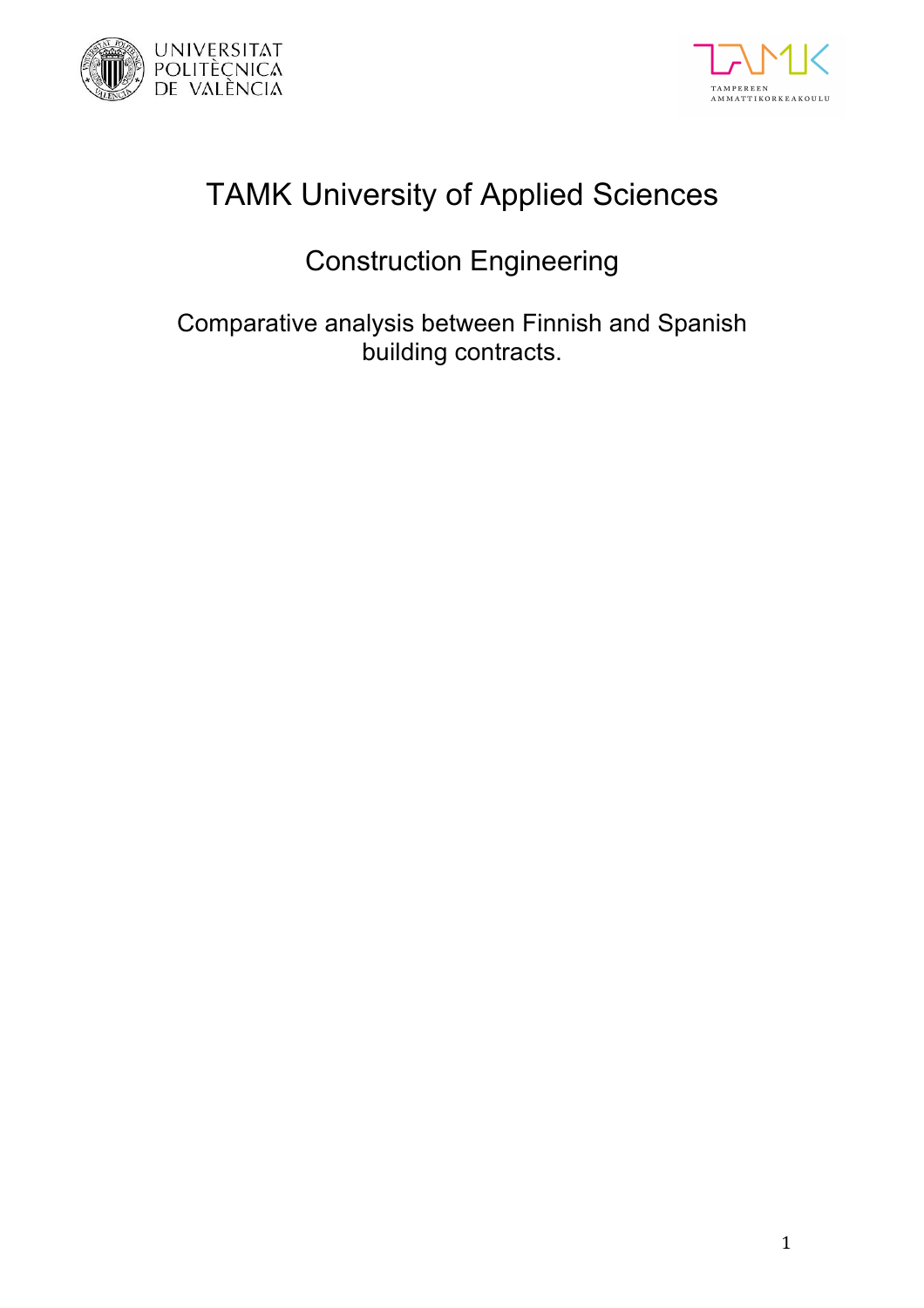## **ABSTRACT**

The idea of writing a thesis about an approach, study and comparison between the Finnish and the Spanish law regarding the contracts of building construction was proposed by Tampere University of Applied Sciences' Head of Degree Programme in Construction Engineering Mr. Jouko Lähteenmäki.

The following thesis is intended to describe the similarities and differences between the contracts of buildings used in Finland and Spain and the laws governing these contracts. Stuying Finnish terms about building contracts and comparing it to the Spanish one.

To perform this task, I will base the Finnish legislation, trying to compare the points who are related and explaining the points that are not covered in Spanish legislation.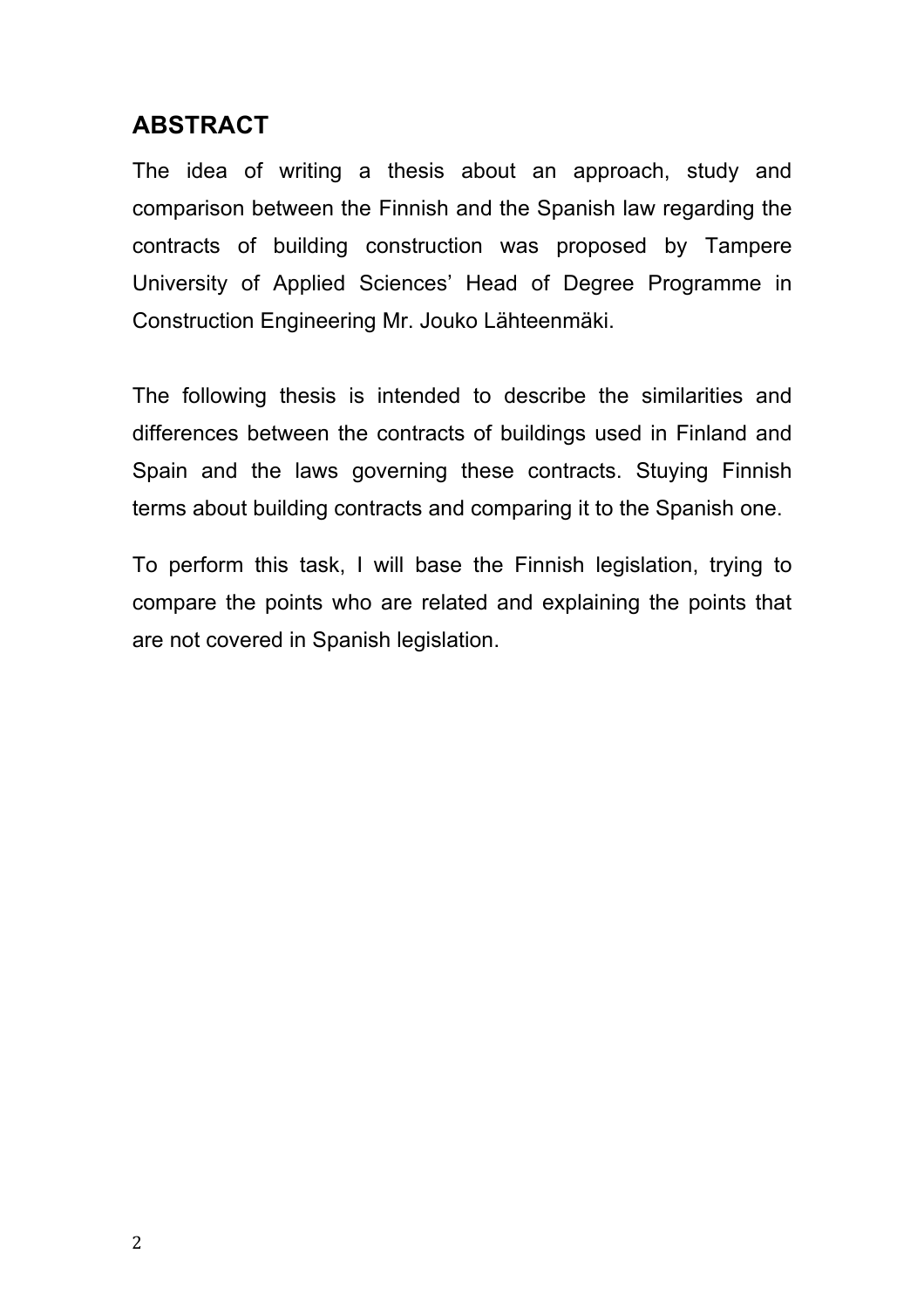



# INDEX:

- Laws on which base this Thesis
- Preamble
- Differents types of Building Contracts
- Chapter 1; Content and Scope of Building contract
	- Contractor's Obligation to render services
	- Work Progress and Co-operation
	- Quality Assurance
	- Contract Documents
- Chapter 2; Period of Building Contract
	- Legitimate Grounds for Extending the Building Contract Period
- Chapter 3; Liability
	- Liability of Contracting Parties
	- Contractor's Liability
	- Client's Liability
- Chapter 4; Surety and Insurance
	- Surety
	- **Insurance**
- Chapter 5; Obligation to Pay
- Chapter 6; Plan Modifications and Price Changes
- Chapter 7; Title and Risk
- Chapter 8; Organisation Management
	- Supervision
- Chapter 9; Joint Meetings and Proceedings
	- Meetings and Inspections
	- Handover
	- Record Keeping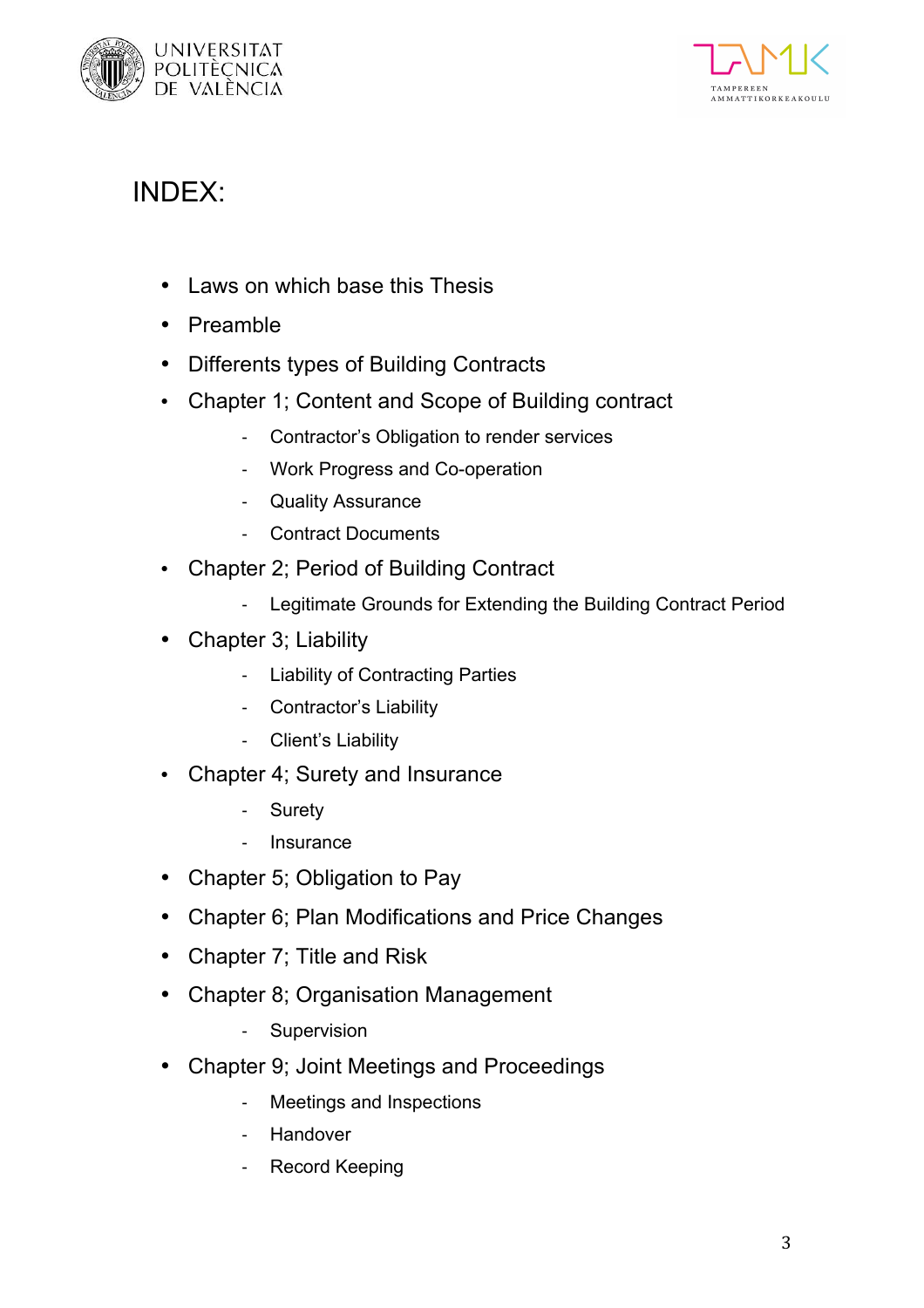- Chapter 10; Termination and Transfer of Contract
	- Client's Right to Terminate the Contract
	- Constractor's Right to Terminate the Contract
	- Guarantor's Right
	- Transfer of Contract
- Chapter 11; Disagreements and Their Resolution
- Conclusions
- Bibliography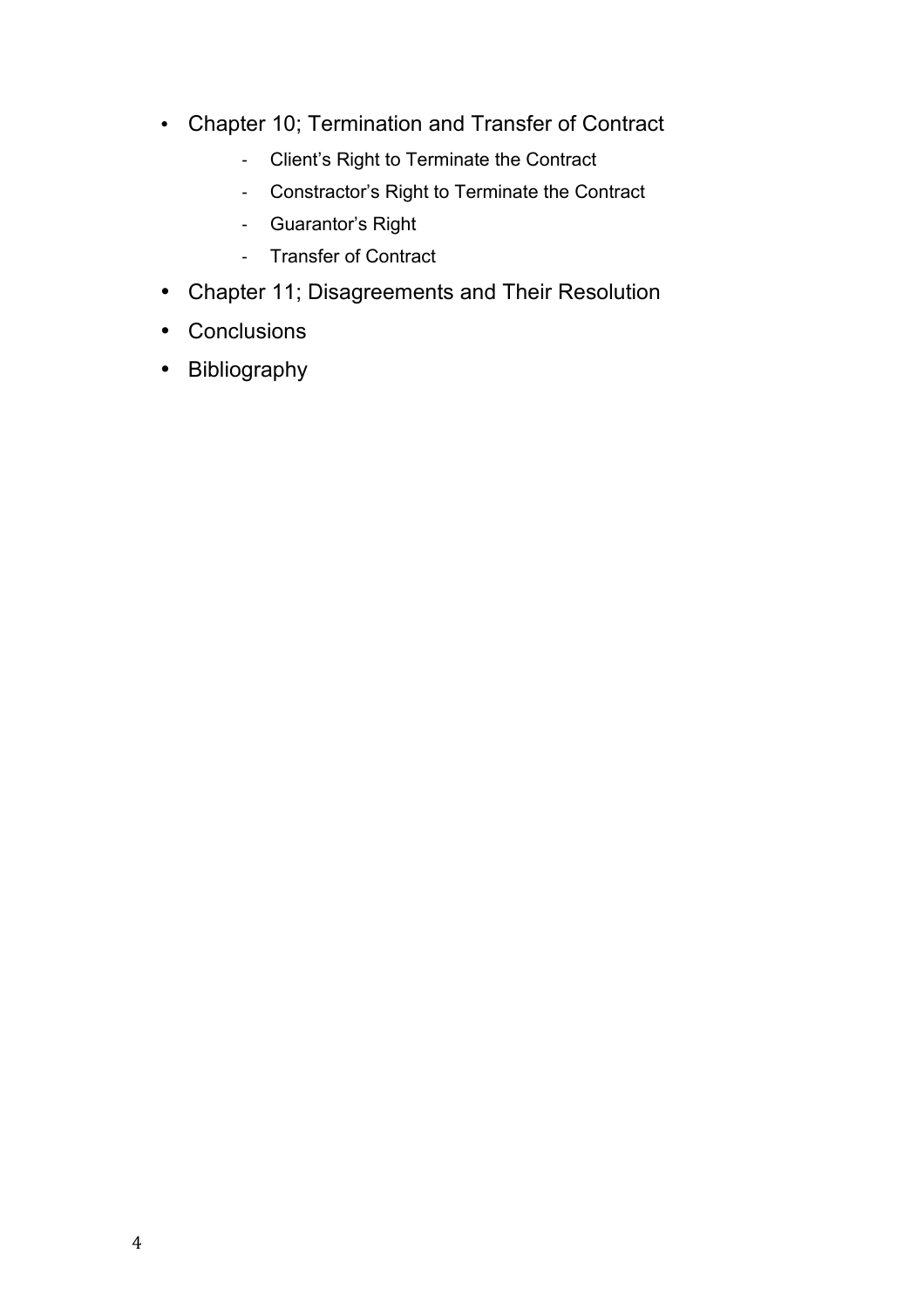



## **LAWS ON WHICH BASE THIS THESIS.**

This Thesis is based on the document "YSE1998 – General Conditions For Building Contracts". These law directs and determines building contracts throughout Finland. In order to compare Finnish legislation with Spanish legislation, we should study several Spanish laws. The main Spanish law is Act 38/1999 of 5th November 1999, Update 27 June 2013, but also have to compare ítems of Spanish Civil Code, RD 1627/97 minimum provisions of safety and health in construction Works, RD 515/ 1989 of 21 April on consumer protection regarding the information provided in the sale and rental of housing, Act 32/ 2006 Regulating Subcontracting, Act 57/1968 Spanish Housing and Land Legislation and Technical Building Code.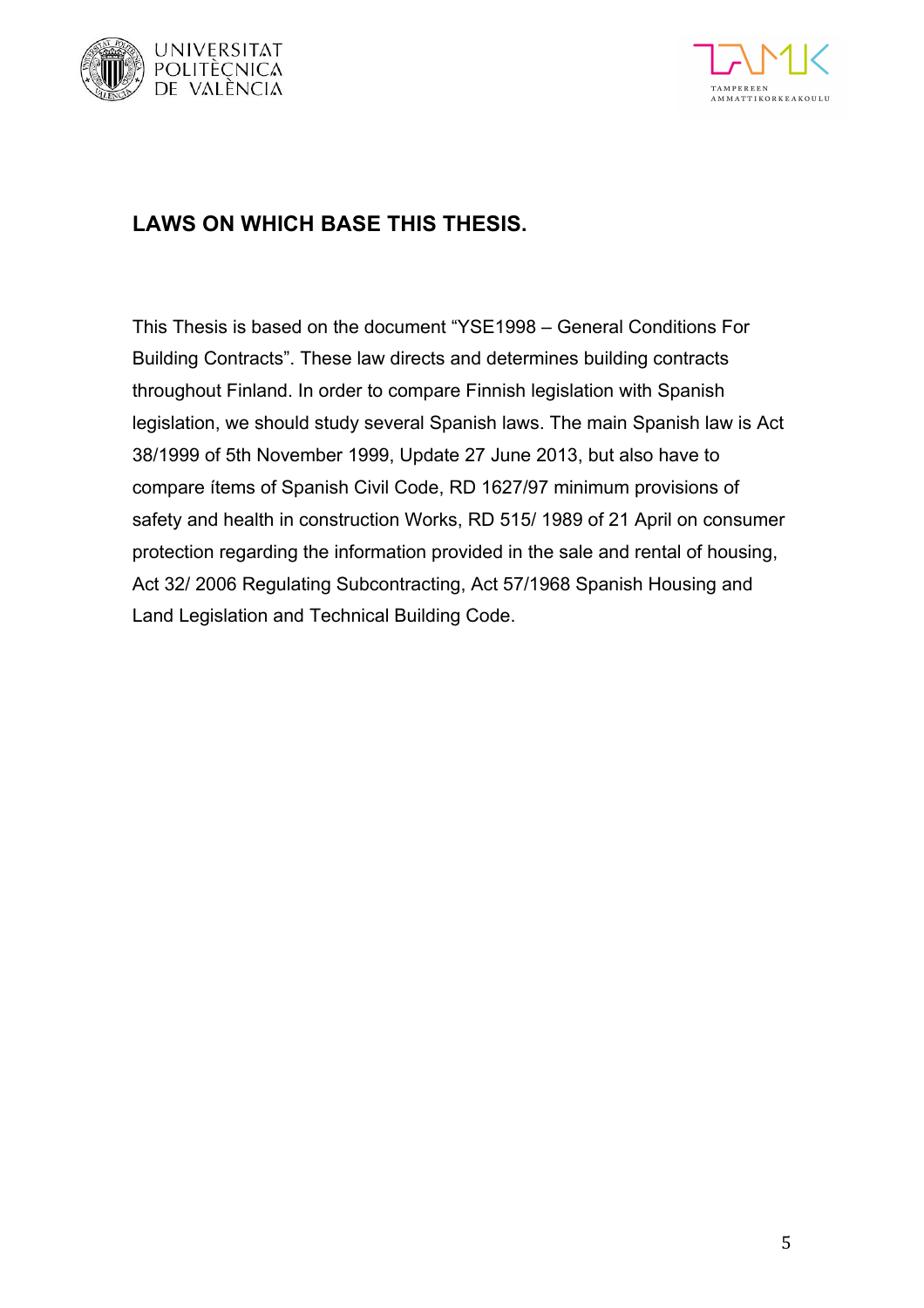### **PREAMBLE.**

The building sector is one of the main economic sectors with obvious repercussions on society as a whole and on the cultural values involved in its architecture, before the advent of the law 38/1999 in Spain and the law YSE-1998 in Finland, the construction sector lacked regulatory standards as important as these.

This regulation also includes the identification, obligations and responsibilities of each of the actors involved in this process.

- Spanish law 38/1999 of the building management, aims to six scopes, these scopes are:

- 1. Regulate the building process establishing their obligations and responsabilities and cover the guarantees to users.
- 2. Establishes the basic requirements to be met by buildings so that the guarantee protecting users are based not only on technical building requirements but also on the establishment of surety and property damage insurance. In addition, the concept of project is established as a requirement for the development of the works affected by the provisions of this Act.
- 3. The Act also delimits the scope of the activity of the professionals, designer, the Works Director and the Director of Execution of the Works
- 4. The different agents will be personally and individually liable for property damages to the buildings caused by their own acts as well as by the acts of others for whom they are legally responsible under the Act.
- 5. The liability periods are established for terms of one, three and ten years, depending on the different damages caused to the buildings. The builder is responsible for all property damages derived from deficient construction for a period of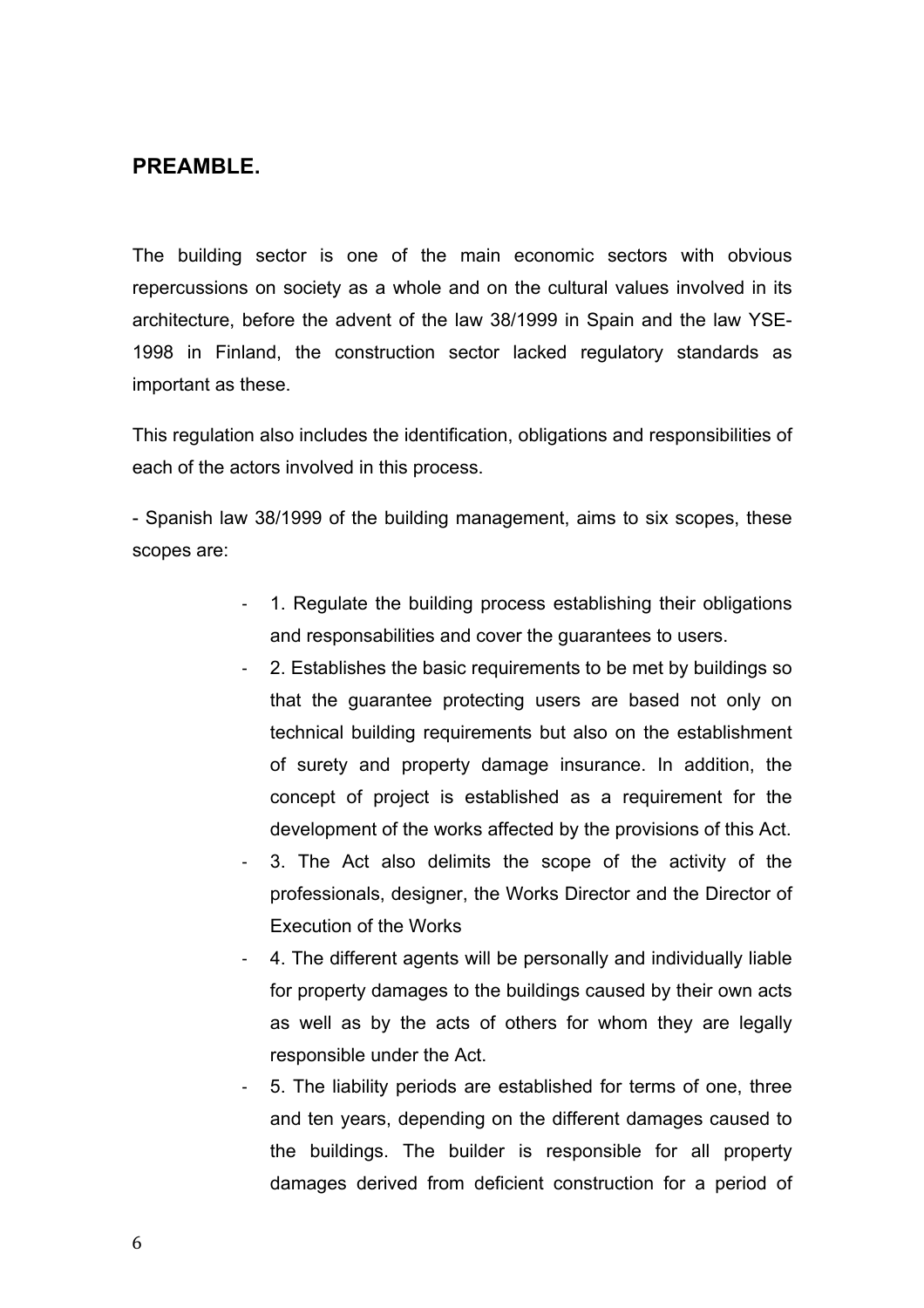





one year. The other agents are liable for all property damages caused to the building by faults or defects affecting its habitability for a period of three years, and for a period of ten years for the damages resulting from faults or defects which affect the building's structural safety.

- 6. The Act establishes the regulations governing such mandatory insurance as well as the minimum amounts guaranteed for the one, three and ten year terms, respectively.

In addition of theses six main scopes, the Spanish law 38/1999 of the building management, contains seven additional provisions.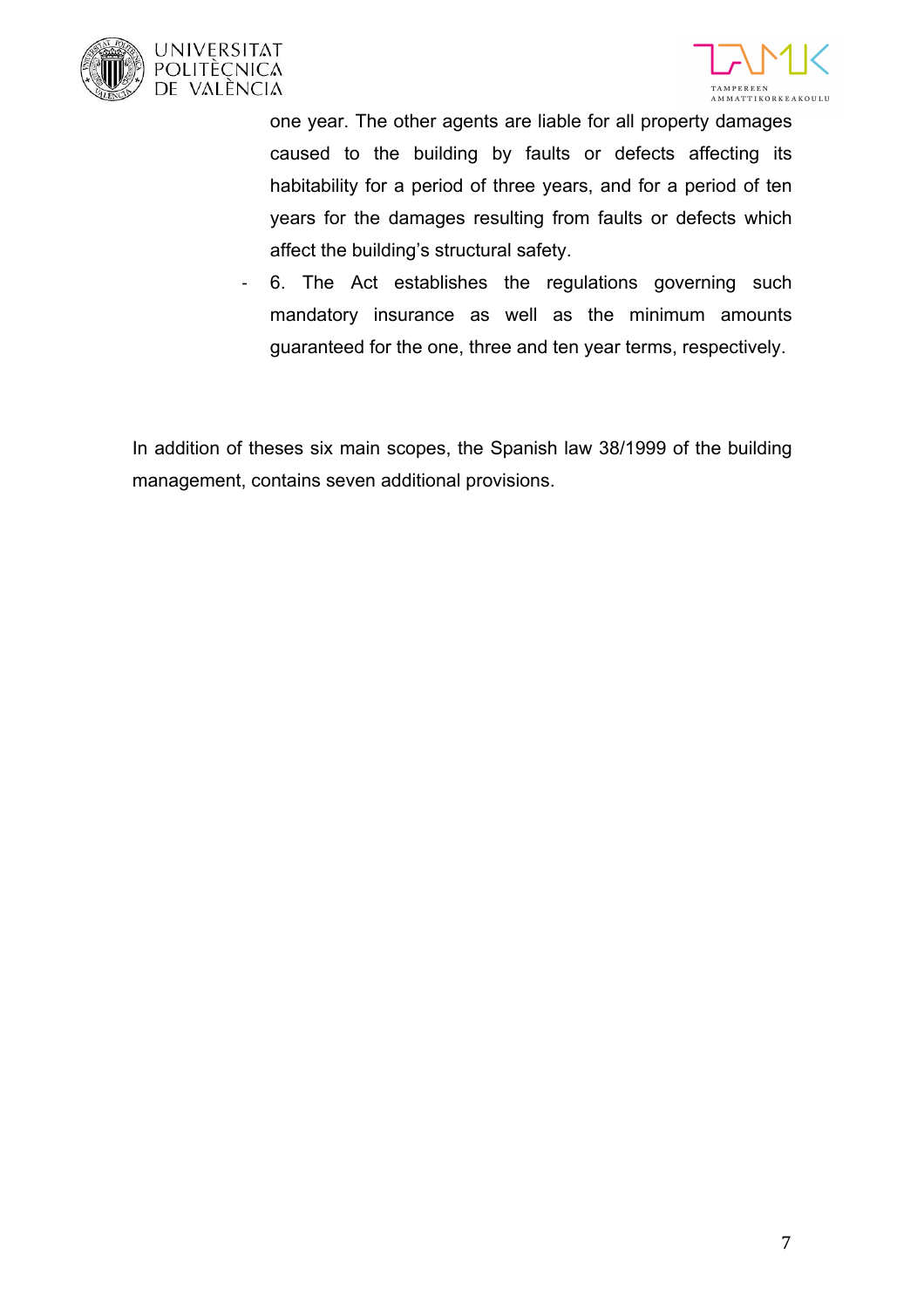- Finnish law YSE 1998, General Conditions for Building Contracts, this law has been endorsed by The Finnish Association of Building Owners and Construction Clients and were drawn up in collaboration with The Confederation of Finnish Construction Industries, The Central Association of Earth Moving Contractors in Finland and The Association of Finnish Electrical and Telecommunications Contractors.

A draft of the General Conditions was circulated widely for comment, and various organisations were consulted, such as The Finnish Association of Heating, Plumbing and Ventilation Contractors, The Finnish Association of Construction Product Industries and The Finnish Constructional Steelwork Association Ltd.

These General Conditions for Building Contracts supersede the General Contract Conditions YSE 1983 (RT 16-10193) and the Amendments to the YSE 1983 Conditions Concerning Sub-Contracts and Nominated Sub-Contracts (RT 16-10205), which have been in use until now.

YSE 1998 does not, however, supersede the above conditions when the contract makes reference to earlier conditions.

These General Conditions apply to building contracts drawn up between business operators. These General Conditions also apply in their entirety to sub-contracts and nominated sub-contracts.

At first glance the main difference is that in The Finnish law the regulations on consumer protection are not considered here but the Spanish law this regulations are considered.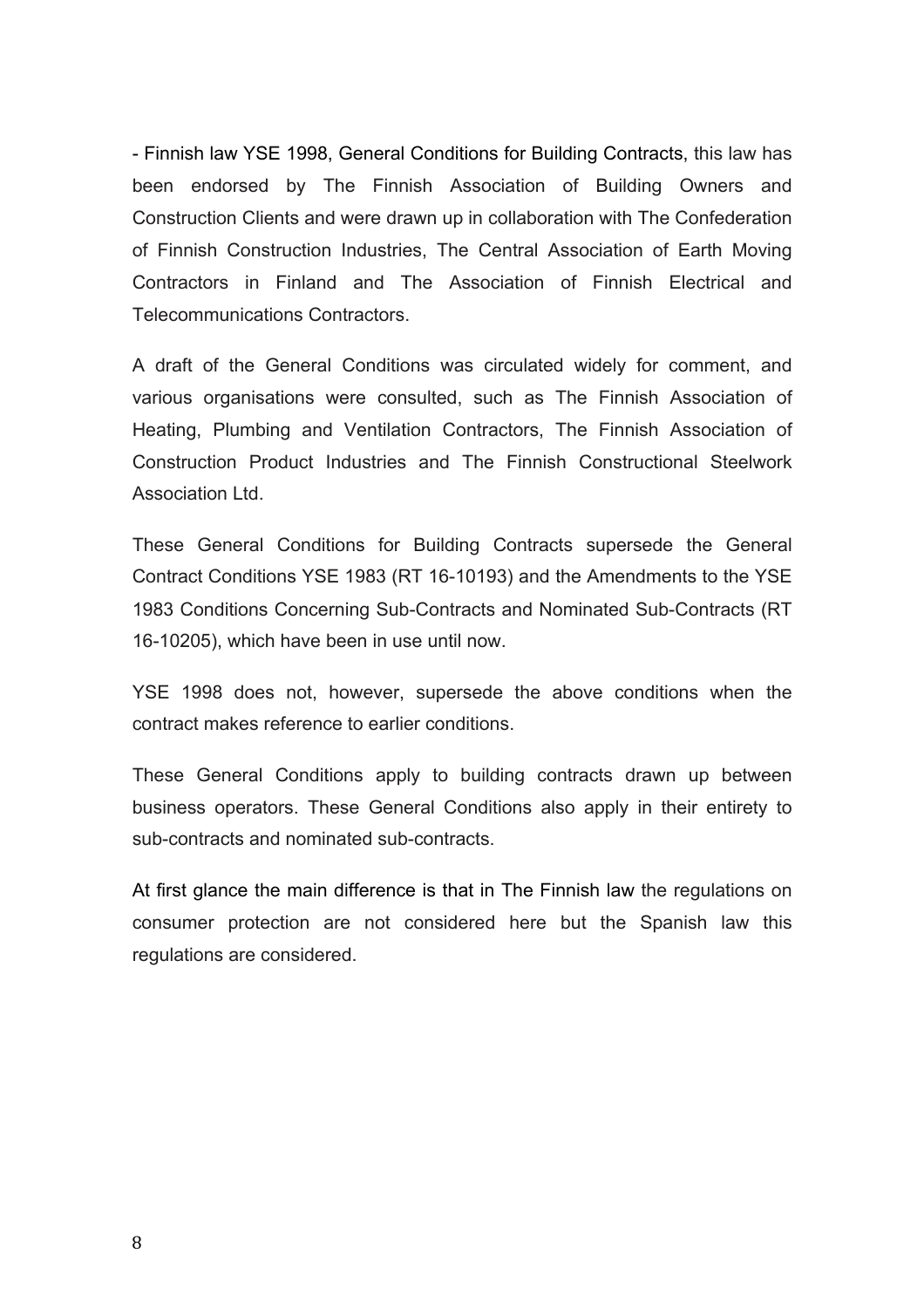



## **DIFFERENTS TYPES OF BUILDING CONTRACTS**

- 1. The contract work with material supply, is that contract under which the builder not only undertakes to perform the work, but also to provide the necessary materials for implementation. (art. 1588 Civil Code).
- 2. The construction contract lump sum, is one in which the price is fixed in advance and can not be variation of the fixed price but raise prices for labor or materials used, unless there has been any change in the project to produce increased force and had given its consent the client. The characteristic features of this contract are: the stability of the price, the dissolution between the concepts of "price" and "cost" and the price is set based on a detailed initial plan. (art. 1593 Civil Code).
- 3. The contract of work per unit of measure, defined as the work unit purely longitudinal or cubicacle. (art 1592 Civil Code).
- 4. The works contract executed by piece, is one in which the price of the work is determined by unit prices. This type of contract is characterized in that the price is set for each piece executed and delivered, and there are two prices: "unit price" for parts and "inclusive price", which is to quantify the actual cost of all the pieces performed by the contractor. (art 1592 Civil Code).
- 5. The construction contract for administration, is one in which the builder agrees to perform the work and acquire the materials needed for implementation by custom or express delegation of the promoter, who agrees to pay the price of the materials used, the hand labor and other costs, plus compensation to the contractor assigned for homework.

## **Explanation how to read this text:**

In each chapter, I start with Finnish text after that I continued with Spanish text and in the end I finish with my own text.

If in some chapter I can't found this kind of information in Spanish text, I write my own text after Finnish one.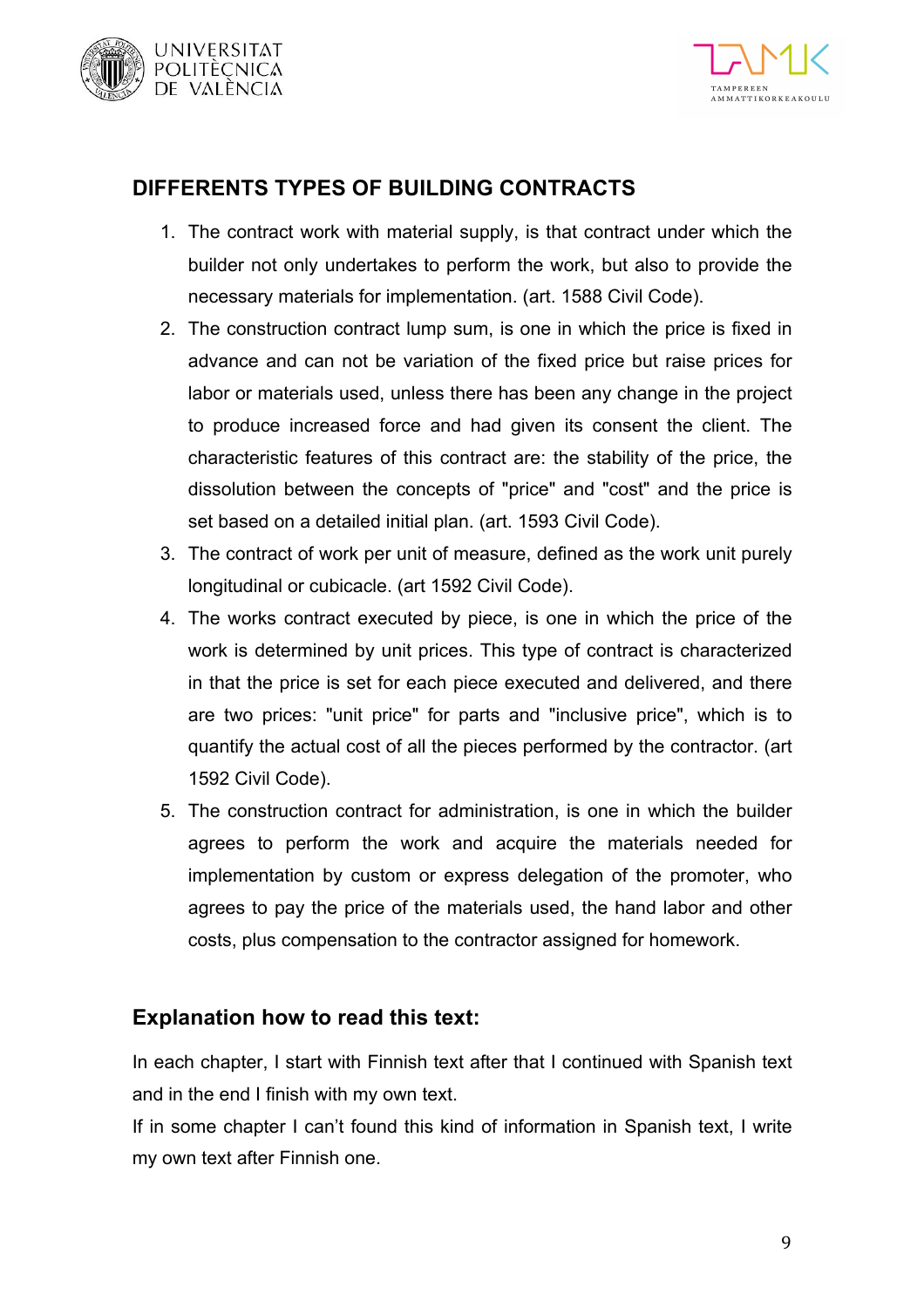### **Chapter 1; CONTENT AND SCOPE OF BUILDING CONTRACT**. • **CONTRACTOR'S OBLIGATION TO RENDER SERVICES**.

YSE 1998. General Conditions for Building Contracts.

#### *§1 Principal obligation to render services*

*1. The contractor is obliged, in return for the agreed contract price or other payment principle, to carry out all the work, measures and procurement required by the contract and by the contract*  documents to be followed which are stipulated therein in order to achieve the finished result *specified in those documents and to hand it over to the client in a form completed in accordance with the contract documents.*

*2. The building contract includes all the work required to achieve the agreed finished result. The contractor is thus not obliged to carry out demands of the client which are not based on the provisions set out in the contract documents and which a diligent contractor would not have been able to make allowance for within the contract price on the basis of generally observed practice in the construction sector.*

*3. The contractor must perform his duties under the contract in a professional manner observing the legislation in force on construction and following good building practice.*

#### *§2 Further obligations*

*1. Unless stated otherwise in the commercial documents referred to in these General Conditions, the following obligations concerning the work of the contractor also apply to the building contract of every contractor:*

*a) acquisition of permits for work undertaken by the contractor;* 

*b) acquisition of the construction equipment needed for the building contract;*

*c) carrying out the measurements needed for the building contract;*

*d) drawing up of schedule for the contractor's own building contract;*

*e) in addition to protection of the contractor's own items, protection of building components not belonging to his contract and protection of the environment from damage and dirt caused by the work;*

*f) grading and removal of waste generated in the building contract to designated locations and keeping the building contract area tidy by cleaning it up as the work progresses and handing it over to the next stage contractor or the client in a tidied and cleared state after the contractor's work;*

*g) building and dismantling the roads and other structures necessary for completing the building contract;*

*h) submission for inspection in sufficient time of the plans and drawings that need to be acquired by the contractor; i) submission of operating and maintenance instructions;*

*j) obligations of the contractor in his capacity as an employer and his payment obligations to society due to his business activities:*

*k) the contractor's obligations based on his other contracts concerning this project.*

*2. As well as the obligations set out above, there are also other obligations to be met by the contractor which are indicated in the contract documents and incorporated in the contract price.*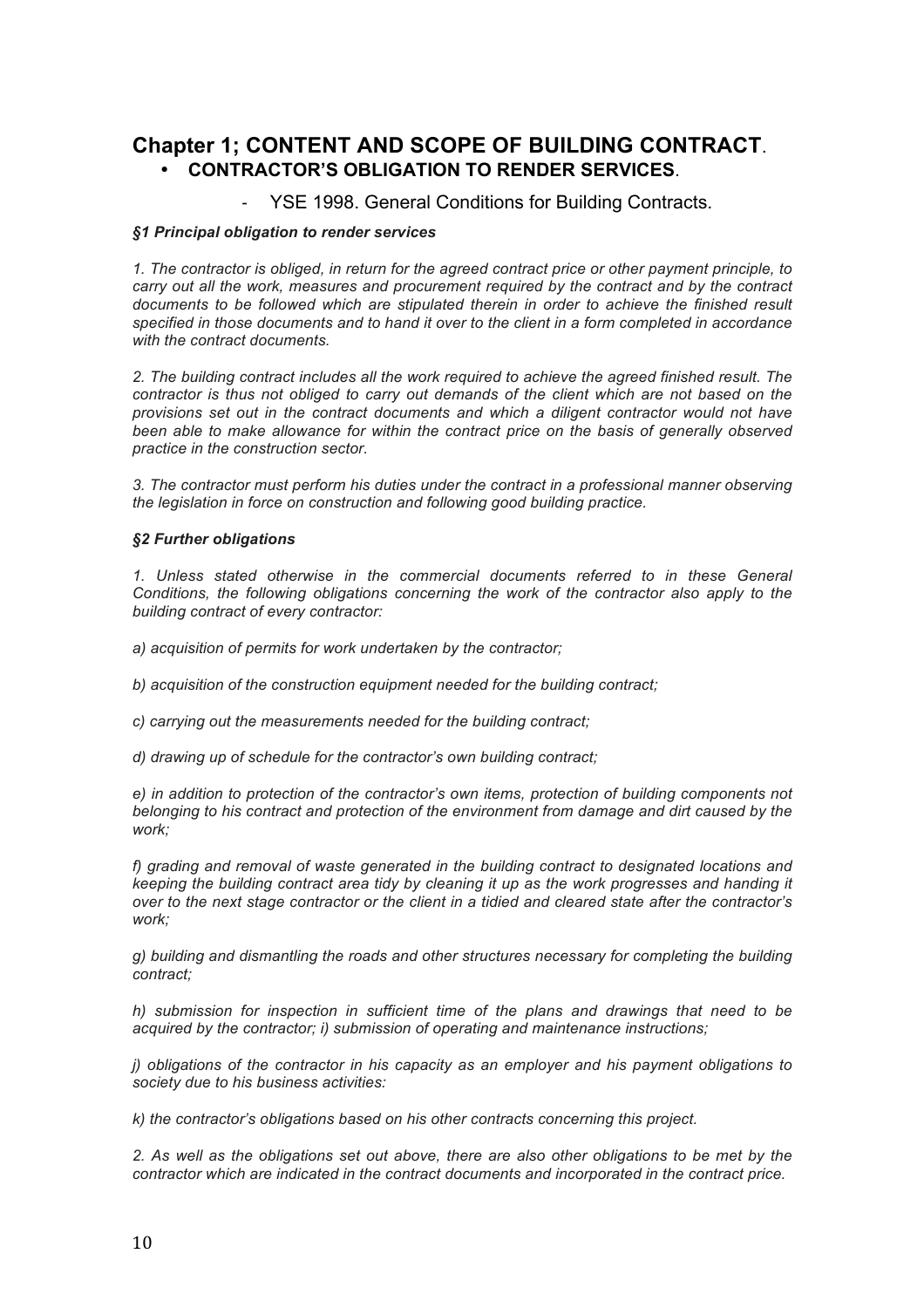



#### *§3 Site services*

*1. The commercial documents state the name of the contractor responsible for site services and specify the building contracts and procurements covered by the site services. If the documents do not name a contractor responsible for site services, each contractor shall himself be responsible for the site services he requires.*

*2. Unless stated otherwise in the commercial documents, site services shall include the following obligations:*

*a) creation of the temporary structures and installations needed for shared use on site and which are specified in detail in other contract documents and installation of measurement devices serving a common need;*

*b) creation and maintenance of common access paths necessary for work purposes, and general traffic arrangements;* 

*c) leasing of the street and road areas and any other area necessary for carrying out the work and fencing it off if necessary;*

*d) site security for the building project;*

*e) protection and care of the building under construction and the building components and construction materials connected with it, and protection of the environment from damage;*

*f) heating the building project and keeping it dry, and general lighting;* 

*g) organisation of the site's internal waste management and transport of the waste away from*  the site, and keeping the building project and the staff facilities clean and tidy and carrying out *snow clearance.*

*3. Unless stated otherwise in the commercial documents, the following services for other contractors also form part of the site services:*

*a) assistance in construction work to the extent agreed as part of the contract price, and otherwise at cost price;*

*b) organisation and equipping the necessary storage, office and work spaces and facilities for the employees as part of the contract price and to the extent required for the contractors' forecast of employee numbers and required storage space;*

*c) supply of water and the electricity needed for lighting, electrical equipment testing and manually operated machinery to other contractors without charge. Supply of energy and water necessary for trial use and flushing pipes, at cost price.*

#### *§4 Site management duties*

*1. Site management duties shall be the responsibility of the main contractor. These duties concern the building contracts and procurements named in the commercial documents. If no main contractor or other party responsible for site management duties is named in the commercial documents, the client shall be responsible for these duties.*

*2. Unless stated otherwise in the commercial documents, the site management duties shall include the following:*

*a) site administration, general management and appointment of a foreman;*

*b) the obligations of the main implementing party as referred to in the relevant legislation, such*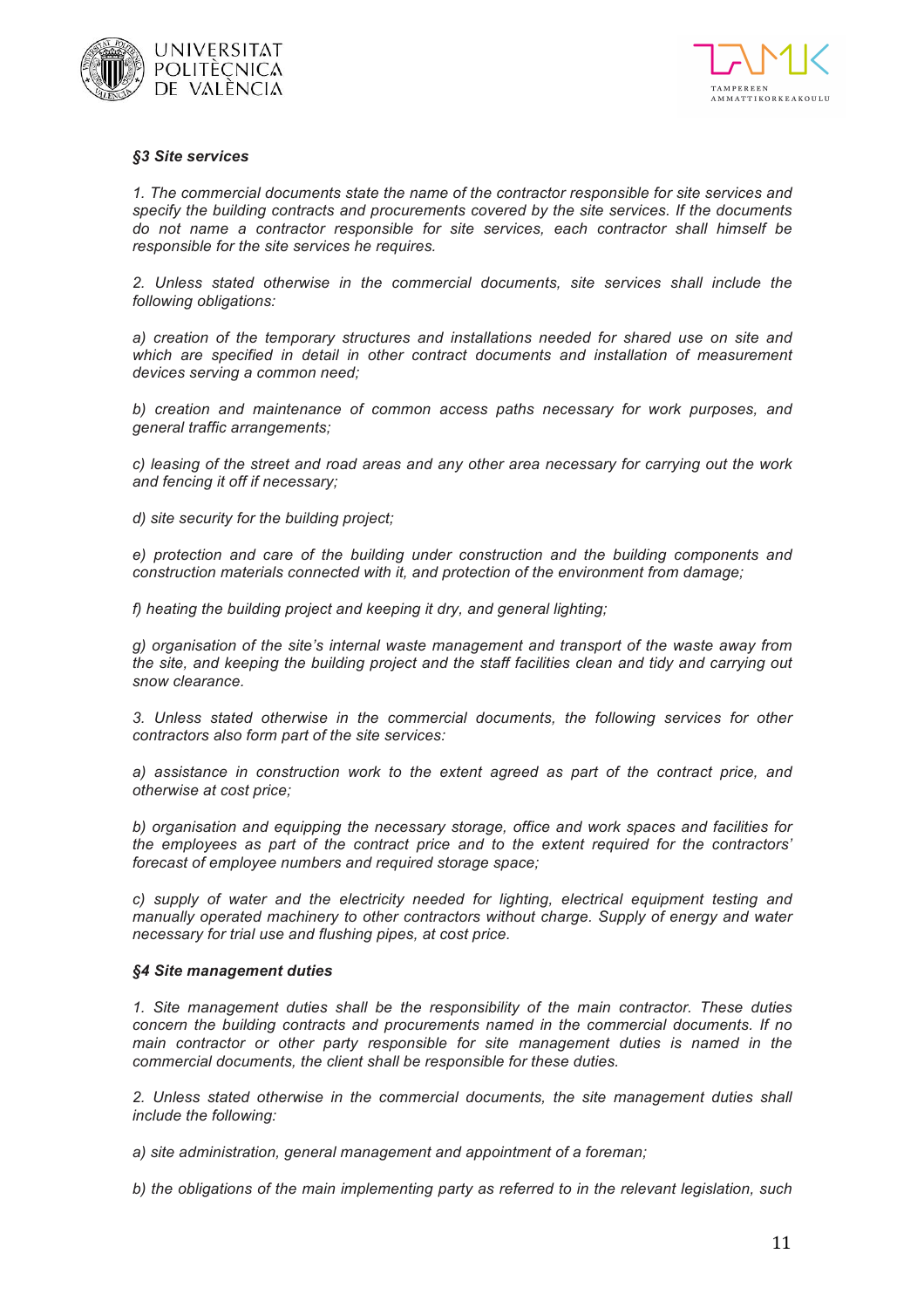*the obligations concerning health and safety at work set out under §57 paragraph 1;*

*c) drawing up of site construction schedule;* 

*d) arrangement and co-ordination of work on the site;* 

*e) site insurance in accordance with §38.*

Spanish regulation is saying:

- Act 38/1999 Building Act.
- **Article 11.**

*1. The Builder is the agent who enters into a contractual agreement with the developer wherein he undertakes to use his own human and material resources or those of third parties to execute the works or any part thereof according to the project and the contractual terms.*

*2. The Builder's obligations include:*

a) Performing the works in compliance with all applicable legislation and following the *instructions of the Director of the Works and the Director of the Execution of the Works in order to achieve the level or quality stipulated in the project.*

*b) Possessing the professional degrees or qualifications enabling him to meet the conditions established for acting as a builder.*

*c) Appointing a Construction Manager to act as the builder's technical representative and whose qualifications or experience enable him to act in such capacity based on the characteristics and complexity of the works in question.*

*d) Assigning the required human and material resources to the works.*

*e) Formalising the subcontracting of different parts or services with the limits specified in the contract.*

*f) Signing the ground plan or commencement document and the certificate of reception of the works.*

*g) Providing the Works Director with all of the information need to prepare the documentation on the executed works.*

*h) Subscribing the guarantees foreseen in article 19.*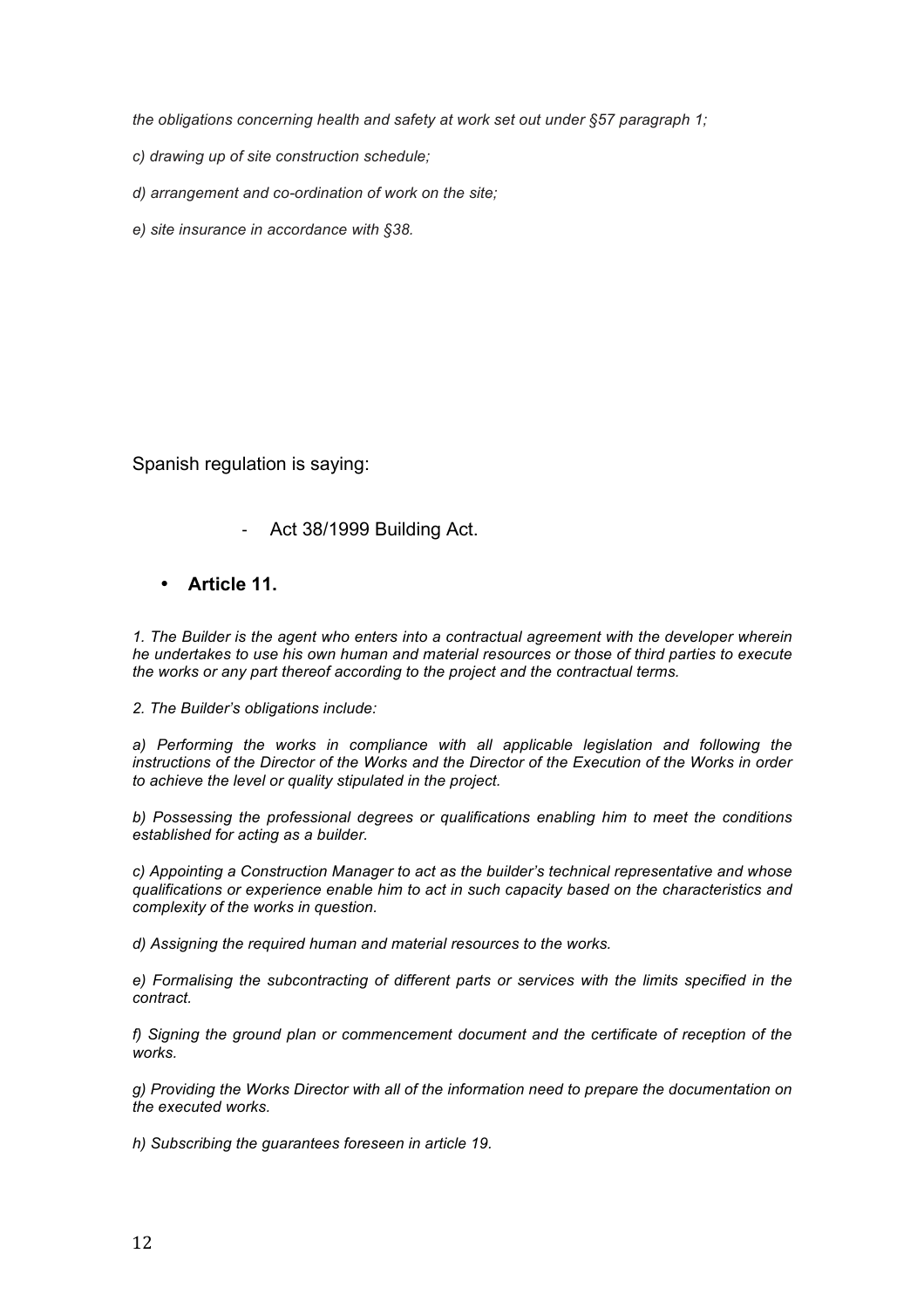



### • **Article 19.**

*a) A property damage or surety insurance policy to guarantee for a period of one year the compensation of the property damages due to execution faults or defects which affect the finish works or elements, which can be replaced by the developer withholding 5 percent of the contractual price of the works.*

b) *A property damage or surety insurance policy to guarantee for a period of three years the compensation of the property damages due to faults or defects in constructive elements or services which result in the non-compliance of the habitability requirements set out in part 1, letter c) of article 3.*

*c) A property damage or surety insurance policy to guarantee for a period of ten years the compensation of the property damages caused to the building by faults or defects originating in or affecting the foundation, supports, beams, framework, load-bearing walls, or other structural elements and which directly jeopardise the building's mechanical resistance and stability.*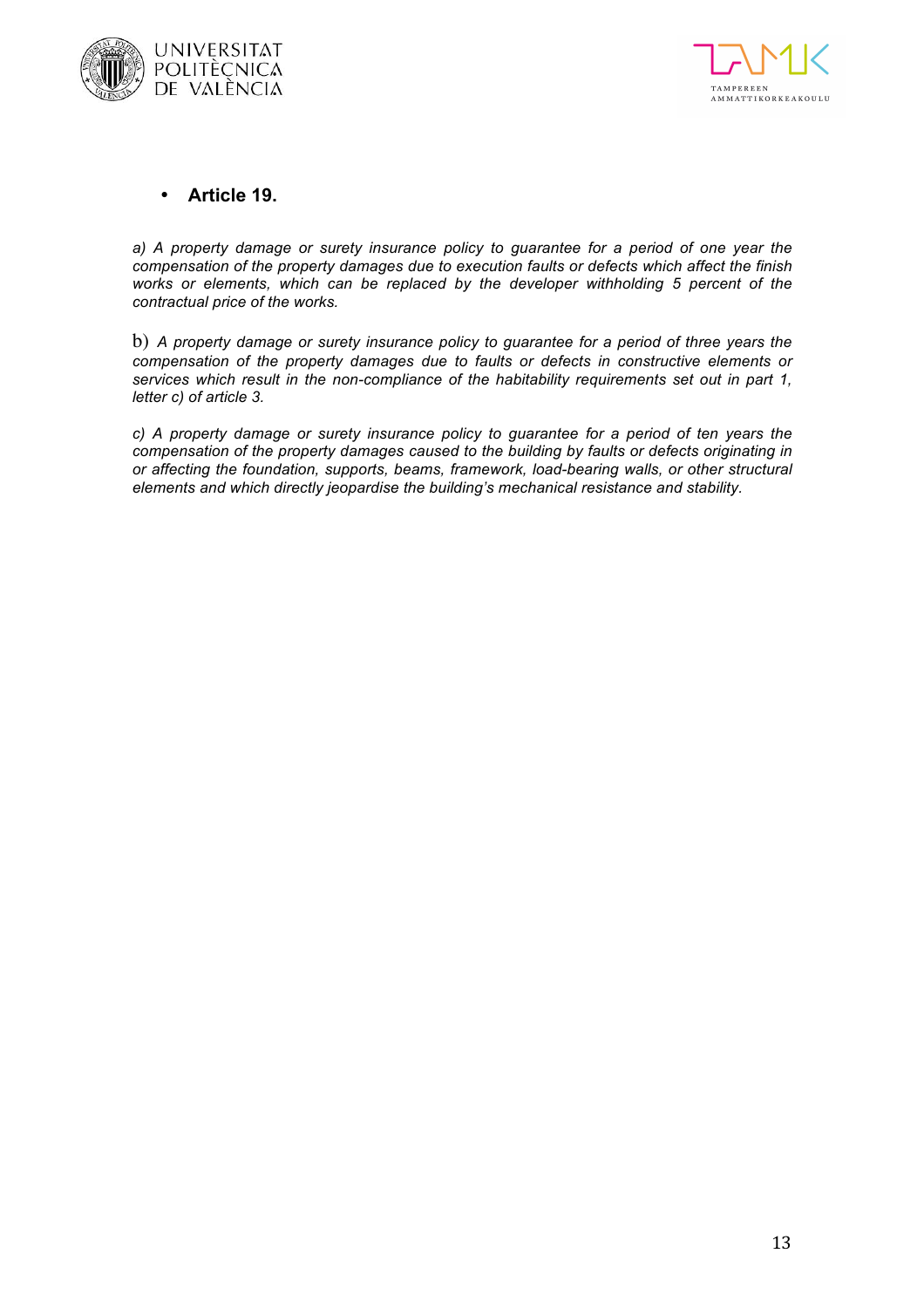### • **WORK PROGRESS AND CO-OPERATION**.

### - YSE 1998. General Conditions for Building Contracts.

#### *§5 Construction schedule*

*1. The contractor responsible for site management duties shall draw up together with the other contractors and the client a site construction schedule which will present the progress and order of execution of the work stages and the procurements required to complete them so that all contractors and specialists can synchronise their tasks accordingly.*

*2. Each contractor must participate with the client and the other contractors in drawing up the construction schedule and work plan. The schedule must take into account the time required for operational tests and trial use, as well as the arrangement of the contractor's own work. The approved construction schedule will be followed by all parties and, with the exception of any slight refinements, the schedule may only be amended by joint agreement.*

#### *§6 Site arrangements*

*1. Use of the room spaces and areas of the building project during the contractor's completion time is permitted to the extent agreed separately with the client.*

*2. The contractor is entitled in accordance with the directions of the client to erect temporary buildings and structures on the site area for work purposes, and to bring and store construction godos and to move earth, provided that this does not create unnecessary inconvenience.*

*3. The contractor is obliged to follow the orders issued by the client on use of the site area and on storage and marking of materials.*

*4. The contractor must determine in good time the reservations and markings he requires, and these shall be entered on the reservation drawings which the contracting parties and specialists shall ratify with their signatures. Reservations that differ from the approved drawings can only be made at the expense of the party that desires the alteration.*

*5. The contractor is entitled in accordance with the directions of the client to erect his company sign boards in the site area. The client shall specify the use of spaces suitable for other advertising.*

#### *§7 Co-operation*

*1. The contractor must ensure the smooth and safe execution of building work by providing information, reaching agreement and engaging in other forms of co-operation with the client and the other contractors, and must organise and undertake his work so that it does not unnecessarily disturb the work of the client or the other contractors on the same construction site. Unless notification is given of this other work in the commercial documents, this work must be agreed separately with the contractor.*

*2. The contractor must comply with the directions issued by the party responsible for the site management duties concerning the organisation and co-ordination of work and with the obligations agreed under paragraph 1.*

*3. The contractor must put forward his most important sub-contractors and sub-suppliers for the approval of the client in sufficient time before engaging them. Approval can be refused only where there is good cause. Good cause can include the sub-contractor's failure to fully comply with the provisions on quality assurance under §10 paragraph 1 or neglect in payment of taxes or client's contributions.*

*4. Approval of a sub-contractor or sub-supplier on the part of the client does not diminish the liability of the contractor.*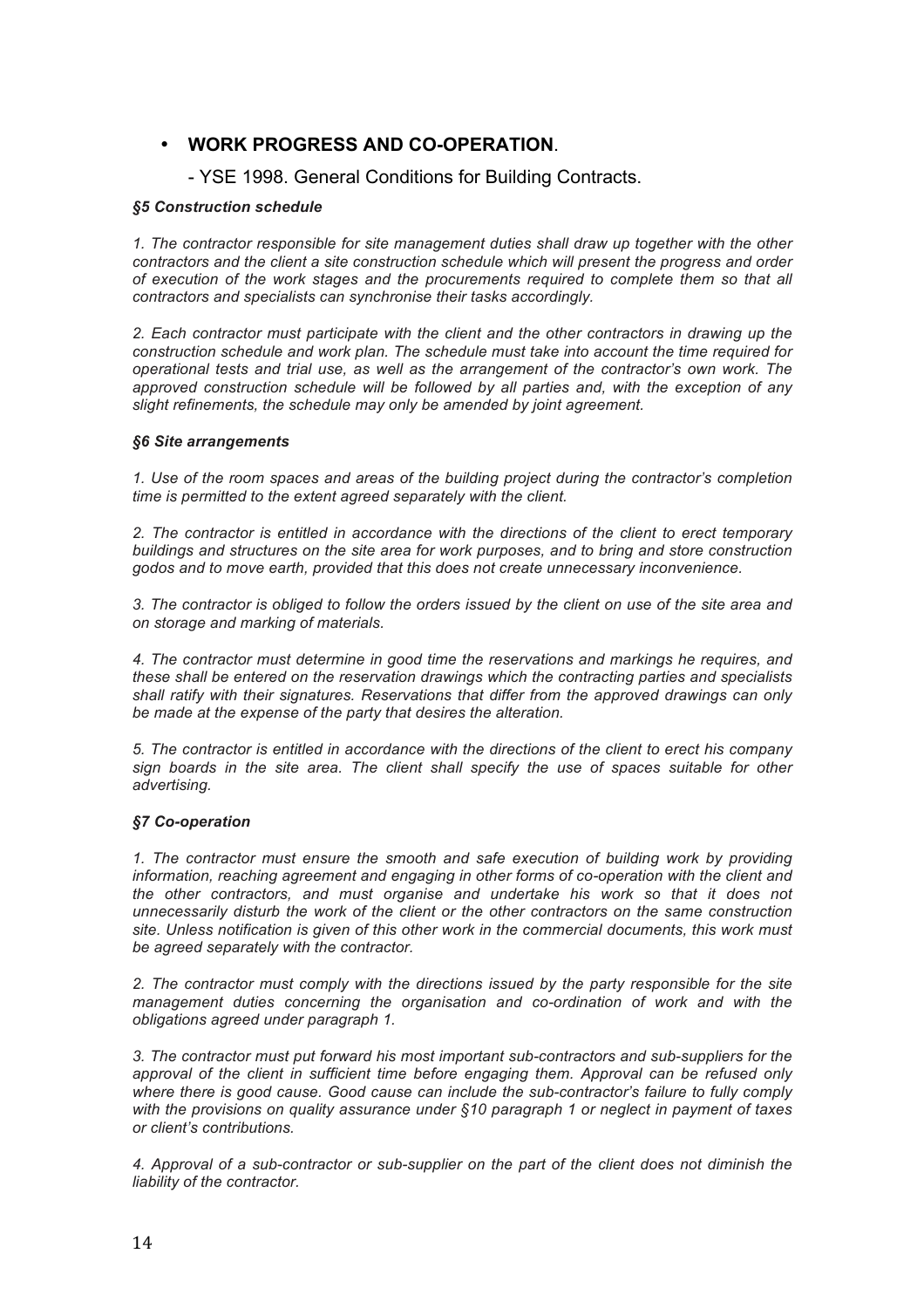



*5. If requested, the contractor must provide the client with an estimate of the number of employees and the invoicing requirements, and with advance notice also of any sub-contractors and sub-suppliers other than those referred to in paragraph 3.*

#### *§8 Client's obligation to collaborate*

*1. Unless stated otherwise in the commercial documents, the building owner will fulfil the client's obligation to collaborate by:*

*a) acquiring permits from the authorities for construction of the building project, demolition or any other measure requiring a permit and*

*b) paying the costs of these and of inspections of his plans conducted by the authorities and of reviews and measurements by the authorities required for the above permits.*

*2. Unless stated otherwise in the commercial documents, the client's obligation to collaborate shall also include: a) drawing up a project schedule in co-operation with the contractor and delivery of the plans and other documents required by the contract to the contractor according*  to the agreed timetable as the building work progresses, so that the contractor has enough time *to make the procurements and take the preparatory measures;*

*b) ensuring that the consistency and content of the plans supplied by him have been compared and verified and the plans dated prior to their delivery to the contractor and that they fulfil the requirements of the authorities, acts and decrees, building regulations and other relevant regulations, as well as good building practice;*

*c) supplying the contractor in good time with the construction goods whose procurement was agreed to be the task of the client;* 

*d) ensuring that the other work carried out by the client or which he has commissioned another*  party to carry out during the period of building work does not unnecessarily disturb the work of *the contractor and that the work proceeds so that the contractor can complete his own work unhindered.*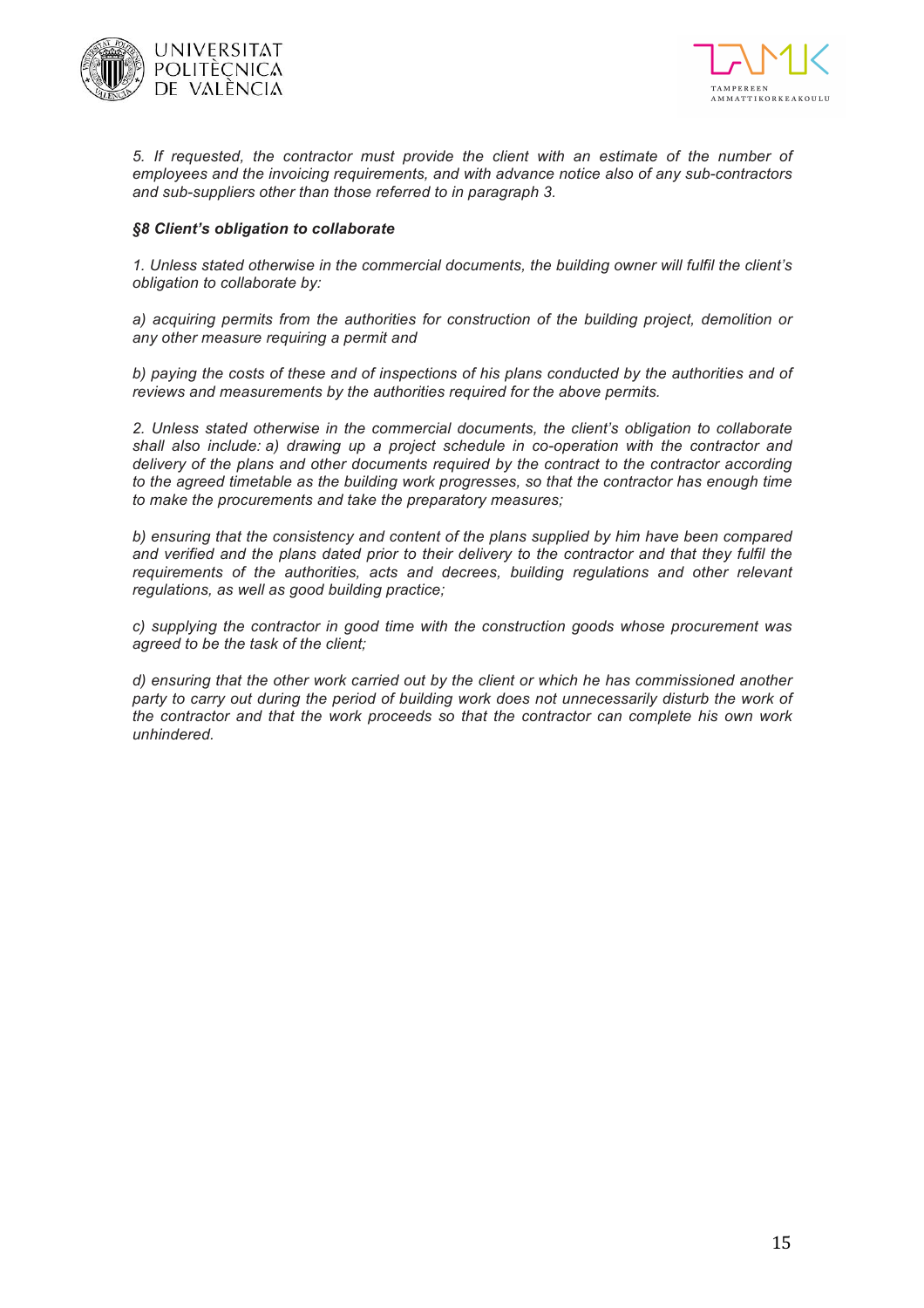Spanish regulation is saying:

- Act 32/2006 Regulating Subcontracting.
- *1. Subcontracting, as a form of productive organization, may not be limited, except under the conditions and in the cases provided in this Act.*
- *2. With general character, the regime of the subcontracting in the construction sector will be as follows:*

*a. The promoter may contract directly with few contractors wish to either natural or legal persons .*

*b . The contractor may contract with workers subcontractors or autonomous execution of the works that have contracted with the promoter.*

*c . The first and second sub-contractors will be able to outsource the execution of the work , respectively , have contracted , except in the cases provided for in paragraph f ) of this paragraph .*

*d. The third sub-contractor may not subcontract the work that had contracted with another subcontractor or autonomous worker .*

*e. The autonomous worker may not subcontract the work entrusted to the contractors or to other companies or other autonomous workers .*

*f . Nor will be able to outsource subcontractors, whose organization productively put to use in the work consists mainly in the labor contribution , being understood by this that for the realization of the contract activity does not use more that teams own hand tools including portable motorized, even have the support of other teams other than those specified, provided they belong to other companies, contractors or subcontractors of the work.*

- *3. Notwithstanding the preceding paragraph, when unforeseen circumstances duly justified by the requirements of specialization of work, production techniques complications or force majeure for which can pass through the agents involved in the work necessary the opinion of the optional address, the hiring of a part of the work with third parties, may exceptionally extend the subcontracting established in the previous section on an additional level, provided that is stated by the optional address its prior approval and cause or reasons motivating it in the Book of subcontracting referred to in Article 7 of this Ley.No applied the exceptional expansion planned subcontracting in the previous paragraph in the cases referred to in points e) and f) of the previous section, unless the circumstances motivating force is the greater.*
- *4. The Contractor shall make available to the health and safety coordinator and representatives of workers from different companies in the field of execution of the contract which it appears in the Book of the Subcontracting Subcontracting outstanding under the previous section. Also must disclose to the competent labor authority subcontracting exceptional indicated by referral, within five business days after its approval, a report indicating the circumstances of need and a copy of the annotation made in the Book of subcontracting.*

In Spanish law does not mention anything about construction Schedule work that the contractor together with the client and other contractors should to do it, but in practice, this task is necessary to carry it out, for the normal and orderly work of the various contractors and the supervision of the client.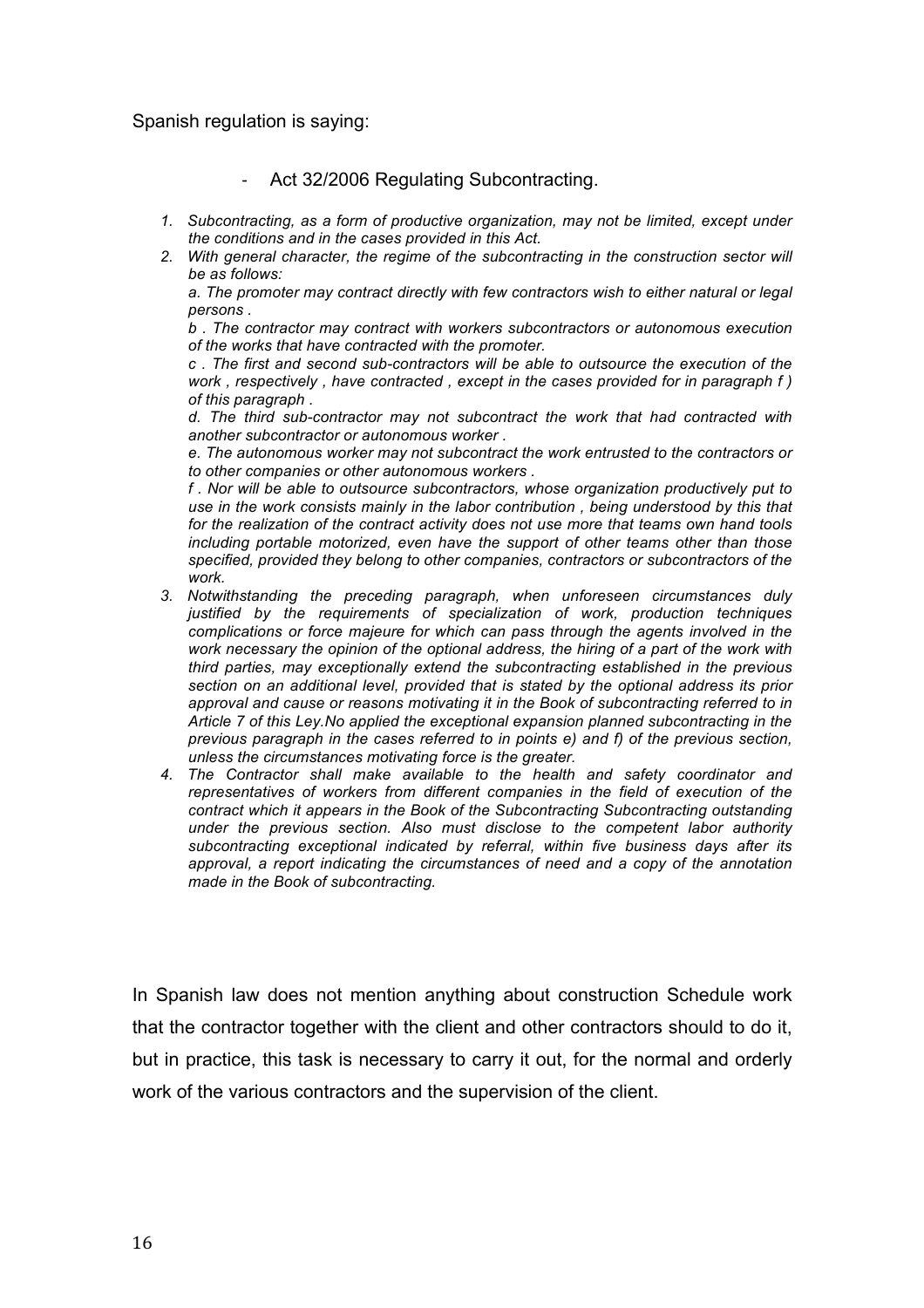



Does not mention anything about the use of space within a work centre. But to store materials, jobsite or even toilets, it is necessary the use of space within the work centre, so that the client must agree with the contractor these spaces within the enclosure.

### • **QUALITY ASSURANCE**.

### - YSE 1998. General Conditions for Building Contracts.

### *§9 Client's quality assurance*

*1. The client shall ensure compliance with his contractual obligations under §8 using his own quality assurance measures so that, as far as those contractual obligations are concerned, the contractor has the preconditions for fulfilling his obligations regarding completion of the work.*

*2. Supervision by the client is dealt with in §§ 59-62.*

### *§10 Contractor's quality assurance*

*1. The contractor must comply with the quality assurance required in the contract documents. If*  requested, the contractor must indicate in writing no later than the start of the work, how he will *ensure the quality of his work. The contractor must, in any case, proceed in such a manner that the quality defined in the contract is achieved.*

*2. The contractor is required to use construction products whose guarantee period corresponds at least to the contractor's guarantee period, unless otherwise stipulated in the commercial documents.*

*3. The client is entitled to obtain information on the quality assurance of the most important sub*contractors and construction good manufacturers used by the contractor before their approval *under §7 paragraph 3.*

#### *§11 Contractor's quality control*

*1. The contractor shall himself examine the quality of the work which he is under obligation to carry out and shall correct any deficiencies and defects before handover to the client.*

*2. The contractor must notify the client's representative of any serious defects he may find in the course of executing his building contract and of the measures he will take to correct them.*

*3. Inspection of construction goods and building components must be carried out before they are begun to be used and continuously during the work. Operational inspections of systems and installations shall be carried out in the form of performance tests before taking into use or, at the latest, in connection with the handover inspection when the system is ready and functioning.*

*4. The contractor shall meet the cost of the necessary tests of construction goods and building components and for ascertaining the quality of work, which are specified separately in the contract documents and which must be performed regularly according to the regulations and legislation on construction, or that are considered customary.*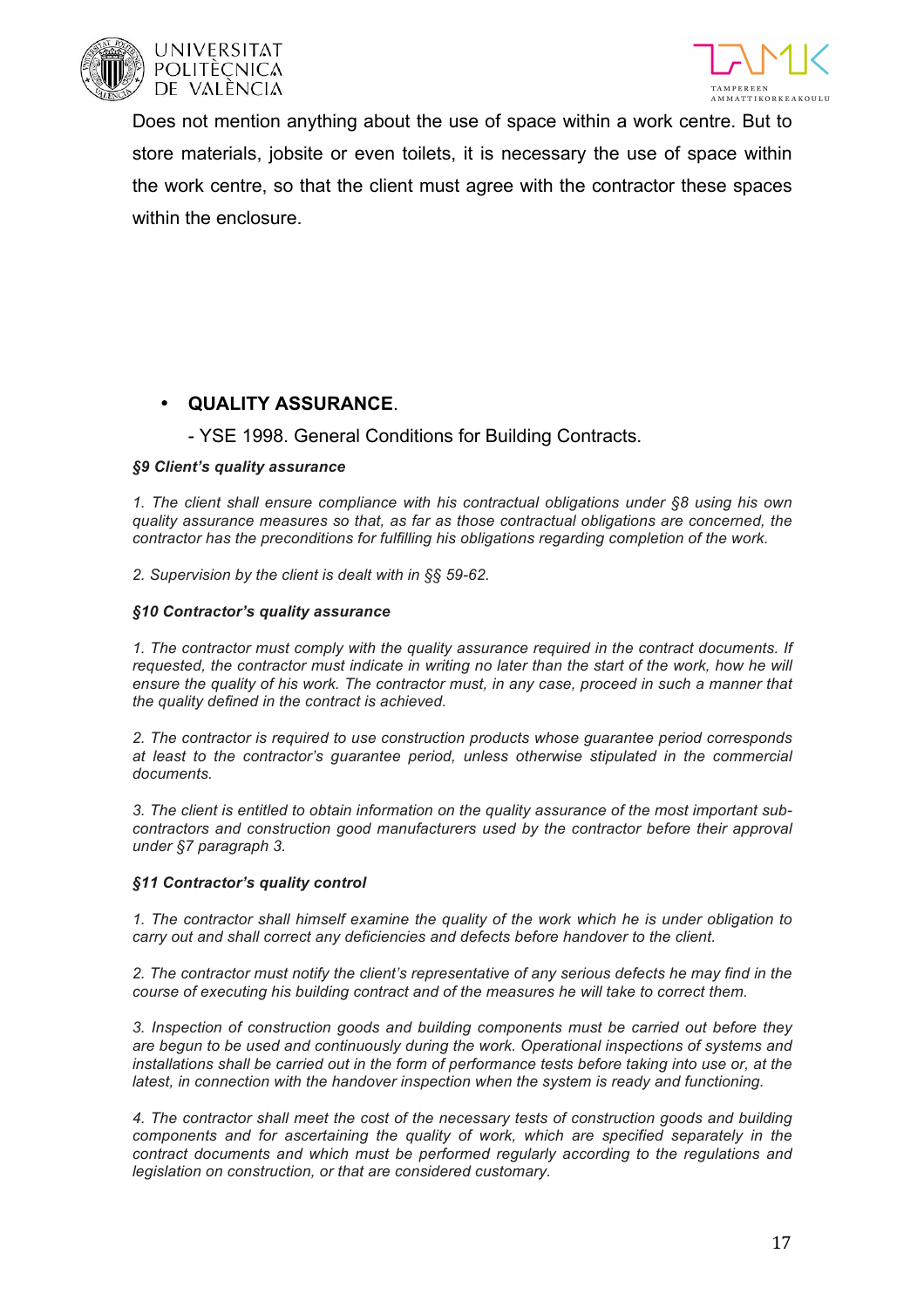*5. The contractor must remove from the construction site without delay any construction goods of his which are in violation of the contract.*

*6. The client is entitled with reasonable cause to demand that impartial tests of installations and equipment and tests other than those referred to above are carried out. The contractor has an*  equivalent right to demand that an impartial test is carried out if the client demands without *justification that defective work be corrected. If the finished result was not in accordance with the contract, the contractor shall be responsible for the costs incurred from these tests; in other cases the client shall be responsible for the costs.*

Spanish regulation is saying:

- Act 38/1999 Building Act.

### • **Article 14.**

*1. They are entities of quality control edification of those trained to provide technical assistance*  in the verification of the quality of the project, materials and the execution of the work and *facilities in accordance with the project and the applicable regulations. To exercise their activity throughout the Spanish territory will be enough with the presentation of a responsible statement in the declaration that meets the technical requirements of the regulations to the competent body of the Autonomous Community in which it has its registered office or professional.*

*2. They are testing laboratories for quality control of edification trained to provide technical*  assistance, by performing service tests or tests of materials, systems or facilities of a work of *edification. To exercise their activity throughout the Spanish territory will be enough with the presentation of a responsible statement for each of their physical establishments from providing their services in the declaration that they meet the technical requirements of the regulations, to the competent bodies of the Autonomous Community concerned.*

*3. The obligations of quality control entities and laboratories are as follows:*

*a) Provide technical assistance and deliver the results of its activity to author custom agent and, in any case, the technician responsible for the reception and acceptance of the outcomes of care, either the director of the execution of the works, or agent appropriate in the planning stages, the execution of the works and the useful life of the building.*

*b) Justify that have implemented a system of quality management that defines the procedures and methods of test or inspection that used in its operations and that have the capacity, personnel, means and equipment.*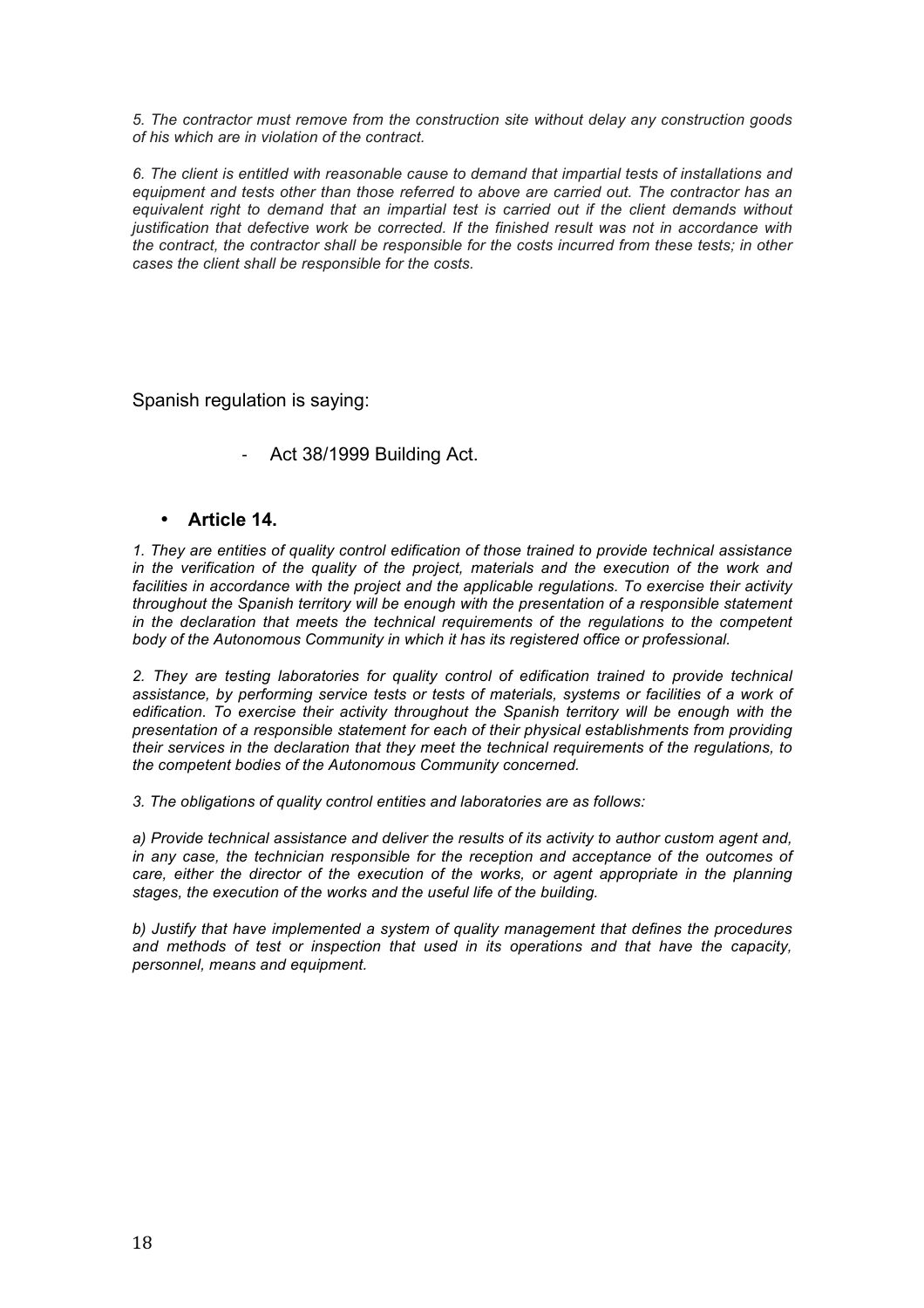





To ensure the quality of the materials used in the work, before the beginning work remember typing materials in the project. In this way the client or his supervisor can check that everything is correct.

Apart of this, for differents materials used in Works is necessary tested, because of this the client should contract a Quality Control Entitie for test differents materials like concret or iron.

This kind of test should be done before put this elements into their site in the construction.

### • **CONTRACT DOCUMENTS**.

- YSE 1998. General Conditions for Building Contracts.

### *§12 Contract documents complement each other*

*The contract documents are complementary to each other in a way that a provision concerning the building contract given in one document is considered to hold good even though it may not be contained in other contract documents.*

### *§13 Order of validity of contract documents*

*1. If there is any conflict in the content of the contract documents, the order of validity concerning the provisions of the documents is as follows, unless stated otherwise in the contract:*

- *A. Commercial documents a) contract;*
- *b) minutes of the building contract negotiations;*
- *c) these General Conditions;*

*d) invitation to tender and the additional written documents supplied prior to submission of the tender;*

- *e) building contract programme or other building contract conditions per contract;*
- *f) contract boundary annex;*
- *g) tender;*
- *h) bill of quantities and list of measurements;*
- *i) unit price list for modification work.*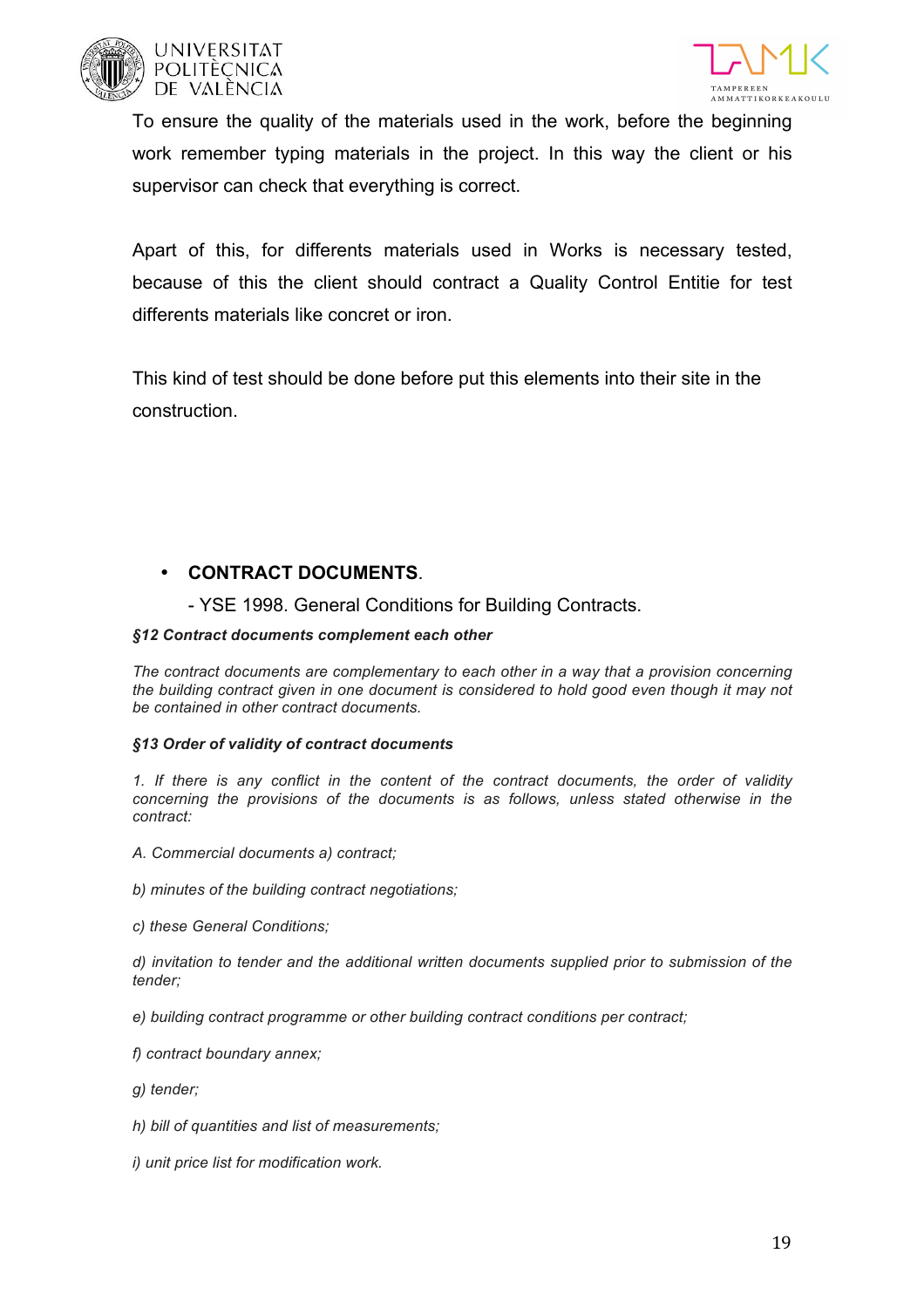#### *B. Technical documents*

*j) job-specific quality requirements and reports;* 

*k) contract drawings;* 

*l) general quality requirements and job reports.*

*2. If the provisions of any of the above individual contract documents or group of documents are in conflict with each other, the most recently drawn up document of equal status shall be taken*  to be valid. If the order of validity cannot be determined on this basis, the client shall be entitled, having heard the views of the contractor, to decide which of the provisions must be complied *with. Conflict of this nature does not, however, entitle the client to demand, without additional compensation, more than that which can be considered necessary to undertake the job in the manner of any other work.*

*3. If the contract document contains a specific reference to a provision in another document, that provision is as valid as the provision in the document containing the reference.*

*4. If the contract documents include plan documents for other building contracts alongside the*  plan documents for the contract of the party in question, the latter plan documents have a *greater validity than the former.*

*5. If obligations defined elsewhere than in a document concerning execution of this particular contract are to be included in the building contract, this shall be done only in the event that the matter is indicated in the commercial documents.*

*6. If another contractor has also been ordered to undertake the same element of work, the contractor whose work is thereby reduced is obliged to refund the client the value of the work not carried out.*

*7. Measurements marked on a drawing take priority over measurements obtained by scaling*  from the drawings. If there is any conflict between the content of the drawings, the drawing with *the most accurate scale shall be used.*

*8. A contracting party who notices provisions in the contract documents which are in conflict with each other is obliged to notify the other contracting party of this without delay.*

#### *§14 Obligations regarding alternatives*

*Unless the other contract documents state otherwise, the contractor is entitled to select from alternatives given in any of the contract documents the one he considers most appropriate. If different prices were requested for the alternatives and no mention is made in the commercial*  documents about which of the alternatives is included in the total price of the tender, the *contractor must be considered to have included the cheapest al- ternative in his total price. If the client orders another of these alternatives to be used instead, the contractor shall be entitled to receive the difference between the prices of the alternatives.*

#### *§15 Observing good building practice*

*If the contract documents contain no mention of the requirements placed on the building work or a part of it, for instance in terms of quality, quantity or manner in which it is undertaken, the contractor must, after having consulted the client on the matter, observe the provisions given in the contract documents for the similar or comparable work or, if these do not exist, the practice generally observed in equivalent building work to achieve a good and proper finished result.*

#### *§16 Exceptional circumstances*

*If the actual circumstances differ from the information or research results notified in the contract documents, the contracting party who feels that his interests so require, must submit a written*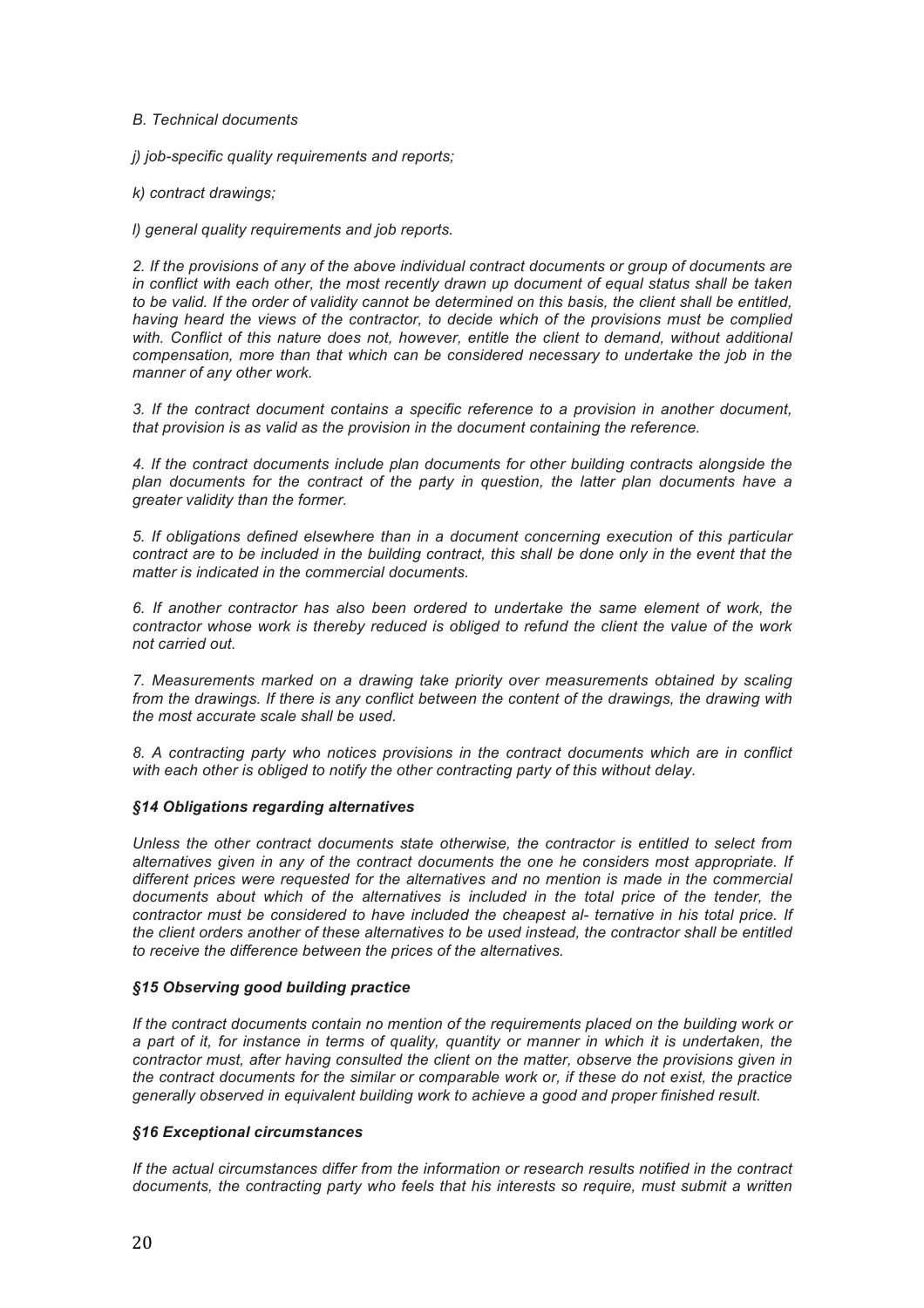



*request for a review in order to determine the deviation and its effect on the building contract. The review must attempt to define the effect of this circumstance on the contract price and the completion time. If a review is not requested in sufficient time to allow the deviation from the information or the research results to be determined, the right to make demands on the above grounds is forfeited.*

In any point of different Spanish Acts and Official Documents, specifies the differents documents that must contain a work contract. But as a general rule in private construction contracts, the contract contain:

Contractor data, client data, details of the work to be executed, total value of the work to be performed, conditions for the receipt and acceptance of the work, payment, delivery and finally, obligations and responsibilities of the parties involved.

Apart of this in construction contracts always have conditions that the builder can not leave the work but is for some reason that Spanish law allows or the customer is required to pay within a period of time, etc.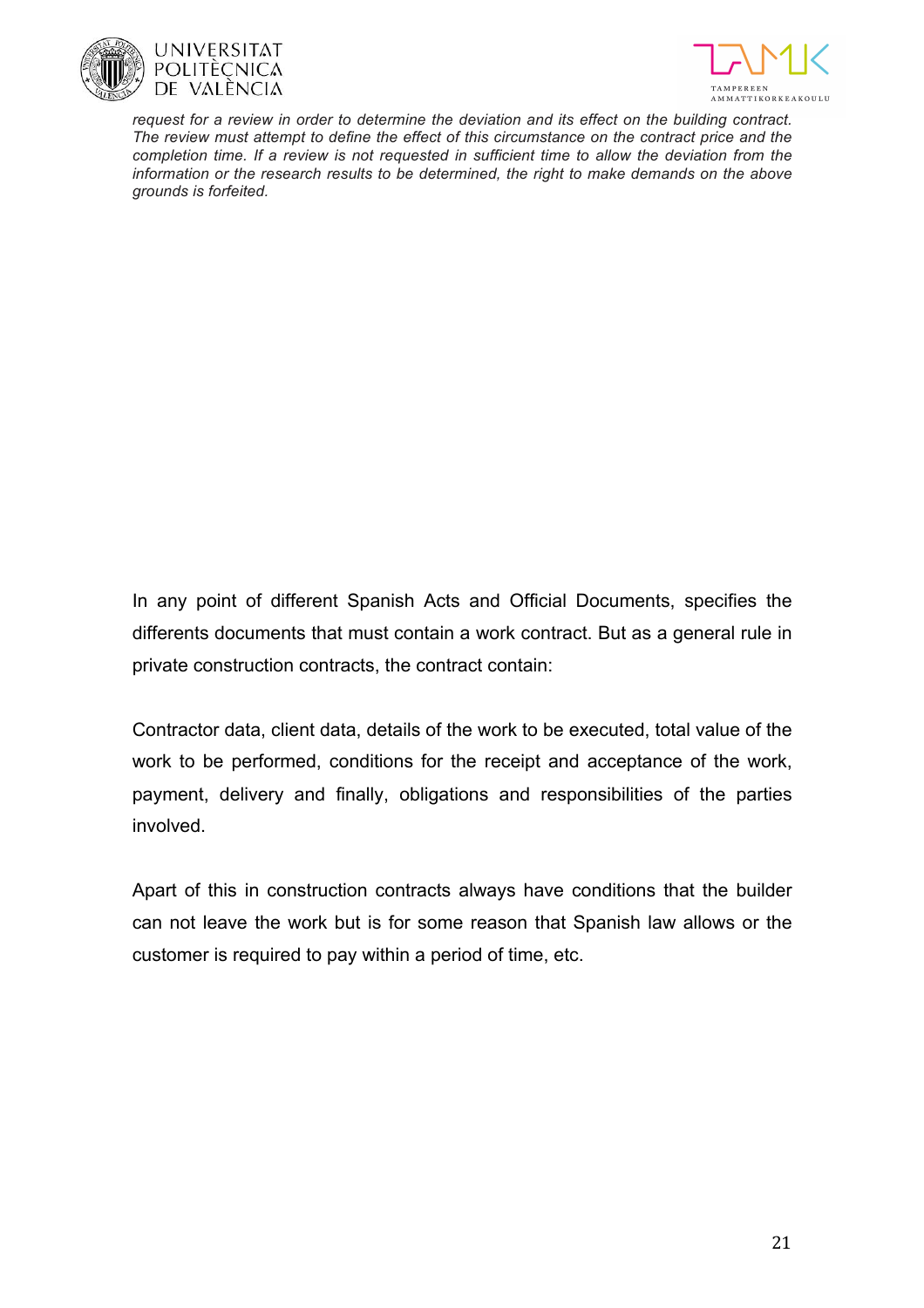## **Chapter 2; PERIOD OF BUILDING CONTRACT**.

- YSE 1998. General Conditions for Building Contracts.

#### *§17 Completion time*

*1. The building work required in the contract must be started, undertaken and brought to completion in compliance with the time provisions of the contract. If the contract does not contain any time provisions for carrying out the work, it must be started without delay and at the latest within two weeks of the date the contract is entered into and brought to completion as soon as is reasonably possible.*

*2. If the execution of the work requires that progress is made with other work on the building project and the specified time referred to in paragraph 1 above cannot be complied with, this work must be started as soon as the progress on the other work allows and carried out simultaneously with that work without delaying it, and brought to completion in accordance with the contract.*

*3. For the different work stages and handover procedure, a reasonable time must be reserved for the contractor either in accordance with the construction schedule drawn up in advance or otherwise in a manner agreed separately.*

#### *§18 Penalty for delay*

*For each working day that the building contract remains uncompleted beyond the times agreed in the building contract, the client is entitled to receive a penalty for delay from the contractor in accordance with the provisions of the contract. Unless stated otherwise in the building contract, the penalty for delay is 0.05 per cent of the contract price exclusive of value added tax for each working day, but 0.1 per cent for sub-contracts and nominated sub-contracts. The penalty for delay shall be calculated for a maximum of 50 working days in the case of completion of the building contract, and a maximum of 75 working days if the intermediate targets are included. The client is not entitled to further compensation unless the contractor has acted wilfully or with gross negligence.*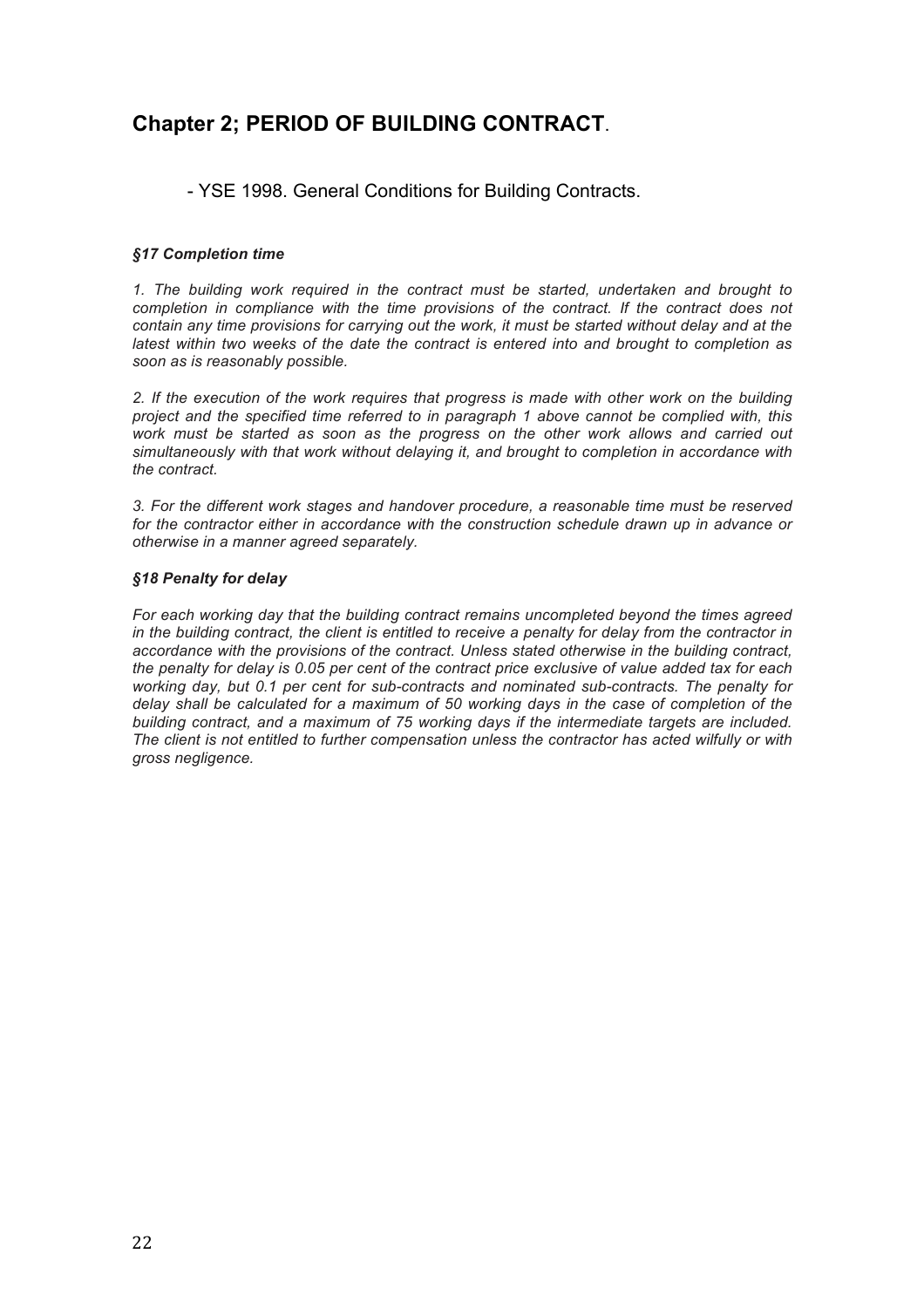



Spanish regulation is saying:

Spanish Civil Code.

### • **Art. 1100.**

*Delinquent incur the obligation to deliver or to do something since the creditor judicially or extrajudicially requires them fulfill its obligation.*

*There is, however, necessary intimation of the creditor to delinquency exists:*

*1. º When the obligation or the law expressly so declare.*

*2. º When its nature and circumstances indicate that the designation of the time I had to surrender the thing or take the service was critical reason for establishing the obligation. In none of the reciprocal obligations in default required if the other fails. Since one of the obliged to fulfill his obligations, start the default for the other.*

### • **Art. 1096.**

*When to be delivered is a certain thing, the creditor may compel the debtor to make delivery.*

*If the thing be indeterminate or generic, he may ask that the obligation be fulfilled at the expense of the debtor.*

*If the obligor is in arrears, or is committed to delivering the same thing to two or more different, from his account will be fortuitous until delivery is made.*

### • **Art. 1182.**

*The obligation is extinguished consisting deliver a certain thing when it is lost or destroyed without fault of the debtor, and before he had it in default.*

### • **Art. 1589.**

*If who contracted the work was forced to put the material, must suffer the loss in the case of destroying the work prior to delivery, unless there had been default in receiving.*

### • **Art. 1590.**

*The one that had to be put only his work or industry, can not claim any allowance if the work is*  destroyed before it was delivered, unless there has been default to receive it, or that the *destruction has come from the poor quality of materials, provided there is timely noticed this circumstance the owner.*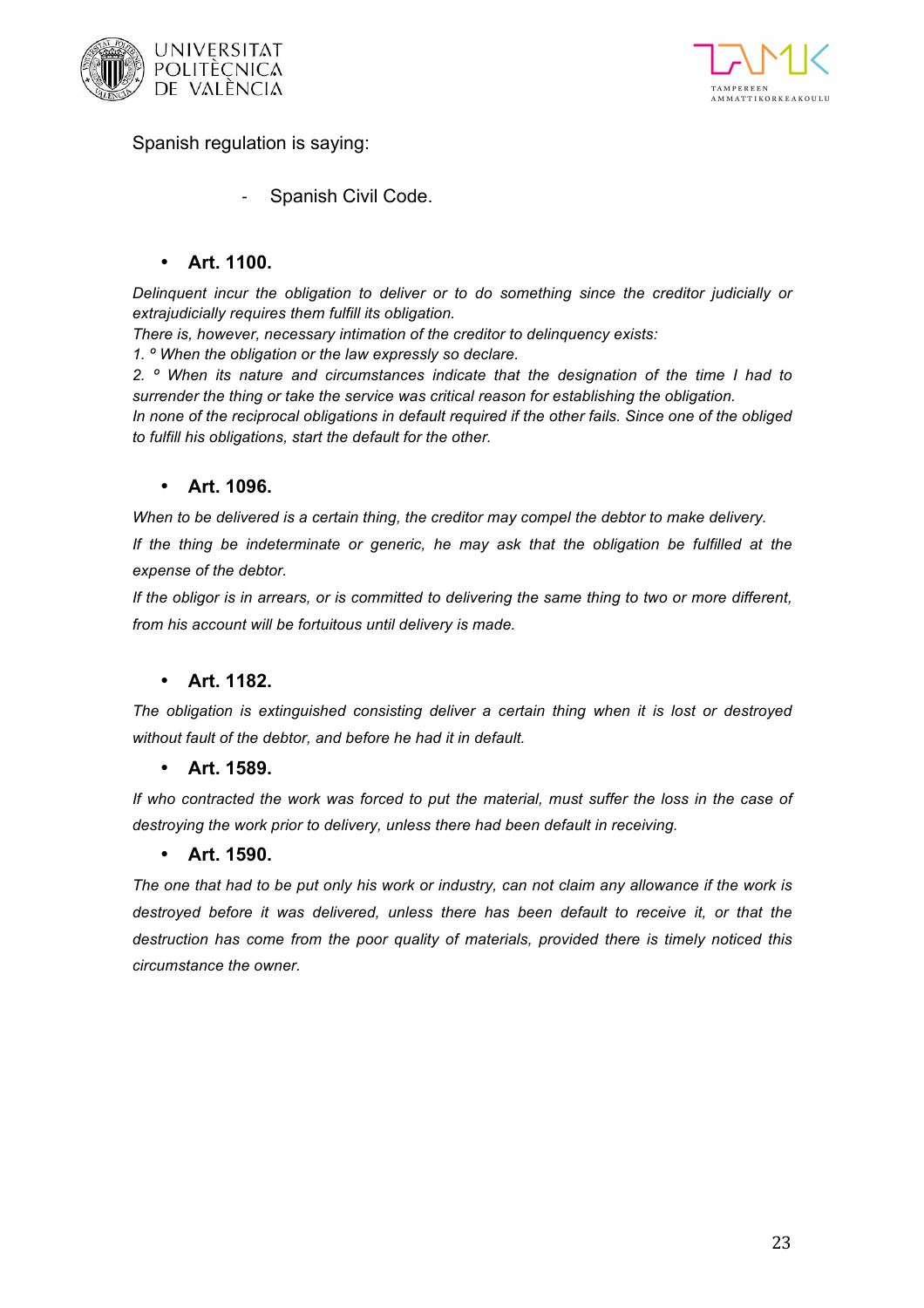The effects that the delay in the completion of the work are:

1. The builder must compensate for those damages that he has caused promoter delays in the completion of the work (Article 1100 of the Civil Code). To come into play the compensation of damages is necessary for the promoter test the resulting damages and that such damages were a result of the delay, for reasons attributable to the constructor, as the breach of contract by itself does not give rise to compensation.

2. The builder is responsible for the loss or destruction, even in accident, of the work (articles, 1096, 1182, 1589, and 1590 of the Civil Code). (see articles in previous page).

In construction contracts is common that the parties stipulate a economic sanction (called "criminal or contractual penalty clause") to be paid by the builder to the promoter for each day of delay in completion of the work, when the termination date has been previously fixed in the contract.

The penalty clause that penalizes the completion of the work beyond the agreed date will not be required if there are changes or modifications to the original project or additional works were carried out.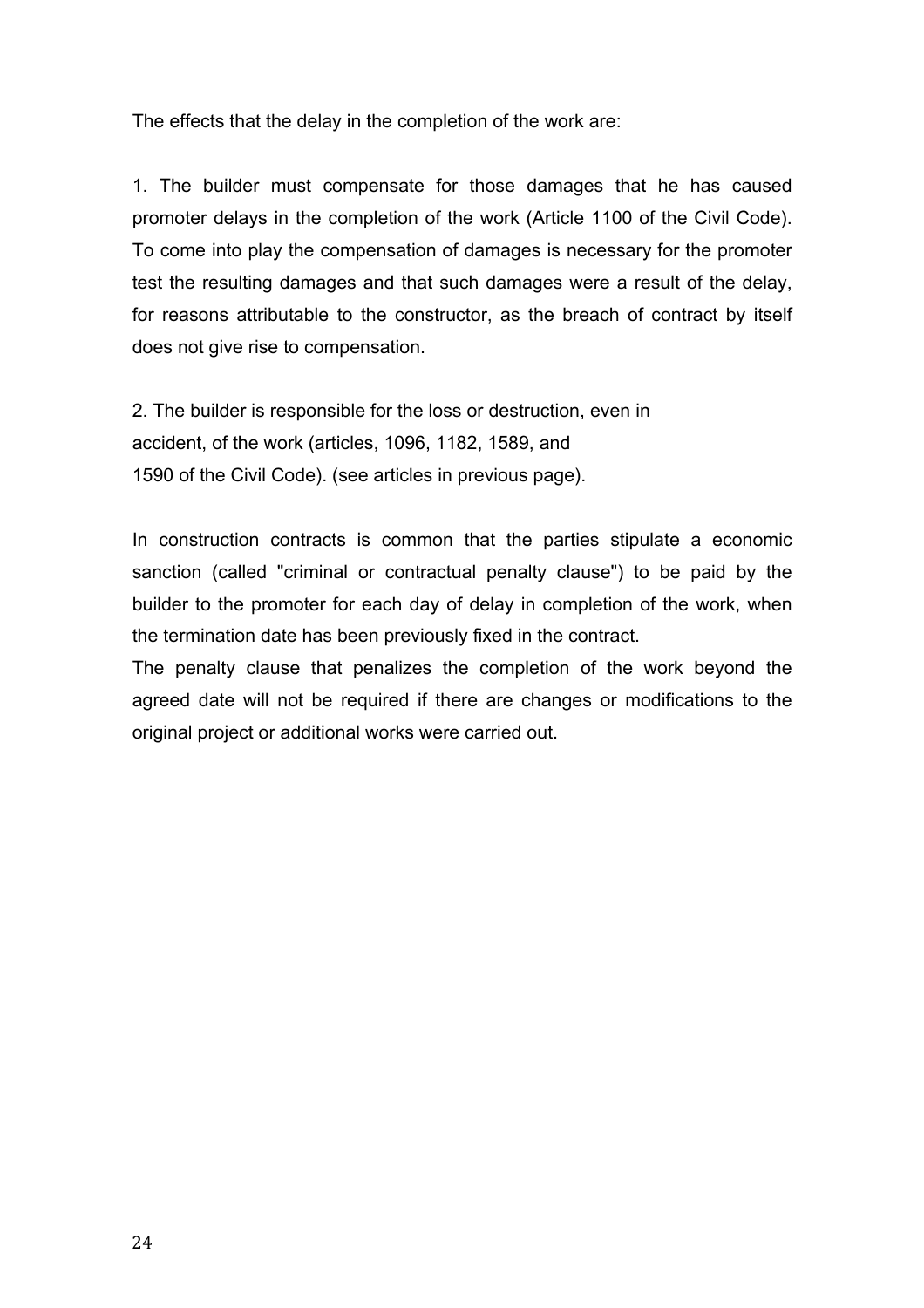





## • **LEGITIMATE GROUNDS FOR EXTENDING THE BUILDING CONTRACT PERIOD**.

#### *§19 Neglect of client's obligation to collaborate*

*1. If the actions of the client cause a delay in the work, e.g. he neglects to fulfil his obligation to collaborate under §8 in time in accordance with the contract, and if the contractor appears to have brought.*

*the matter to the attention of the client in sufficient time, the contractor shall be entitled to receive a reasonable extension to the building contract period.*

*2. This same right may also be exercised by the contractor if another contractor or supplier under contract to the client should create an interruption causing a delay. However, the right to an extension to the building contract period requires that the contractor submits a notification to the client without delay and fulfils his own obligations to the extent possible at any given time.*

*3. The client's liability to compensate as a result of delay is defined in §35.*

#### *§20 Force majeure*

*1. The contractor is entitled to receive a reasonable extension to the building contract period if the obstacle to completion of the building contract in accordance with the contract is one of the following reasons:*

*a) an exceptional circumstance referred to in the State of Defence Act or the Readiness Act or a comparable circumstance which causes the contractor considerable difficulties in engaging employees and procuring construction goods or otherwise prevents execution of the building contract;*

*b) a strike, boycott or embargo preventing the work of the contractor, his sub-contractor or supplier, or a nominated sub-contractor, or a lockout approved or decided by employers' organisations, or other similar industrial action materially preventing the work from being carried out;*

*c) exceptional weather conditions seriously inconveniencing the contractor's work; d) other exceptional circumstance beyond the control of the contracting parties that creates significant difficulty in fulfilling the obligations of the contract and which the contracting party could not have taken into account beforehand and the inconvenience from which he could not reasonably be expected to have eliminated.*

*2. The contractor is not entitled to receive an extension to the building contract period if the obstacle concerns procurement of construction goods necessary to complete the building contract which the contractor could procure from elsewhere within the time required by the contract without any significant additional costs.*

*3. The contractor is not entitled to receive an extension to the building contract period on the basis of a strike, boycott or embargo that is caused by the contractor or his sub-contractor failing to fulfil his contractual or legal obligations to his employees, their employee organisations or employers' associations.*

*4. The contractor is not entitled to an extension to the building contract period if the obstacle concerns work which has already been delayed from the completion date under the contract for a reason due to the contractor, unless there are special grounds for an extension.*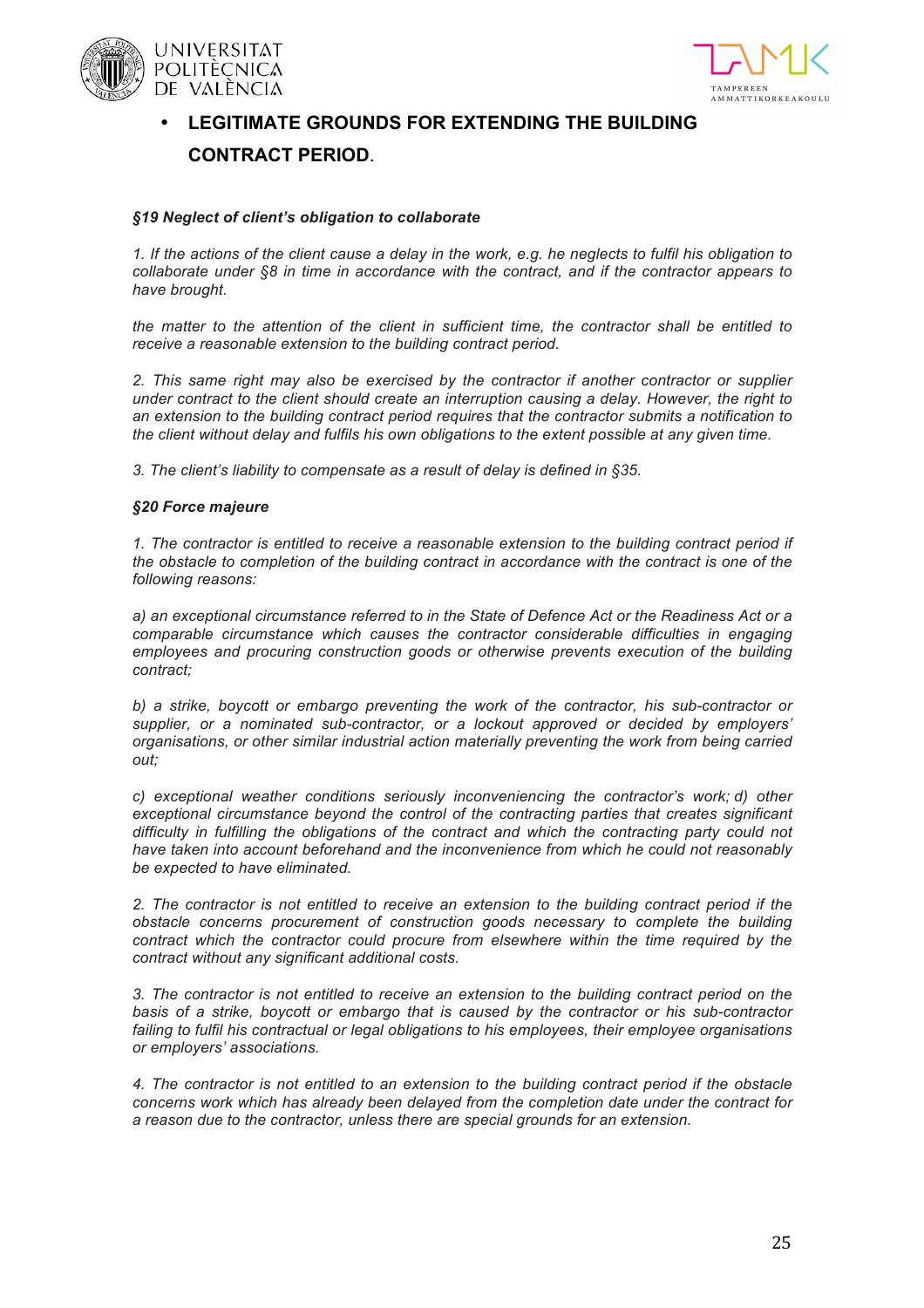#### *§21 Calculating the extension*

*1. If several reasons entitling the contractor to receive an extension to the building contract period take effect simultaneously, the contractor shall not be entitled to receive a full extension*  for each reason separately; instead, the building contract period can be extended only on the *basis of the combined effect of these reasons.*

*2. In considering the extension to the building contract period to be granted to the contractor in the aforementioned circumstances, the time that the contractor could reasonably be expected to need to bring the work to a halt and to restart it must also be taken into account.*

#### *§22 Limiting a delay*

*1. Where an extension to the building contract period on the aforementioned grounds is appropriate, the contractor must complete the building project in all respects, if this is possible without significant additional costs, and with regard to the parts where the obstacle causes a delay, must take all measures in his power, as well as those indicated by the client, to prevent the delay, provided that these measures are not in violation of labour legislation, the provisions on health and safety at work or collective agreements.*

*2. In the event that the measures referred to in paragraph 1 lead the contractor to incur additional costs, the contracting parties must reach agreement on carrying out the measures and on the compensation for the costs incurred in doing so before taking the measures.*

#### *§23 Regulations on procedure*

*1. When there is a threat of a suspension of work or a delay on the site due to reasons stated in §§ 19-20, the contractor must notify the client of this without delay. If work is suspended or there emerges another reason on the basis of which the contractor believes he is entitled to receive an extension to the building contract period or compensation for his costs, he must notify the client of this in writing immediately, at the risk of forfeiting his right to do so in other cases.*

*2. If the obstacle does not appear to be of a short duration, the contractor must recommend to the client that negotiations are carried out and other measures taken that are necessary to*  reduce the amount of the loss or damage, to clarify the grounds for it and to calculate the extent *of the loss or damage.*

*3. Notwithstanding the provision of para- graph 1, the contractor is entitled to receive an extension to the building contract period if several separate, minor reasons giving entitlement to an extension emerged during the building contract period. The contractor must present his demand for this no later than two months before the end of the building contract period. However, reasons which arose earlier than six months before presentation of the demand for additional time shall not be taken into account.*

*4. The contractor must substantiate the effect of the delay on completion of the building contract. The contractor must clarify the grounds for his additional costs and must substantiate the amount of these costs by means of the receipts or in another reliable manner.*

*5. The provisions of §§ 19-23 concerning delay to completion of the building contract also apply to the time provisions concerning the intermediate targets for the building contract which are stated in the contract.*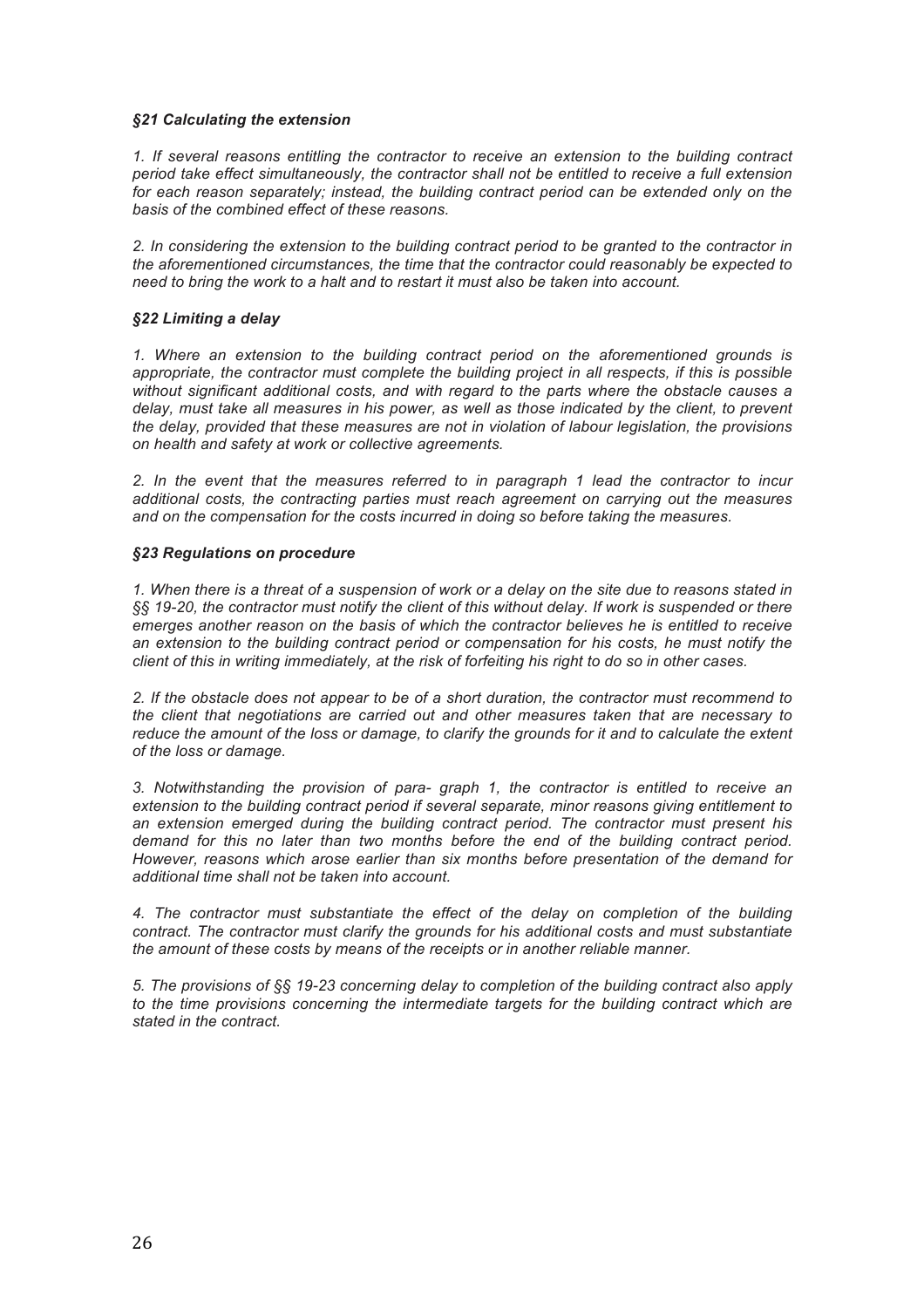



Be grounds for extension among others, the assumption stated in Article 52 of Civil Code and will be brought by the parties through the log to note specifying the causes that led to this extension, which is not in principle attributable to the contractor, and shall establish the dates when it starts and when it ends contingency.

The temporary suspension, in whole or in part of the work contracted to be formalized in principle with respective entries in the book of work, the client has signed the contract or his deputy is empowered to do so, and shall inform the contractor in writing the reasons for the suspension, in any case of suspension should be lifted detailed record.

Suspensions may result from:

a) Lack of timely delivery of materials or equipment permanently installed by the contracting area when this will supply appropriate.

b) No provision in their opportunity areas where work will be executed by any cause attributable to the area responsible for recruitment.

c) Acts of God or force majeure preventing the completion of the work for a specified period.

Only non-recoverable expenses will be paid when the suspension has been ordered by the customer, upon request of the contractor accompanied by corresponding study. When the suspension is derived from a fortuitous event or force majeure, there will be no liability on the parties and shall only sign an agreement which recognizes the period of the suspension and resumption and completion dates of the work, without changing the term implementation determined in the contract, which will not be from the application of any contractual penalty to the contractor or the claim of non-recoverable expenses.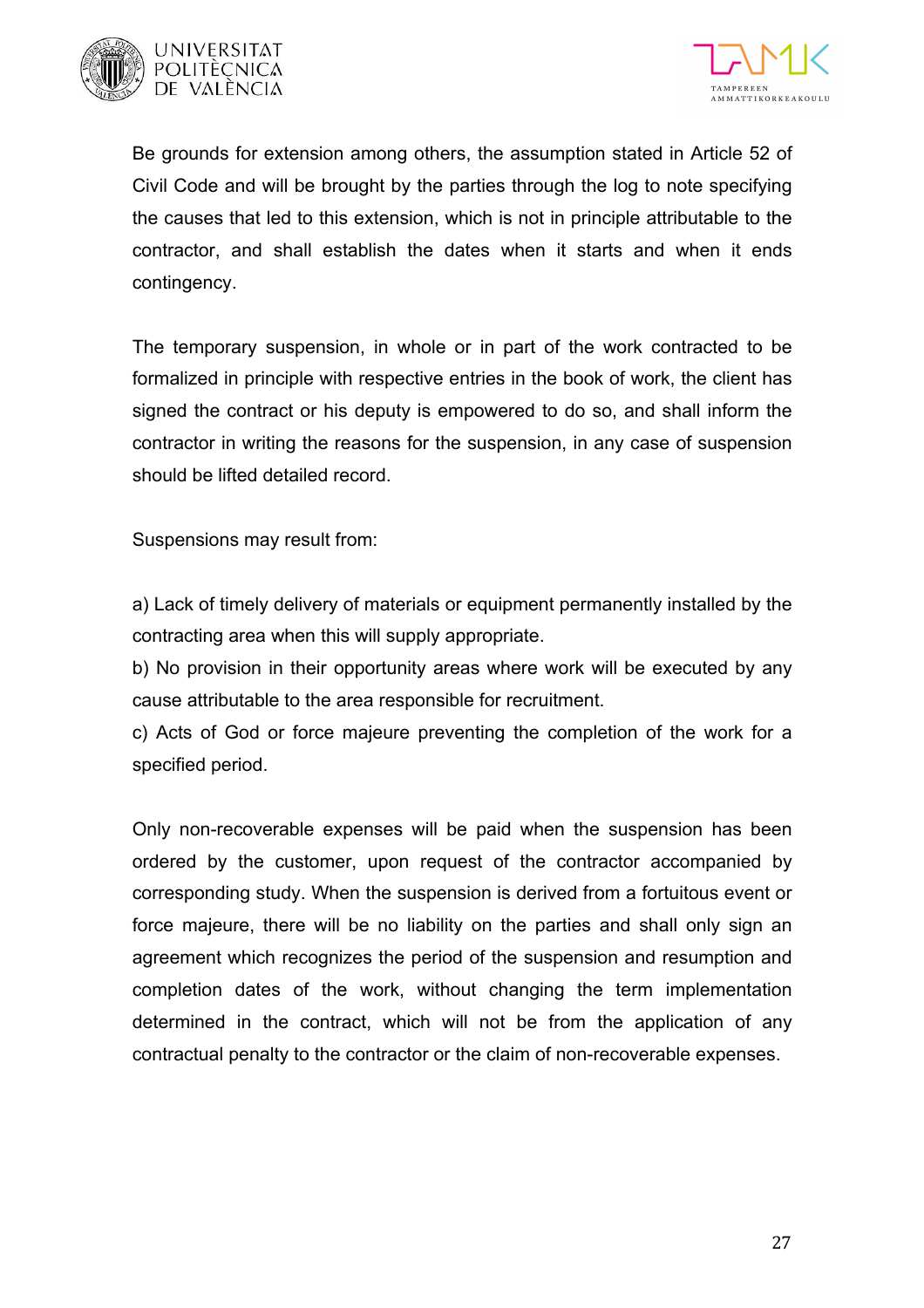## **Chapter 3; LIABILITY**.

### • **LIABILITY OF CONTRACTING PARTIES**

- YSE 1998. General Conditions for Building Contracts.

### *§24 General liability*

*1. Each contracting party shall be liable for the contractual fulfilment of all his obligations within the building contract.*

*2. The liability of each contracting party covers for example:*

*a) the plans he has drawn up; b) the information and research results he has acquired and given notification of; c) the work he has undertaken and the construction goods and building components he has procured; d) the orders and directions he has issued; e) the immaterial goods supplied to the other contracting party, such as systems and data in the form of information technology; f) the positioning measurements he needs and the measures set by him; g) compliance, in respect of his own work, with the relevant acts and decrees and the comparable provisions under public law.*

*3. Each contracting party shall be liable for the work and actions of his subordinates and specialists and any other parties he has used in completing the building contract, unless stated otherwise in these General Conditions or in the other commercial documents.*

#### *§25 Nature of liability*

*1. Unless otherwise provided for in the contract or in these General Conditions, each contracting party's liability shall include the obligation to compensate the other contracting party*  for all loss or damage caused by the obligations under the contract remaining to some extent *unfulfilled, or which he otherwise causes to the other contracting party.*

*2. A contracting party is not, however, liable for loss or damage which he could not have avoided even by taking the utmost care.*

*3. In the case of liability for delay concerning a period for which a separate delay penalty has been agreed, the provisions covering penalty for delay shall apply.*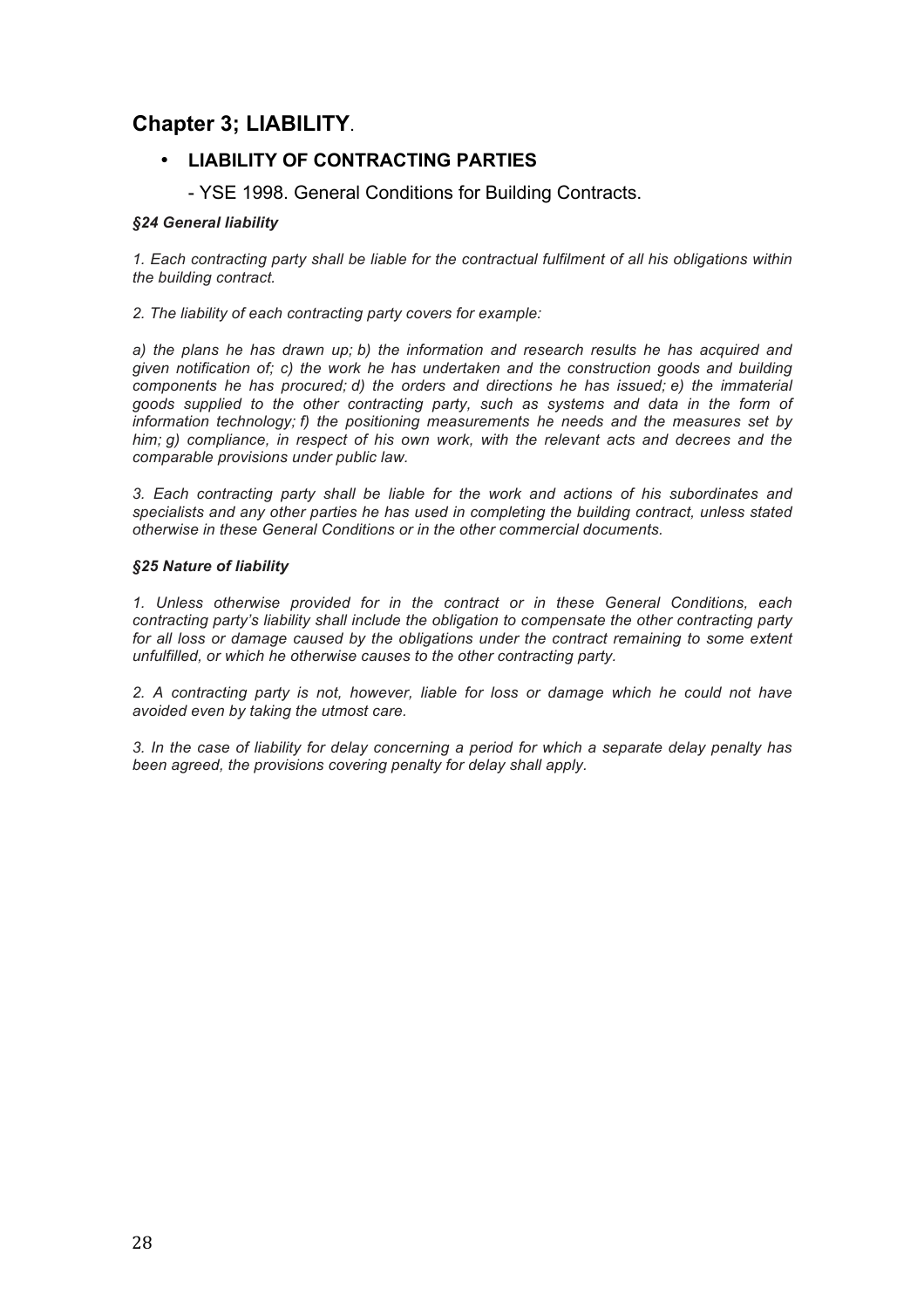





### • **CONTRACTOR'S LIABILITY**

- YSE 1998. General Conditions for Building Contracts.

#### *§26 Scope of liability*

*1. The contractor shall be liable for implementation of his own building contract in accordance with the provisions of the contract and to the extent referred to in §§ 24-25.*

*2. The contractor shall be liable for modification work and additional work in the same way as for his other obligations under the contract.*

*3. The contractor is expected to interpret the information and research results presented in the contract documents as a specialist in the field.*

#### *§27 Liability for defects in the finished result*

*1. The finished result or any part of it which during the work is found to be at variance with the requirements of the contract must be repaired or replaced by the contractor.*

*2. If a defect under paragraph 1 is such that its correction is not necessary and the cost of correction would be unreasonable, the contractor, instead of effecting a repair or replacement,*  is obliged to reimburse the loss in value, the amount of which is defined in accordance with the *principles outlined in the contract documents or, where such principles do not exist, in a manner agreed separately.*

#### *§28 Product liability*

*1. Under the Product Liability Act, product liability rests with the contractor either as product manufacturer or as the party putting the product into use.*

*2. If the client has not been able to provide the party incurring the loss or damage with notification in a reasonable time of the identity of the party bearing the primary product liability or the party from whom the product was procured, the client shall be entitled to receive from the contractor bearing the primary product liability, within the liability period under §30, the compensation he paid to the party incurring the loss or damage.*

*3. The contractor must provide notification, in the manner prescribed in the contract documents or on demand, of the party bearing the primary product liability for the product he has procured or of the party from whom the product was procured.*

#### *§29 Liability during guarantee period*

*1. The contractor is liable for the conformity of his work with the provisions of the contract during the guarantee period, the length of which, unless specified otherwise in the contract, shall be two years. The contractor's work covered by the guarantee also includes additional and modification work.*

*2. The contractor is obliged at his own expense to repair the defects that emerge in his building contract work during the guarantee period which he cannot demonstrate to have occurred for*  reasons beyond his control, for example by demonstrating that it is a question of normal wear *and tear or damage caused through incorrect use or neglect of maintenance measures for which the client is liable. Defects that create difficulty in using the finished result or cause danger or disrepair must be corrected or removed by the contractor without delay. If the contractor delays in carrying out the work referred to above, the client shall be entitled to do the work at the expense of the contractor once he has given prior notice of this to the contractor in writing.*

*3. For defects which do not essentially inconvenience the use of the finished result, agreement can be sought over reimbursement for the reduction in value.*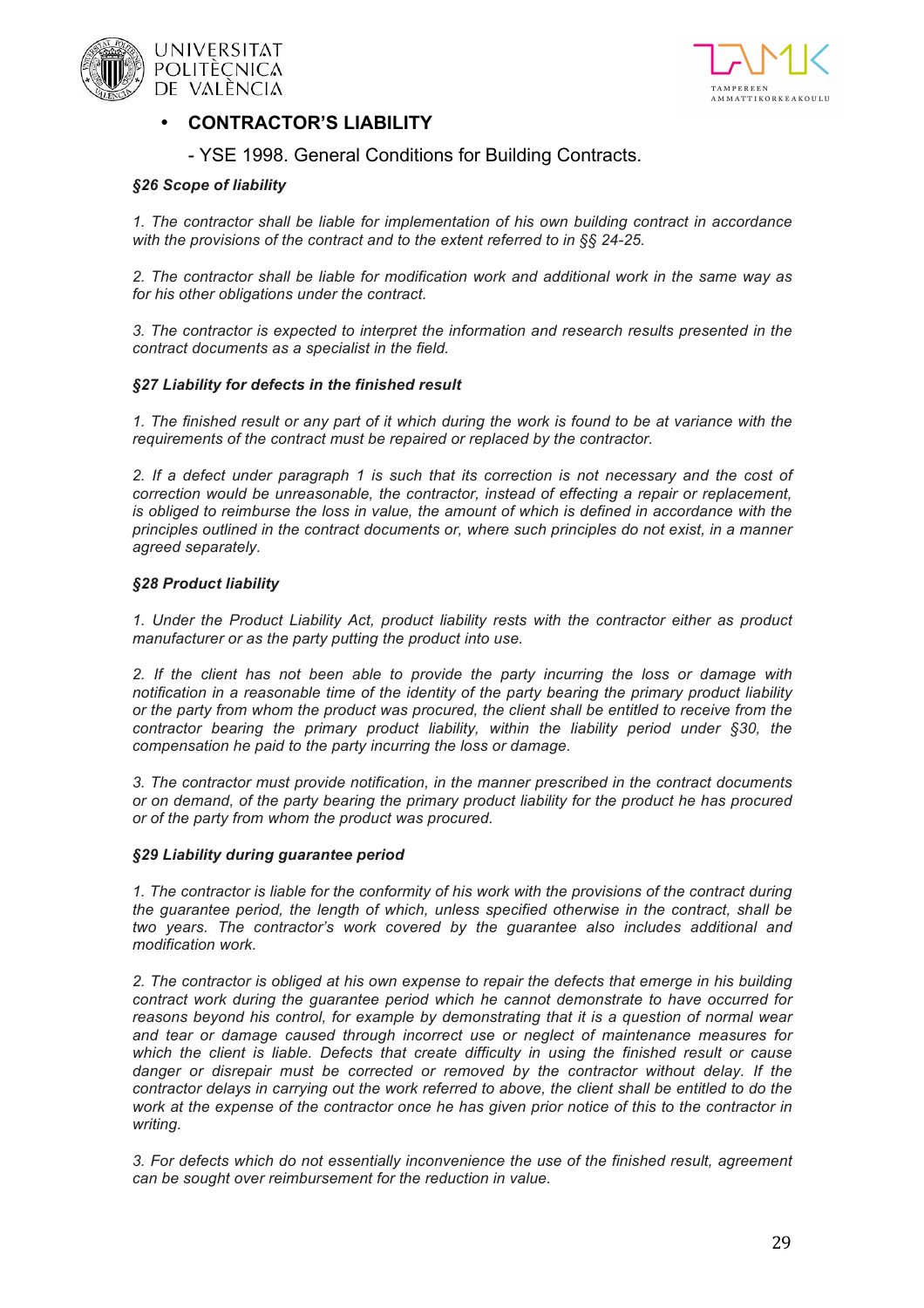*4. The guarantee period begins on the day that the building project or a part of it separately agreed for handover is approved for acceptance in the handover inspection, or if no handover inspection is held, on the day the building project is taken into use.*

*5. For building contract work handed over before completion of the building project, the guarantee period begins from the work completion inspection under §70, but continues for the*  agreed guarantee period as of the handover of the building project. If the handover of the *building project is delayed for a reason due to the client or another contractor, the guarantee period is extended on account of this by a maximum of 3 months.*

*6. In those cases in which the contractor's subcontractor or supplier has a guarantee period longer than that of the contractor, the contractor is released from liability for the period in excess, provided that the client approves the commitment of the subcontractor or supplier to direct liability to him.*

#### *§30 Liability after guarantee period*

*The contractor is also liable after the guarantee period for defects which the client shows to*  have been caused by the contractor's gross negligence, work left *uncompleted* or to be the *consequence of serious neglect of agreed quality assurance and which the client could not reasonably be expected to have noticed in the handover inspection or during the guarantee period. The contractor is also released from liability once ten years have elapsed from handover of the building project or, if a handover inspection is not held, from the day the building project is taken into use.*

#### *§31 Liability to a third party*

*The contractor is liable for any loss, damage or harm caused to a third party and to the third party's property during implementation of the building contract. The contractor is not, however, liable for loss, damage or harm which is an unavoidable consequence of the work that has to be carried out and which even by taking the utmost care he could not have avoided. The contractor*  is nevertheless liable for loss or damage which gives rise to liability for compensation by law, *irrespective of negligence.*

#### *§32 Liability for information acquired on the construction site area*

*Prior to submitting his tender, the contractor is expected to have acquired information on the construction site area and on the circumstances affecting the work carried out there through site visits to the construction site area. This does not, however, diminish the client's rights or his liability referred to in §34.*

#### *§33 Effect on liability of fulfilling obligation to notify*

*1. If the contractor notices faults in the construction goods or building components specified for use in the building work, or in the orders given by the client, which might endanger completion of the building work in accordance with the contract, he must submit notification of this demonstrably and without delay to the client. If, in spite of this, the client demands compliance with the contract provisions, the contractor, in carrying out the work in accordance with the contract, is released from liability in respect of those matters about which he submitted notification in the said manner.*

*2. If the contractor has not noticed the said defects, which are nonetheless so obvious that he would reasonably be expected to have noticed them and submitted notification accordingly to the client in the manner described in paragraph 1, the contractor shall be liable for these faults to the extent of his own negligence. The obligation to furnish proof of the transfer of liability to the contractor lies with the client.*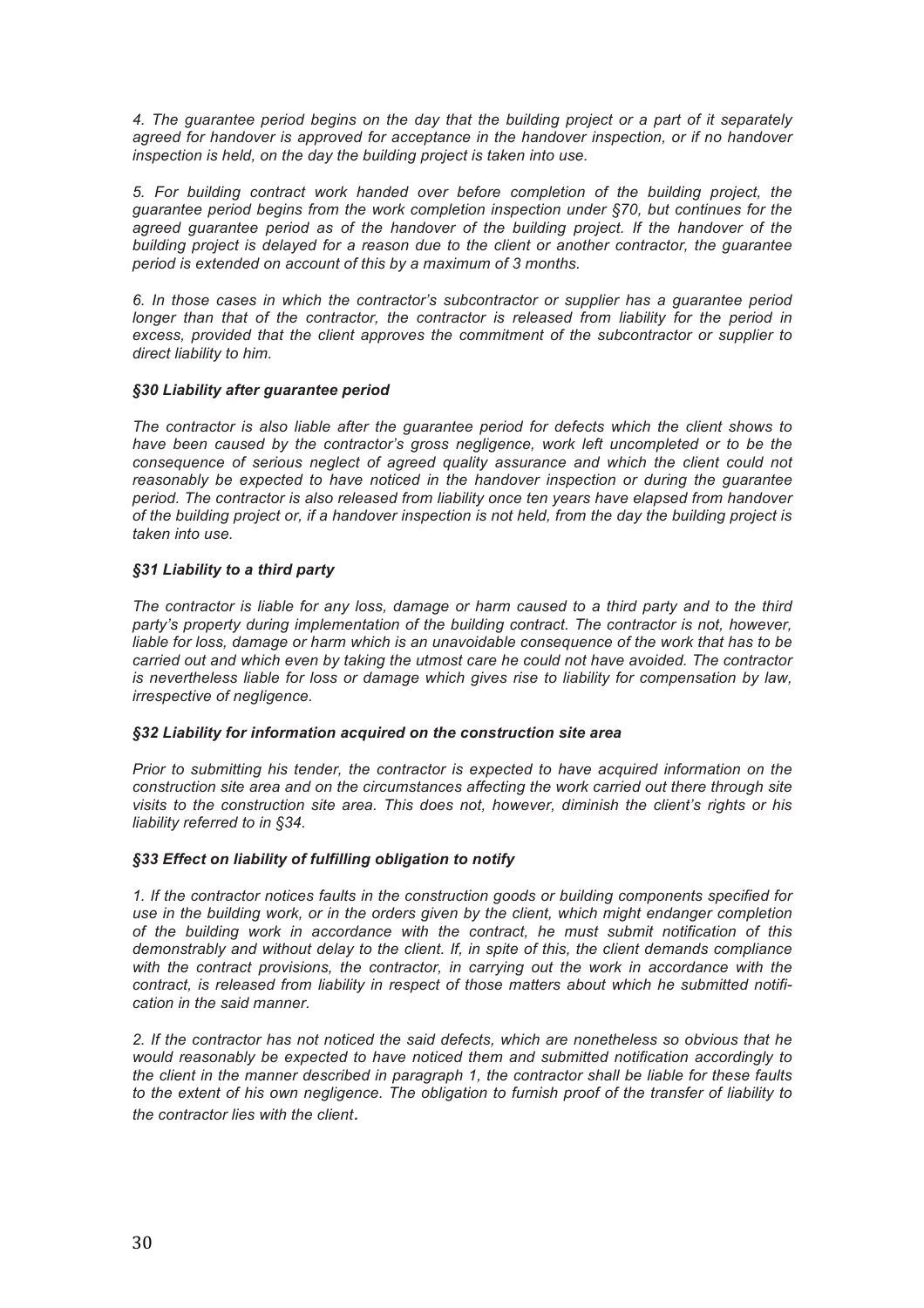



The responsibility of the constructor is very similar in both countries, the difference is in the length of periods of responsibility. In Spanish law three levels of responsibility, one year for defects in finished Works, three years for defects or damage to facilities and construction elements and ten years for defects or damage affecting structural elements of the building are distinguished. Meanwhile, the Finnish law says that unless otherwise specified in the contract will be two years guarrantee and up to ten years of responsibility.

In Finland they have total freedom to make agreement, which can change the for example guarantee time.

### • **CLIENT'S LIABILITY**.

- YSE 1998. General Conditions for Building Contracts.

#### *§34 Scope of liability*

*1. The client shall be liable for the contractual fulfilment of his own obligation to collaborate to the extent laid down in §§ 24-25.*

*2. Unless stated otherwise in the commercial documents, the quantities given in unit price building contracts are approximations only. Any changes to the contract price caused by a deviation shall be determined in the manner referred to in §45.*

#### *§35 Liability for delay caused by client*

*1. If building contract work is completely or partially interrupted or delayed in relation to the completion date agreed in the contract for a reason due to the client, or if the guarantee period is extended for such a reason, the client is obliged to compensate the additional costs indicated by the contractor or to pay a contractual penalty agreed in advance.*

*2. Unless the contracting parties have entered into a contract concerning the mutual liability of contractors for coordinating the work, the client shall be liable for compliance with the schedule as far as his obligation to collaborate under §8 paragraph 2 is concerned.*

*3. The client shall not be liable for a delay to the schedule caused by force majeure, with the exception of his contribution towards the compensation of expenses under §50.*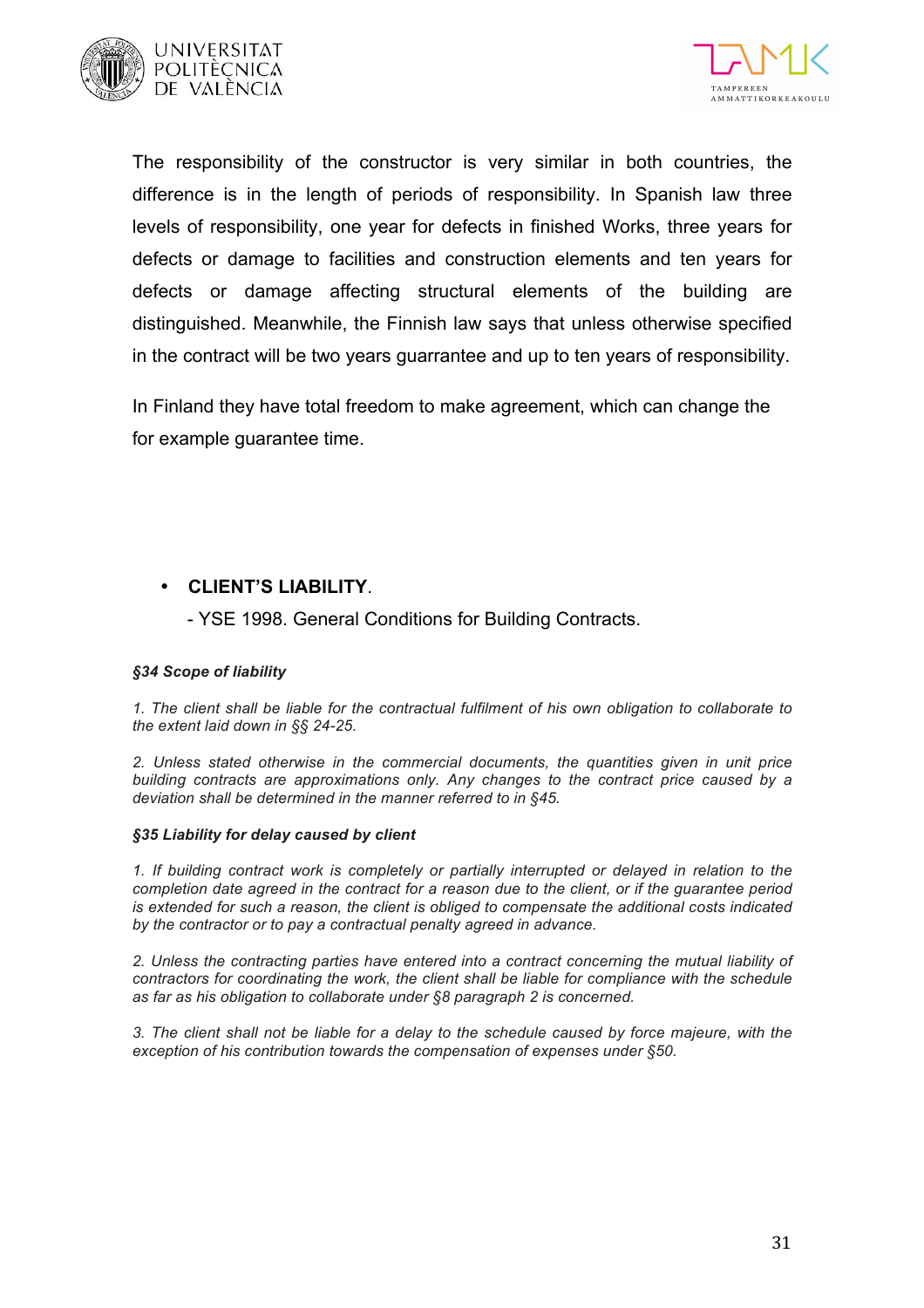### Spanish regulation is saying:

### Act 38/1999 Building Act.

### • **Article 17.**

*1. Without prejudice to their contractual responsibilities, the individuals or legal entities who intervene in the building process are liable to the owners and third party buyers of the building or any parts thereof, should the building be divided, for the following property damages caused to the building within the specified times, starting on the date of the reception of the works without reservation or starting on the date of the correction of such reservations:*

*a) For a period of ten years, for the property damages caused to the building by faults or defects affecting the foundation, supports, beams, framework, load-bearing walls, or other structural elements and which directly jeopardise the building's mechanical resistance and stability.*

*b) For a period of three years, for the property damages caused to the building by faults or defects in the constructive elements or services which result in the building failing to meet the habitability requirements mentioned in part 2, letter c) of article 3.The builder will likewise be liable for the property damages due to construction faults or defects affecting elements of the finish works for a period of one year.*

*2. Each agent will be individually liable for his own acts or omission and for those of the persons for whom he is legally responsible according to law.*

*3. Notwithstanding this, when the cause of the property damages cannot be individualised or when there is a concurrence of guilt but it is not possible to determine the influence which each agent involved may have had on the damage, they shall be held jointly liable. In any event, the developer will be jointly liable with all other agents involved to the buyers for the property damages to the building caused by construction errors or defects.*

*4. Without prejudice to the governmental intervention measures which may apply, the developer's liability as established hereunder shall extend to the individuals or legal entities which, based on their contracts or on their decision-making role in the development, act as the developers or managers of co- operatives or homeowners'associations or other analogous concepts.*

*5. When more than one designer are engaged to design the project, they will be jointly liable.*

*Draughtsmen who engage other professionals to prepare calculations, studies, expert reports or other reports shall be directly liable for the damages derived from the insufficiency, errors or inaccuracies contained therein, without prejudice to any recourse they might have against the authors of such works.*

*6. The builder will be directly liable for the property damages caused to the building due to faults or defects derived from lack of skill, lack of professional or technical qualification, negligence or non- compliance with the obligations of the Construction Manager and the other individuals or legal entities reporting to him.*

*When the builder subcontracts with other individuals or legal entities for the performance of certain parts or services, he shall be directly liable for the property damages due to faults or defects in the execution of such works, without prejudice to the recourse he might have against subcontractors.*

*The builder will likewise be directly liable for the property damages caused to the building by deficiencies in the construction products acquired or accepted by him, without prejudice to his legal recourse.*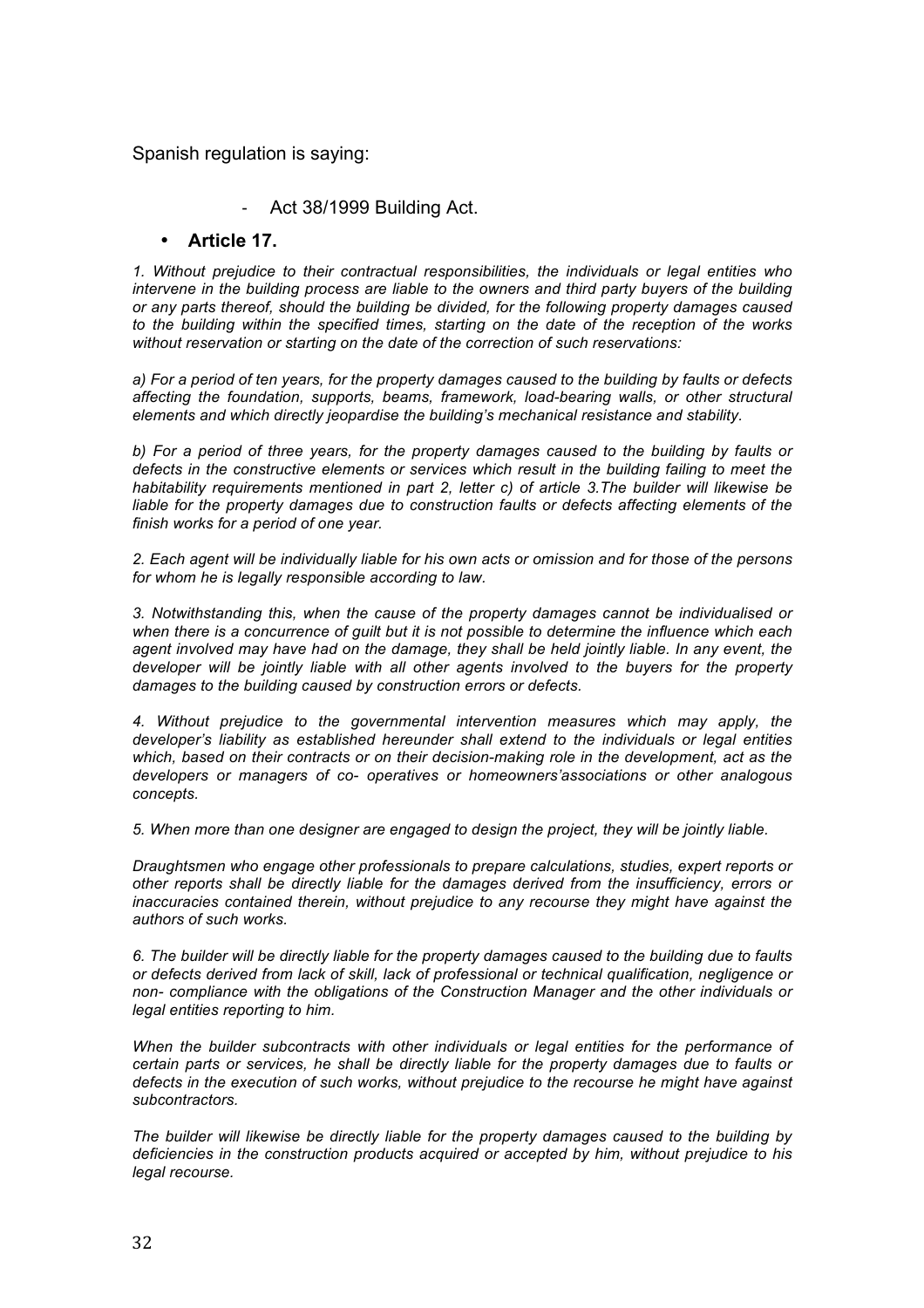



*7. The Works Director and the Director of the Execution of the Works that sign the Final Certificate shall be liable for the veracity and exactitude of said document.*

*He who agrees to direct a building project for which he himself has not drawn up the project shall assume the liability derived from any omission, deficiencies or imperfections in the project, without prejudice to his right to recourse against the designer.*

*When the direction of the project is contracted jointly with more than one professional, they shall be jointly liable regardless of how they distribute their responsibilities amongst themselves.*

*8. The agents who intervene in the building process shall not be held liable if it can be proven that the damages were caused by a fortuitous event, force majeure, third party acts or by the very person or entity suffering the damage.*

*9. The responsibilities referred to in this article are understood without prejudice to the liability of the sellers of buildings or any parts thereof to the buyers under the pertinent purchase-sale agreement and pursuant to article 1.484 of the Civil Code and all other legislation applicable to purchase- sale arrangements.*

When the delay is the fault of the promoter, will be promoter account all expenses of preservation and custody of the work, being obliged to indemnify the builder of all expenses would have paid, for this concept, from the constitution in arrears.

The risks of perishing of the work will be borne by the promoter.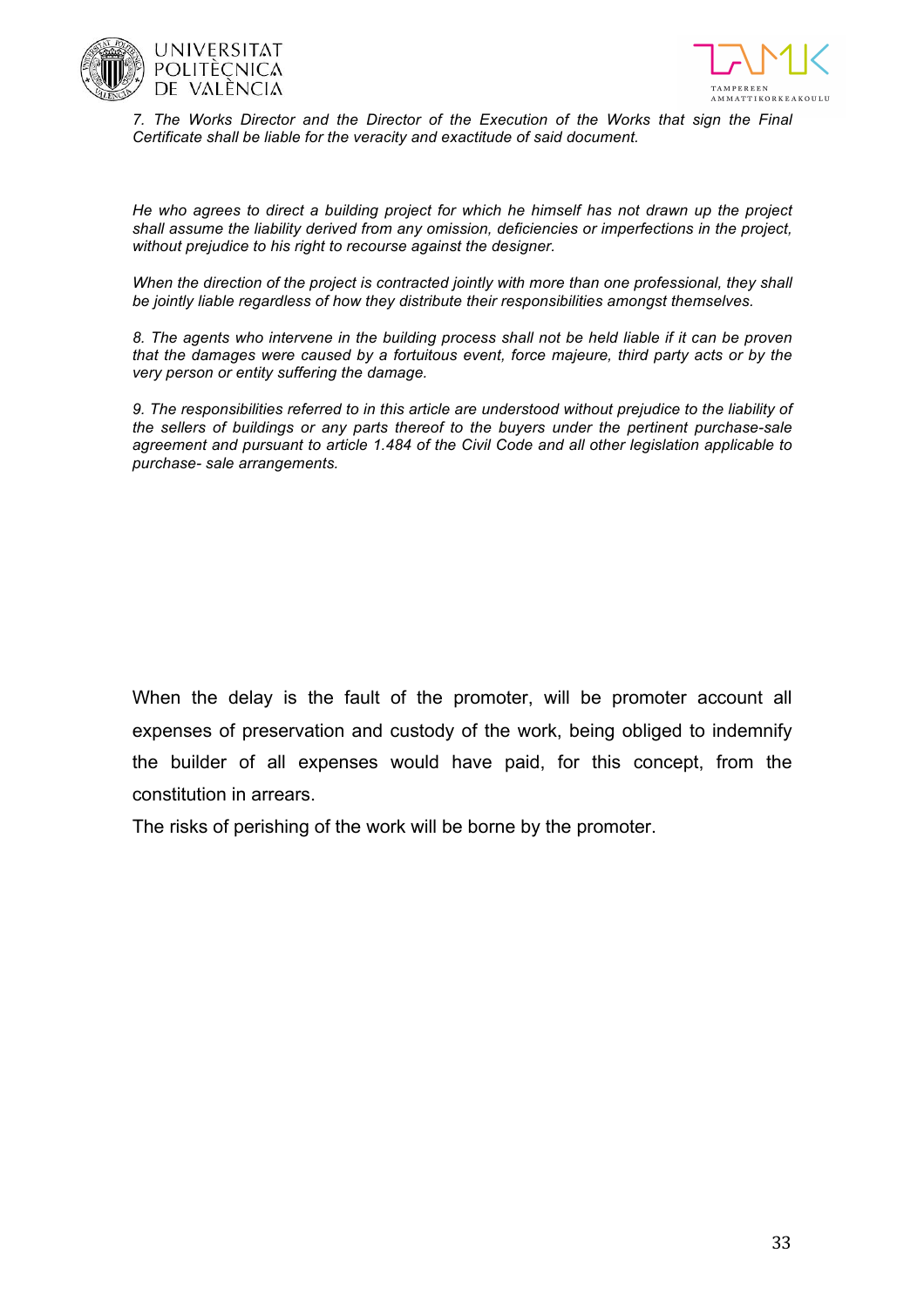## **Chapter 4; SURETY AND INSURANCE**.

### • **SURETY**.

- YSE 1998. General Conditions for Building Contracts.

### *§36 Contractor's surety for client*

*1. The contractor is obliged to provide the client surety for compliance with the contract in all respects and for refunding of payments made in advance. The surety must also cover additional and modification work. Only an absolute suretyship provided by a financial or insurance institution, a deposit of money in a financial institution, or other security approved by the client shall be acceptable as surety. A deposit receipt or collateral for other moveable property must be accompanied by the pledger's pledge and the deposit receipt must also be accompanied by a bank commitment to retain the lien on the deposit for the client.*

*2. Unless stated otherwise in the contract, the surety for the construction period shall be 10%, and for the guarantee period 2%, of the contract price. Surety is calculated on the contract price exclusive of value added tax.*

*3. The client must be provided with surety for the construction period before the contractor is paid any part of the contract price, and no later than 21 days after the contract is signed. The surety for the guarantee period must be deposited without delay once the contractor's work or the building project has been accepted for handover under §70 or §71, and before the validity of the surety for the construction period expires.*

*4. With the consent of the client, the contractor may begin the work on his own account before the surety is deposited. If surety is not subsequently provided and the contract is thus terminated, the costs incurred from the work carried out shall be met by the contractor. The contractor must, however, be compensated for the benefit derived by the client.*

*5. If the contractor, before his work is brought to the corresponding stage, is paid part of the contract price in accordance with the contract as a special advance equal to an amount in excess of 5% of the contract price, an equivalent surety must be set for this advance. This surety must be returned after the advance has been deducted from the payment instalments.*

*6. If the value of the deposited surety changes, or if agreement is reached about undertaking additional or modification work to an extent that the surety no longer corresponds to the agreed surety sum, the surety must be adjusted accordingly on the request of the contracting party.*

*7. If part of the building contract work has been handed over, the surety for the construction period shall be reduced by an amount agreed between the contracting parties, providing that part of the contract price equivalent to the contractor's outstanding obligations has not yet been paid.*

*8. Unless stated otherwise in the com- mercial documents, the surety for the construction period must remain valid three months beyond the building contract period, and the surety for the guarantee period three months beyond the guarantee period. The surety must be returned immediately after the contractor has fulfilled his obligations covered by the surety.*

#### *§37 Client's obligation to deposit surety*

*The client is obliged to present a reliable statement of his ability to fulfil his obligation to pay under the contract, on the basis of which the contractor is entitled, if necessary, to demand the surety required by the circumstances and subject to his approval. The statement must be presented before the contract is signed, and the surety required must be set when the contract is signed or at a time specified separately in the contract. Unless agreed otherwise, the amount of surety must be 10% of the contract price exclusive of value added tax.*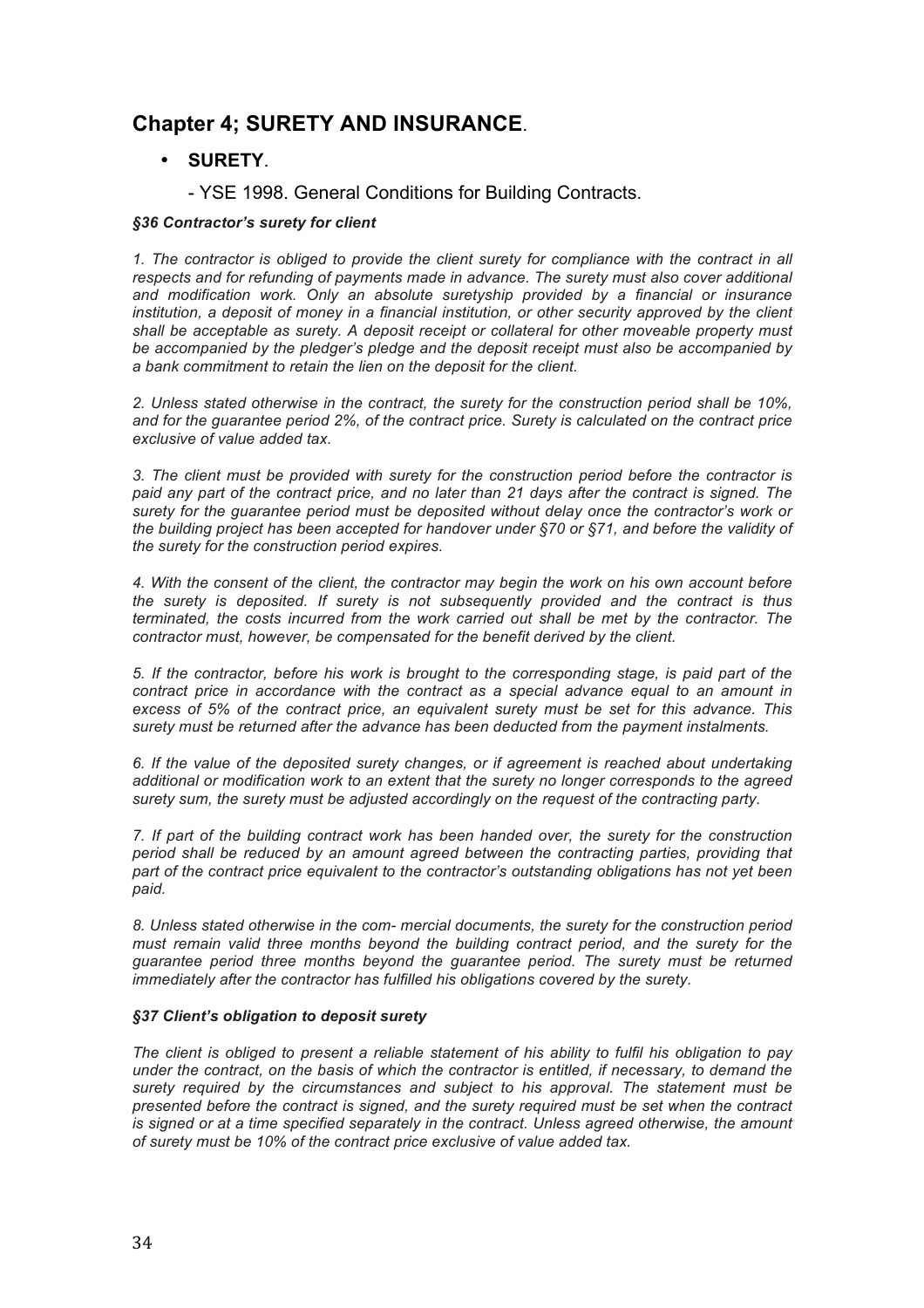



- **INSURANCE**.
	- YSE 1998. General Conditions for Building Contracts.

#### *§38 Insuring the building project*

*1. Unless stated otherwise in the commercial documents, the contractor responsible for site management duties is obliged at his own expense to take out insurance for the replacement value of the building project and construction products and working materials procured for the purposes of the work undertaken. The insurance must also cover sub-contracts and nominated sub-contracts as well as procurement by the building owner and other insurance objects specified in the contract documents. If the project does not have a contractor responsible for site management duties, each contractor shall be responsible for insurance of his own work.*

*2. In the invitation to tender the client is obliged to notify the contractor responsible for site management duties of the estimated value of the nominated sub-contracts, procurement by the building owner and other objects of insurance.*

*If the value of an insurance object changes significantly, the insurance sum shall be adjusted in line with the value of the object. The corresponding change in the insurance premium must be covered or reimbursed to the contracting party.*

*3. The insurance shall be taken out as contractors' all risk insurance or other indemnity insurance that covers the insurance object for unforeseeable events such as loss due to a fire or malicious damage, including demolition and clearance costs. The insurance must remain in*  force until the entire insured building project is handed over, and must also cover loss or *damage arising from guarantee work undertaken after the handover. Responsibility for taking out other insurance on the building project after the handover shall lie with the building owner.*

*4. Insurance must be taken out in the building owner's name from a financially sound insurance company that engages in general insurance activity in the country in which the building project is located. The sum insured must at all times correspond to the full value of the insurance object, including any additional and modification work. Unless stated otherwise in the commercial documents, the deductible of the insurance may not exceed 0.5% of the contract price applying to the contractor obliged to take out the insurance.*

*5. The insurance policy or the certificate issued by the insurance company pertaining to the insurance which is in force must be surrendered to the building owner before instalments payable on any work or procurement can be made.*

*6. Sub-contractors and nominated sub-contractors are obliged to insure the building project to an extent separately agreed.*

*7. Each contractor shall himself be responsible for insurance of his construction equipment and also for insurance of his construction products and working materials in repair work as referred to in paragraph 9.*

*8. The contractor must comply with the safety regulations concerning the insurance terms and conditions. The contractor who is obliged to take out the insurance must bring these safety regulations to the attention of the other contractors.*

*9. Unless stated otherwise in the commercial documents, the contractor's insurance obligation in repair work of older structures is confined, as far as the building project is concerned, to the value of the repair. The building owner must notify the contractor of any buildings insurance and must notify the insurance company of the repair work.*

*10. All contractors working on the site must be in possession of valid business liability insurance.*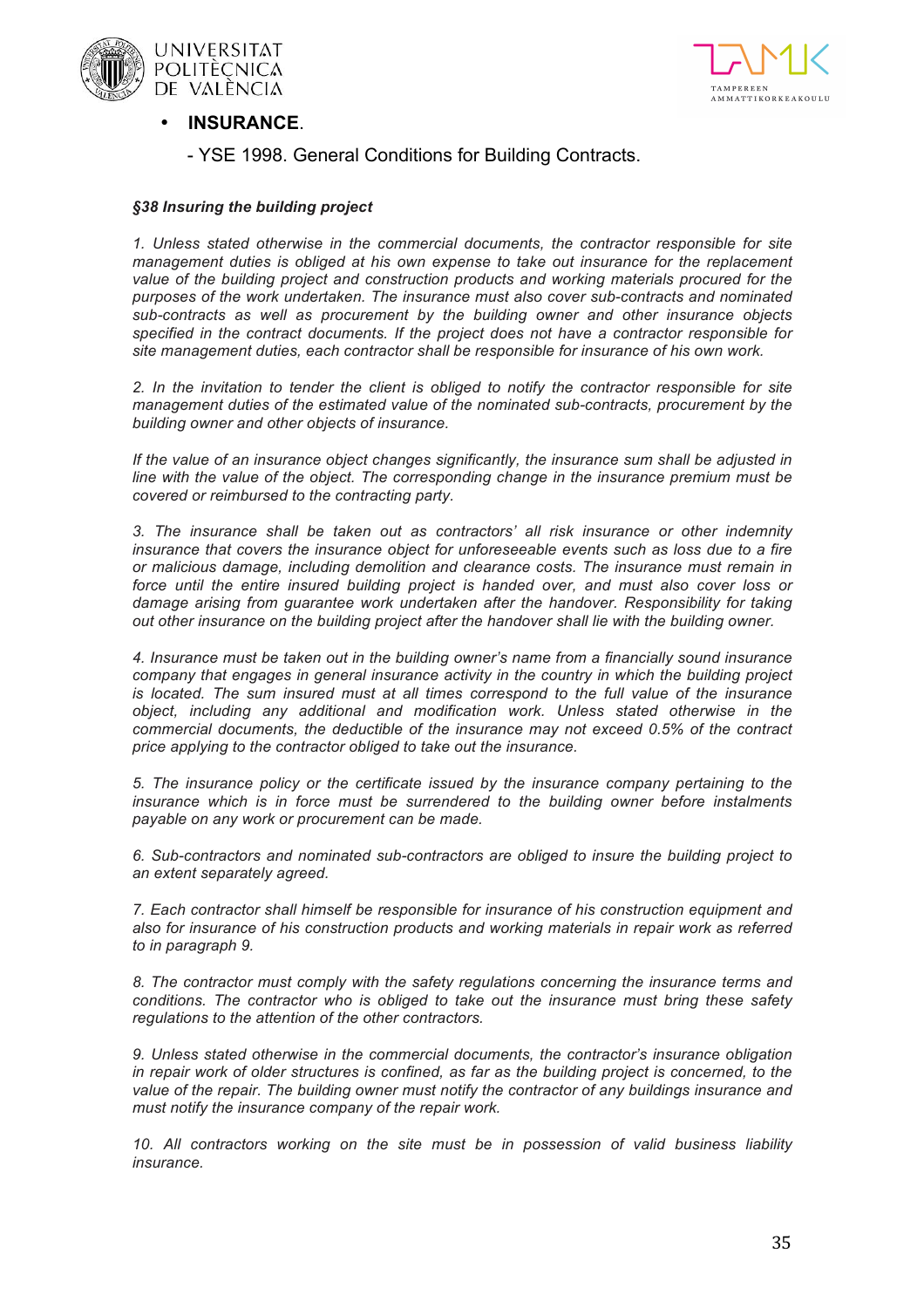### Spanish regulation is saying:

### - Act 38/1999 Building Act.

### • **Article 19.**

*1. The guarantees required for building works as described in article 2 of this Act shall be made effective on the basis of the provisions of the second additional provision hereunder, taking the following guarantees as a reference:*

*a) A property damage or surety insurance policy to guarantee for a period of one year the compensation of the property damages due to execution faults or defects which affect the finish works or elements, which can be replaced by the developer withholding 5 percent of the contractual price of the works.*

*b) A property damage or surety insurance policy to guarantee for a period of three years the compensation of the property damages due to faults or defects in constructive elements or services which result in the non-compliance of the habitability requirements set out in part 1, letter c) of article 3.*

*c) A property damage or surety insurance policy to guarantee for a period of ten years the compensation of the property damages caused to the building by faults or defects originating in or affecting the foundation, supports, beams, framework, load-bearing walls, or other structural elements and which directly jeopardise the building's mechanical resistance and stability.*

*2) The property damage insurance policies will meet the following conditions:*

*a) The builder will be considered the policyholder in the case of part 1.a and the developer in the case of parts 1.b) and 1.c); the developer and the subsequent buyers of the building or any part thereof shall be considered the insured. The developer and builder may specifically agree that the builder will be the policyholder on the developer's behalf.*

*b) The premium must be paid when the works is received. Nonetheless, if the payment of the premium is broken down into instalments during periods subsequent to the date of reception, then the failure to pay the next premium instalment shall not entitle the insurer to cancel the contract, nor will the contract be cancelled, nor will the insurer's coverage be suspended, nor will the insurer be released from its obligations if the insured must call the guarantee.*

*c) The regulation of the coverage of extraordinary risks to persons and things contained in article 4 of the Act 21/1990 of 19 December shall not apply.*

*3. The surety insurance policies shall meet the following conditions:*

a) Those indicated in parts 2.a) and 2.b) of this article. With regard to part 2.a), the insured will *always be the buyers of the building or any part thereof.*

*b) The insurer undertakes to indemnify the insured on first demand.*

*c) The insurer may not object to paying the insured based on the exceptions which may apply against the policyholder.*

*4. Once the insurance coverage takes effect, it may not be cancelled or terminated by mutual agreement until the term foreseen in part 1 of this article has expired.*

*5. The minimum amount of insured capital shall be as follows:*

*a) 5 percent of the final cost of the material execution of the works, including professional fees,*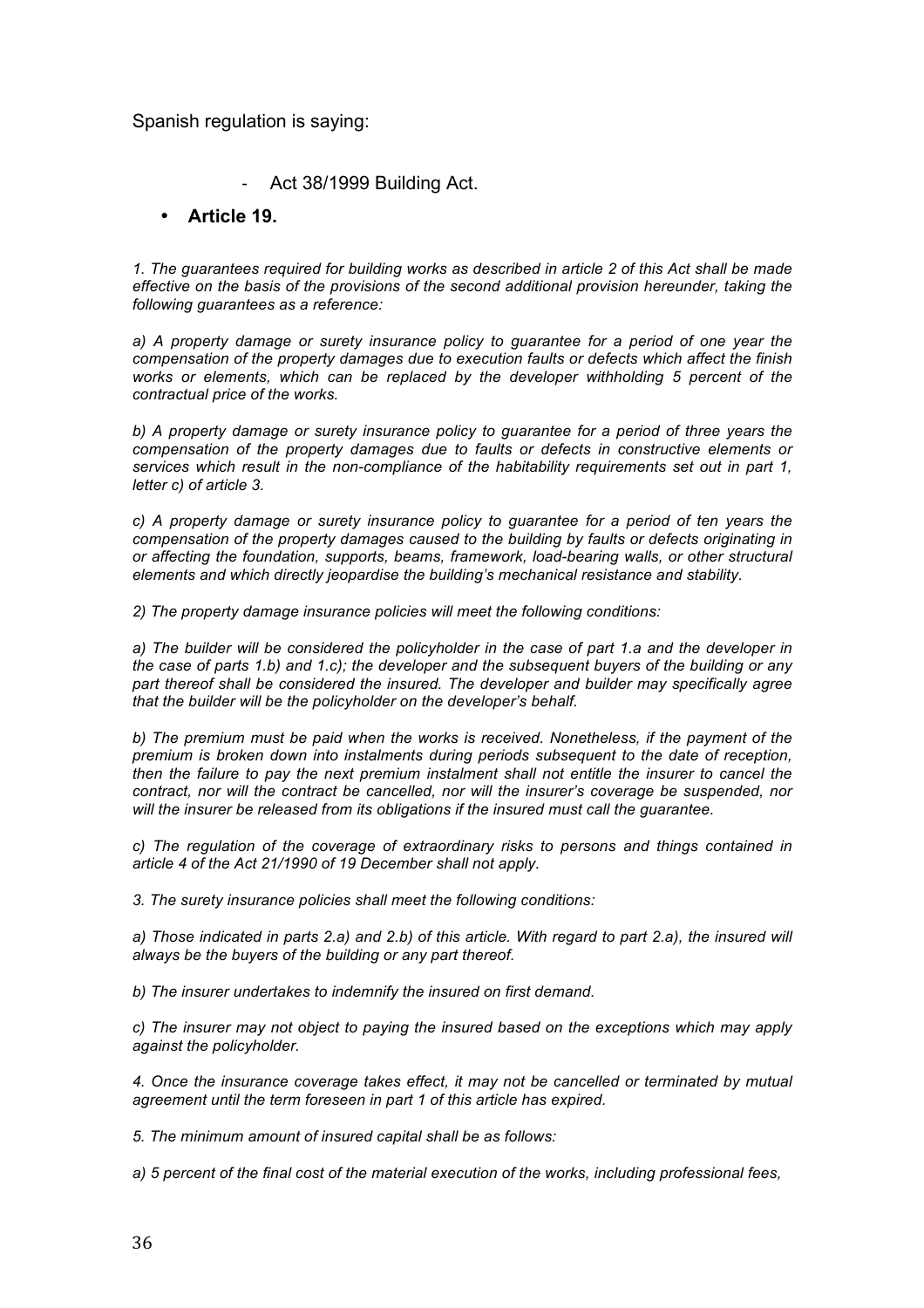



*for the guarantees under part 1.a) of this article.*

*b) 30 percent of the final cost of the material execution of the works, including professional fees, for the guarantees under part 1.b) of this article.*

*c) 100 percent of the final cost of the material execution of the works, including professional fees, for the guarantees under part 1.c) of this article.*

*6. The insurer may choose between paying a cash indemnity for the amount of the damages or repairing the damage.*

*7. The failure to comply with the preceding regulations on compulsory insurance policies shall imply responding personally to the obligation to provide such guarantees.*

*8. In respect of the guarantees referred to in part 1.a) of this article, clauses introducing*  deductibles or any limitation whatsoever of the insurer's responsibility towards the insured will *not be admissible.*

*In the event that the insurance contracts refereed to in parts 1.b) and 1.c) of this article establish a deductible, said deductible may not exceed 1 percent of the insured capital for each registered unit.*

*9. Except where otherwise agreed, the guarantees referred to in this Act do not cover:*

*a) Bodily injury or economic damages other than the property damages guaranteed by the Act.*

*b) The damages caused to neighbouring or adjacent property to the building.* 

*c) The damages caused to movable property located in the building.* 

*d) The damages caused by modifications or works on the building after its reception, except where such modification or works is done to remedy defects.*

*e) The damages caused by improper use or maintenance of the buildings.* 

*f) The cost of maintaining the building once it has been received.* 

*g) The damages caused by fire or explosion, except in the event of faults or defects in the building's services.*

*h) The damages caused by fortuitous events, force majeure, third party acts or by those affected by the damage.*

*i)* The losses originating in parts of the building in respect of there are reservations noted on the *reception document, until such time as the remedies have been made and which remedies are reflected in a new certificate signed by the signatories of the reception certificate.*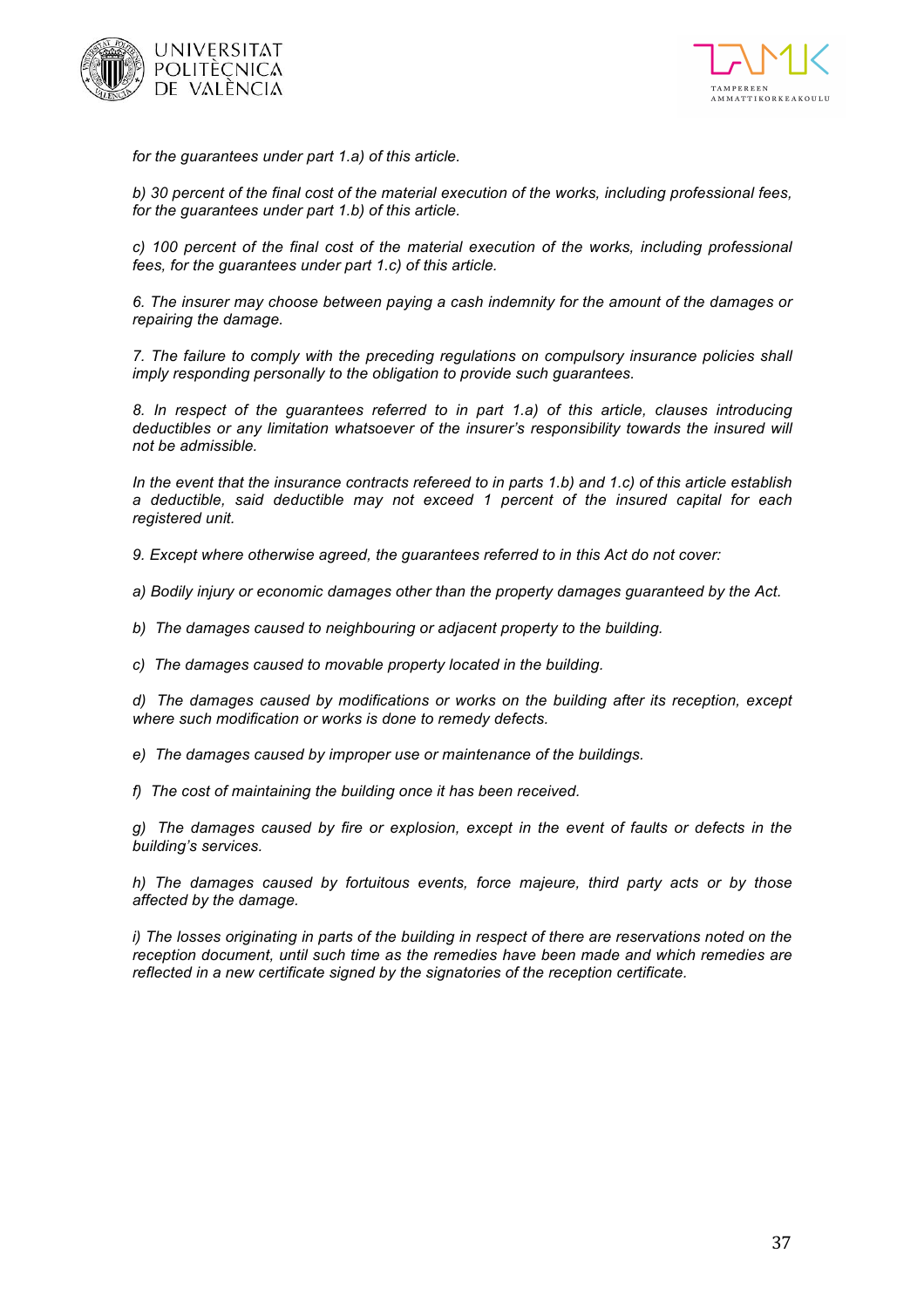In Spanish law does not talk about any kind of bonds have to provide contrator to the client, but in the same way in both countries the contrator must be secured, In this way the client is sure that if the contrator does not ended the work for any reason, contrator's insurance will indemnify the client.

Apart from this insurance, the builder must ensure the work during the period of warranty. As we have seen, the builder has three periods of warranty therefore must ensure the three periods, the first period should cover 5% of the total work for a year, the second period must cover 30% of the work for three years and the third period should cover 100% of the work for ten years.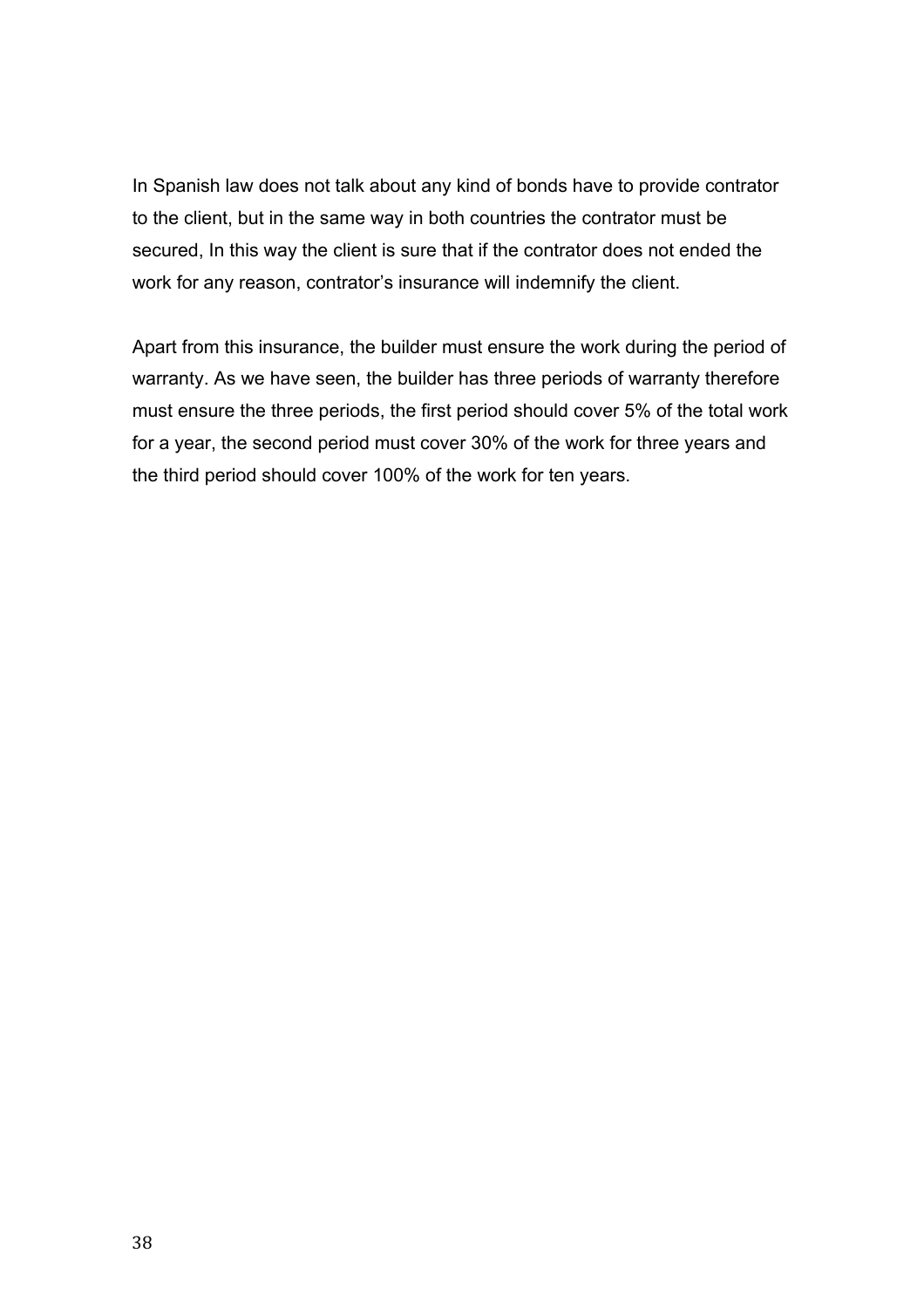



## **Chapter 5; OBLIGATION TO PAY**.

- YSE 1998. General Conditions for Building Contracts.

#### *§39 Contract price*

*The contract price is the remuneration payable to the contractor agreed in the contract. The contract price must distinguish between the price exclusive of value added tax and the amount of the value added tax.*

#### *§40 Payment of contract price*

*1. Invoices based on the contract must be paid when the invoice is presented to the client and the corresponding work stage under the contract is found to be completed or the invoice has otherwise been found to be fit for payment.*

*2. If the contract does not include a payment schedule or other provision on the arrangements for payment, the client must pay the contract price to the contractor in the form of partpayments, the amount of which shall be determined on the principle that they are in proportion to the extent of the building contract work undertaken.*

*3. The final instalment of the contract price must be paid on the date defined in the provisions of the payment schedule. Unless defined otherwise in the payment schedule or the contract, this instalment must be paid after the handover according to §70 or §71, but no later than the time of the final settlement of the accounts under provisions set out below or the time when the financial relationship of the contracting parties has otherwise been settled.*

*4. If the contractor, for a reason that has emerged during the work and which is beyond his control, has for a fairly long period been unable to continue his work to a degree of completion at which the agreed payment would become due, and if the shortfall in relation to the agreed degree of completion is no more than 10%, the contractor shall be entitled to debit the agreed payment less the value of the work not yet carried out.*

*5. If the client, having agreed the matter in writing with the contractor and the guarantors, effects*  payments for building contract work on behalf of the contractor, he shall be entitled, after having *effected such payments, to deduct these from the subsequent instalments payable or from instalments related to the said payments.*

*6. With the exception of cases referred to in paragraph 4 and other minor devia- tions, the payment instalments defined under the contract may not be altered by agreement without the written consent of the guarantors.*

*7. An increase in the contract price or, correspondingly, a reimbursement, on account of additional or modification work, must be paid to the contracting party in compliance with the method of payment and payment period stated in the contract documents, once the modification or additional work is completed and the invoice presented and found to the client's satisfaction to be correct. In the case of fairly extensive modification or additional work, agreement may be reached for paying the compensation in several instalments as the work progresses.*

#### *§41 Penalty interest*

*Unless agreed otherwise in the contract, the client is obliged to pay the contractor annual penalty interest under the Interest Act if the client does not fulfil his obligation to pay within 14 days of a legitimate invoice being presented to the client.*

#### *§42 Withholding*

*1. Notwithstanding the above conditions, the client is nonetheless entitled to withhold from the contract price not yet paid:*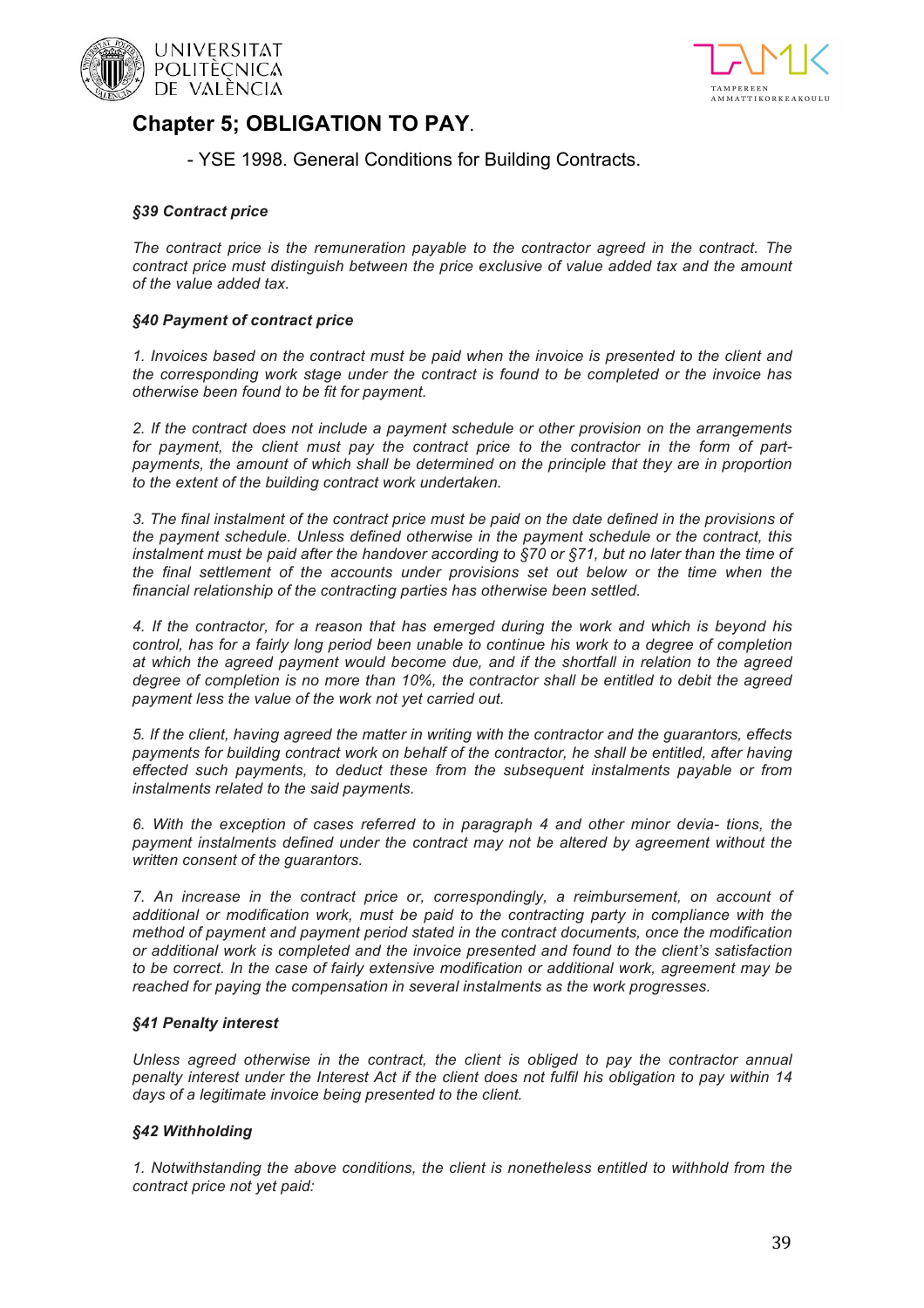*a) a sum corresponding to the repair work for a defect for which the contractor is liable, until the repair has been effected;*

*b) a penalty for delay or other contractual penalty which the client is entitled to receive from the contractor; c) a sum corresponding to the agreed surety for the guarantee period, until the said surety has been provided for the client;*

*d) a sum with which the contractor must adjust the value of the surety under §36 paragraph 6; e) compensation for loss or damage to be paid by the client to a third party if the contractor is legally or contractually liable for the loss or damage;*

*f) any other receivable of the client that falls due; g) an undisputed receivable of a subcontractor for approved work undertaken.*

*2. Before the client exerts his right to withhold under items e-g above, he must reserve an opportunity for the contractor to present his views on the justification for the withholding and the amount involved.*

Spanish regulation is saying:

Act 38/1999 Building Act.

### • **First Aditional Provision.**

*The collection by developers or administrators of payments on account during the building process shall be guaranteed under an insurance policy which indemnifies the breach of contract in a similar way as foreseen in Act 57/1968 of 27 July on the collection of payments on account while homes are being built and sold. Said Act and its complementary provisions shall apply to all new homes, with the following modifications:*

*a) The Act shall apply to the development of all types of housing, including those built under systems of homeowner's associations or co-operatives.*

*b) The guarantee established in said Act 57/1968 shall extend to the amounts paid in cash or by any other means, which amounts shall be deposited into a special account set up for such purposes as foreseen in the Act.*

*c) The guaranteed repayment will include all amounts paid plus the legal interest at the rate in force at the time of the repayment.*

*d) The fines for non-compliance referred to in paragraph 1 of article 6 of the Act will be imposed by the Autonomous Communities in amounts equalling up to 25 percent of the insured repayment amounts for each infraction, or according to the particular provisions of each Autonomous Community.*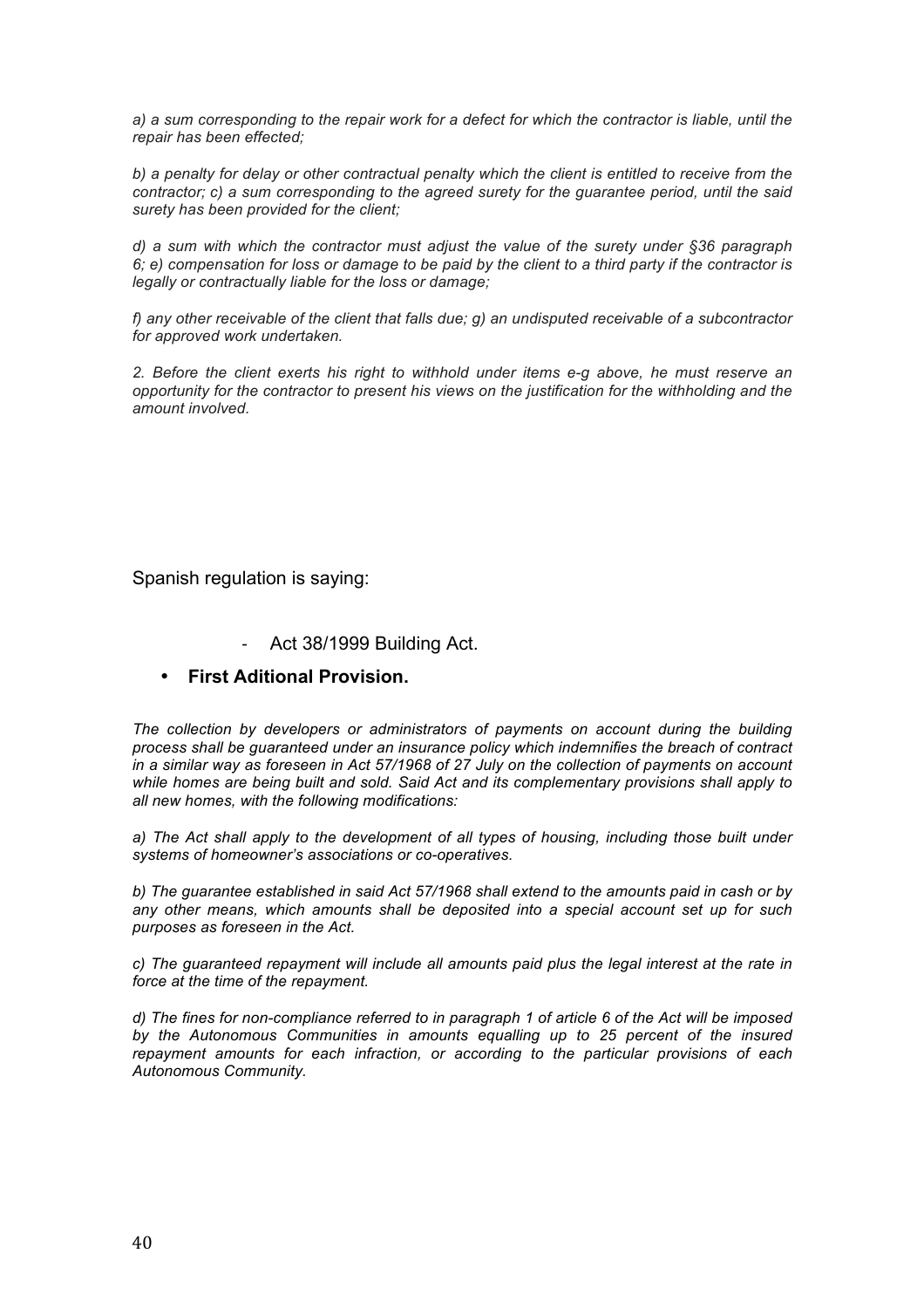





#### Act 57/1968 Spanish Housing and Land Legislation.

*Article 1-The individuals and companies that promote housing that are not officially protected, intended for home or family residence, permanent or seasonal residence either accidental or circumstantial and seeking to obtain from the transferee deliveries money before construction begins or during it, comply with the following conditions:*

*First. Ensuring the return of the amounts paid over six percent annual interest by the insurance contract Insurance company awarded with registered and licensed in the Register of the General Department of Insurance or co-signers provided by Entity registered in the Register of Banks and bankers, or savings, in the event that the construction does not start or does not come to a good end for any reason within the agreed period.*

*Second. Perceiving the amounts advanced by the buyers through a Bank or Savings Bank, which shall be deposited in a special account with separation of any other kind of funds belonging to the promoter and which may only be for visits resulting construction of housing. For the opening of these accounts or deposits the Bank or Savings Bank, under its responsibility, demand the assurance referred to the previous condition.*

*Article 2-In a contract of sale of the property referred to the first article of this provision is agreed delivery to promoter advance payments must expressly:*

- *a) The assignor is obliged to refund to the assignee of the amounts received on account plus six percent annual interest if construction is not started or completed within the agreed timeframe determined in the contract, or not obtain the Certificate of Occupancy.*
- *b) reference to the guarantee or insurance contract specified in the previous Article first condition, indicating the name of the entity guarantor or insurer.*
- *c) Designation of the Bank or Savings bank and the account through which delivery is to be made by the purchaser of the amounts involved would anticipate as a result of the contract.*

*At the time of execution of the contract will be given assignor to the assignee of the document evidencing the guarantee, based and individualized to the amounts that are to be anticipated on account of the price.*

*Article 3 - Expired initiation within the works or delivery of the property without one or the other had taken place , the assignee may elect to terminate the contract with refund of amounts paid on account , increased by six percent annual interest or granting the transferor extension, which shall be recorded in an endorsement to the contract awarded , specifying the new period with completion date of construction and delivery of housing .*

In insurance contract or quarantee authentic document attached to it is certified notification of *the works or delivery of the property shall be enforceable to the purposes stated in Title XV of Book II of the Civil Procedure Act to require the insurer or guarantor delivery of the amounts that the transferee was entitled , in accordance with the provisions of this Act*

*The provisions of the preceding two paragraphs shall be without prejudice to any other rights that may apply to the transferee in accordance with current legislation.*

*Article 4-Issued the certificate of occupancy for the office of the Ministry of Housing and accredited by the developer housing delivery to the buyer will cancel the guarantees granted by the Bank insurer or guarantor.*

*Article 5-It will be required for advertising and promotion of the transfer of property by levying amounts on account prior to the initiation of the works or during the period of construction, which is stated therein that the developer will adjust its contract performance and compliance with the requirements of this Act, by expressly stating the guarantor Bank and the Savings Bank or in which the amounts entered will advance in a special account. These ends are specified in the text advertising materials.*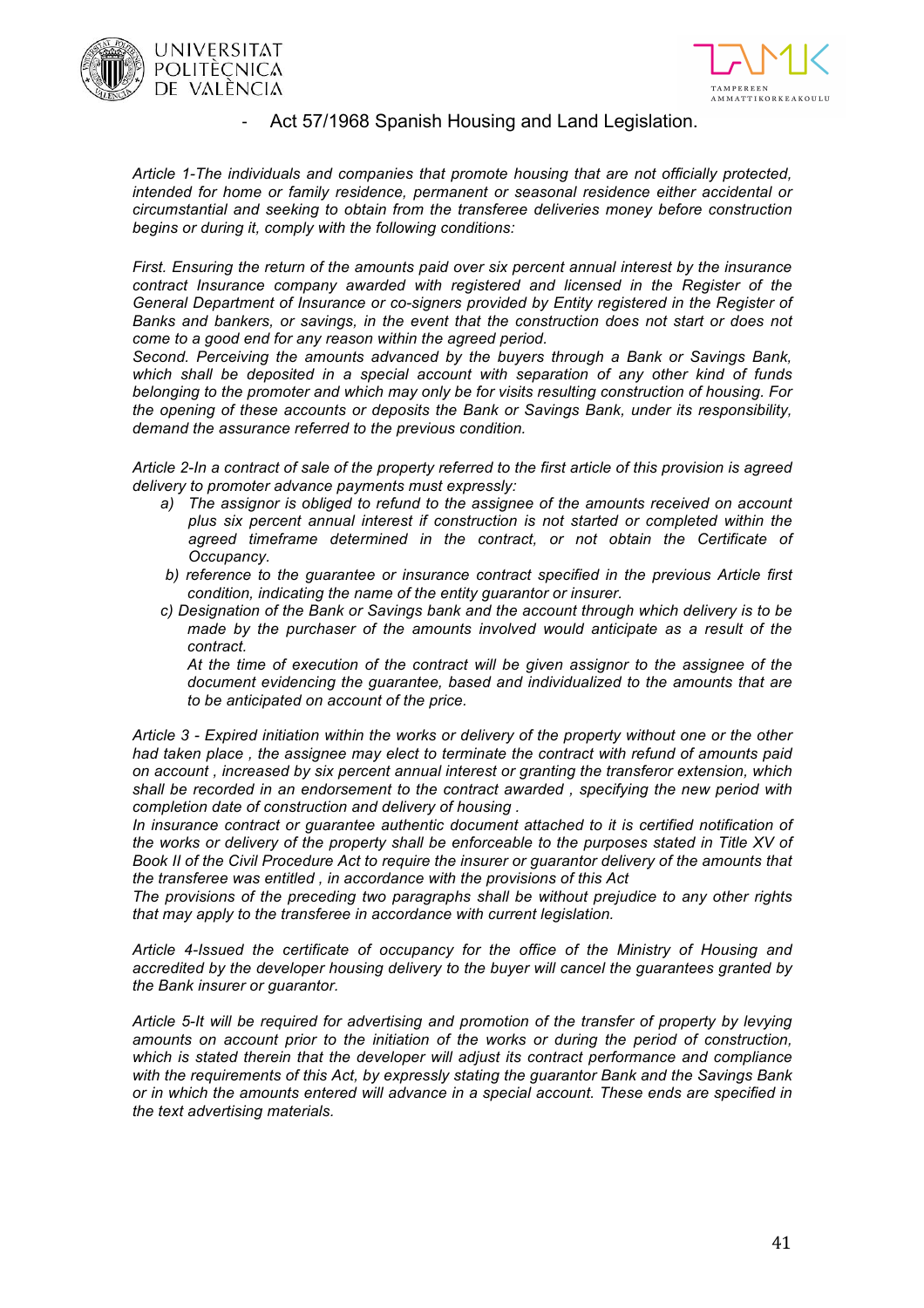- RD 515/1989 Protection of consumers as to the information to

be provided in the sale and rental of housing.

*Article 1. 01. This Royal Decree is to supply application, promotion and advertising materials for the sale or rental of housing-over in the context of business, provided that such acts are directed at consumers.*

*Article 6. The information will be particularly detailed and clear as the sale price, whichever available to the public and competent authorities an explanatory note will contain the following information:*

*1. º Total cost of the sale, which means, including where applicable, fees and VAT Agent, after the sale is subject to this tax. Otherwise their quota by the Transfer Tax and Stamp Duty is indicated.* 

*2. º Payment. In the event that additional delays the interest rate applicable and will correspond amounts of principal and interest payable and due date of each other is indicated.* 

*3. º Media allowable payment for the deferred amounts.* 

*4. º If surrogacy is anticipated consumer credit in any operation by unplanned, secured by the home itself will indicate clearly the authorizer Note Not in scripture, this date, your registration data in the registry Property and liability, mortgage corresponding to each dwelling, with expression of maturities and amounts.* 

*5. º Guarantees that must be the buyer for the price or part of it, postponed.* 

*2. Stated in the explanatory note that the total amount of the sale any amount paid on account by the purchaser or on behalf of the purchaser prior to the formalization of the operation will be done will be deducted.*

The legislation in both the Spanish and Finnish legislation, contract law in this general area includes the obligation of payment by the client to the contractor. It is a universal obligation regarding the payment comes to remunerate a service provided. in case of default, both laws provide for a sanction to the client.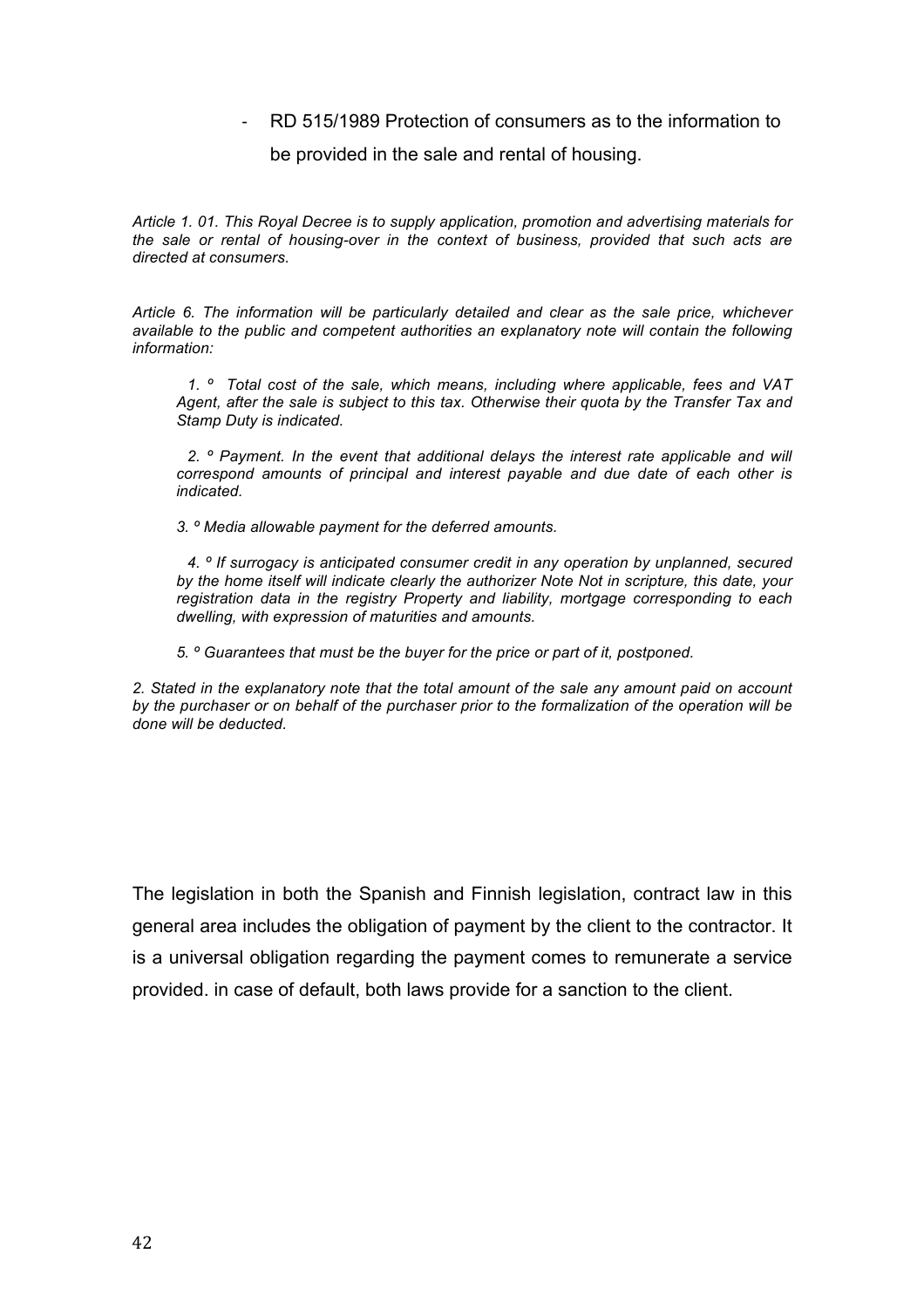



## **Chapter 6; PLAN FOR MODIFICATIONS AND PRICE CHANGES**.

### - YSE 1998. General Conditions for Building Contracts.

#### *§43 Obligation to carry out modifications*

*1. The contractor is obliged to implement the modifications demanded by the client unless they would significantly alter the nature of the building contract work.*

*2. Modifications must be clearly indicated to the contractor. The contractor must submit a tender*  for the modification work, and the client must process it, without delay. Work on the modification *may not proceed before agreement has been reached in writing on the nature of the modification and its effect on the building contract.*

*3. Notwithstanding the previous paragraph, an order may be issued for small and urgent modifications without the need for written agreement by a person duly authorised by the client in the manner stated in §59 paragraph 4. The order must be entered in the site diary. The effect of the modification on the contract price must be agreed in writing as soon as possible.*

#### *§44 Effect of building plan modification on contract price and building contract period*

*1. If a modification to the building plans leads to a rise in costs, taking into account the increase or decrease in the obligations of the contractor making the modification, the contractor must*  receive an increase equal to the change in the contract price. If, on the contrary, the *modification leads to a reduction in costs, the client must receive a corresponding reimbursement. If the reduction in costs is due to an innovation on the part of the contractor, the reimbursement may be reduced by an amount agreed between the contracting parties.*

*2. The contractor must submit a detailed tender or itemised calculation of the effect of the building plan modification on the contract price. The prices specified in the contract documents or, in the absence of these, agreed on an equivalent basis shall be used in the modification work. If an equivalent price or principles for defining the price are not available from the contract documents and the price cannot otherwise be agreed, the work must be carried out at cost price, unless the client proceeds to carry out the work.*

*3. If the modification to the building plans is such that it would extend the building contract period, the contractor shall be entitled to receive a reasonable extension to the building contract period. The extension must be agreed in advance,*

*and a demand for extending the building contract period must, once it has been considered, be presented in writing in conjunction with the tender for the modification work, and no later than the start of work on the modification to the building plans.*

#### *§45 Change in quantities in a unit price building contract*

*1. Unless otherwise stated in the commercial documents, changes in quantities in unit price building contracts shall be compensated or reimbursed according to the unit prices in the contract, taking into account, however, the provisions of paragraphs 2-4.*

*2. The unit prices in a priced bill of quantities shall remain valid despite alterations in quantities if agreement was made in the building contract that fixed costs would be paid separately.*

*3. If fixed costs are included in the unit price, an increase or decrease of more than 25% in the quantity for the item in the bill of quantities compared to the quantity in the contract shall require an adjustment in the unit price of the item to ensure that the amount of fixed costs included in the item do not increase or decrease by more than one quarter of the amount of the original fixed costs included in the item. The adjustment is not made if the change in cost of the item caused by a change in the quantity is less than 1% of the contract price. Unless the amount of*  fixed costs in the unit price has been agreed, their proportion is assumed to be 12% of the unit *price.*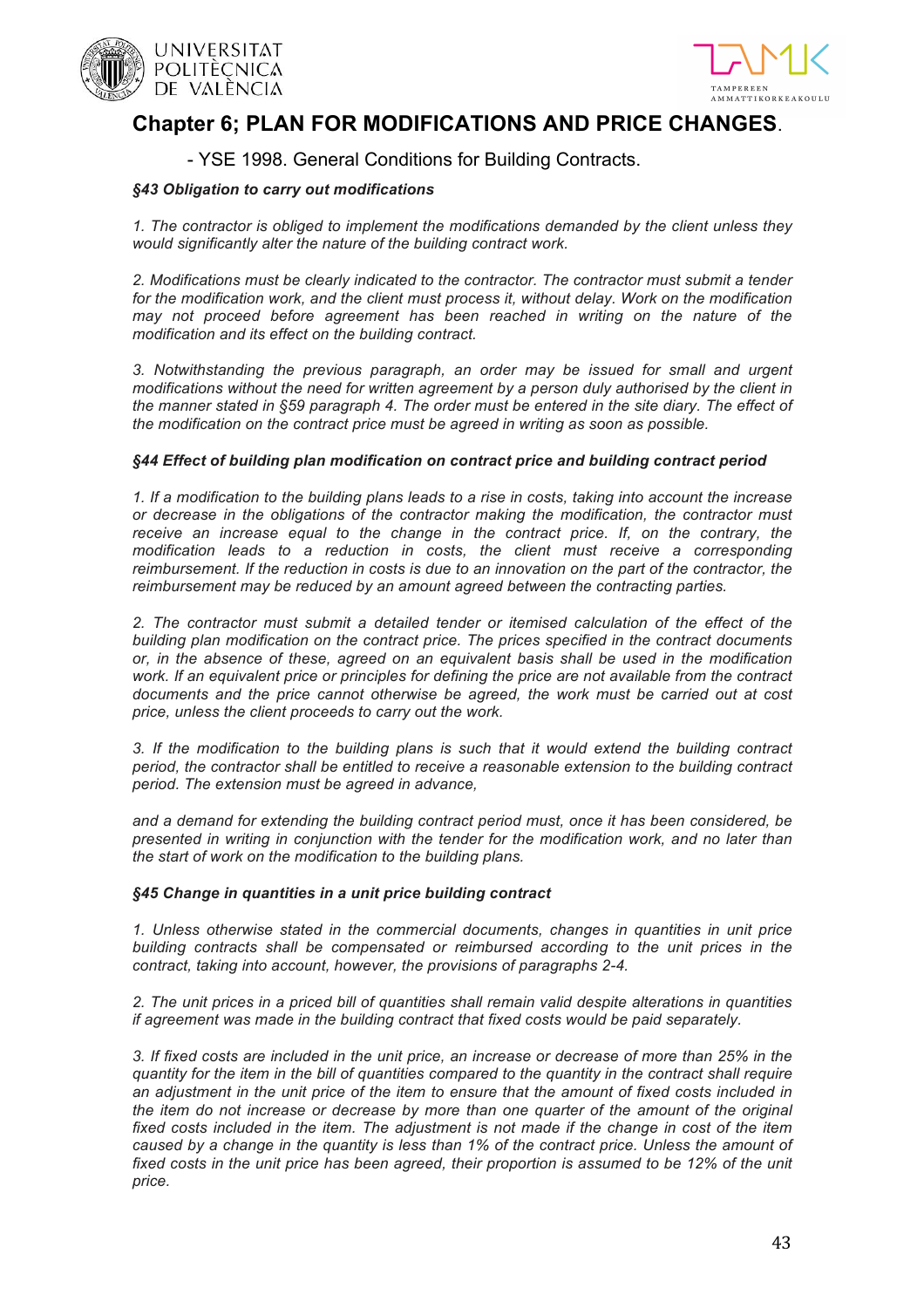*4. If, in a case under paragraph 3, the quantity of an item increases or decreases by more than 50% compared to the quantity in the contract, and the change also represents at least 5% of the*  contract price, the contracting party shall be entitled to demand a justified adjustment in the unit *price.*

#### *§46 Additional work*

*Increases payable for additional work, i.e. for further work other than under §43 paragraph 1, and the price, completion period and effect on the building contract period, must be agreed in writing before the work is begun.*

#### *§47 Cost price*

*1. Unless otherwise stated in the commercial documents, the cost price shall include:*

*a) the wages of immediate supervisors and employees together with their social security expenses, travel expenses and daily allowances based on legislation and collective agreements, and compensation for tools;*

*b) the prices and transportation costs of construction products and working mate- rials; c) the costs paid to sub-contractors on the basis of a contract approved by the client;*

*d) the costs of construction equipment;* 

*e) other specified costs directly concerned with the work;* 

*f) a 12% overhead cost increment for costs other than those whose debit price already includes the increment. In sub-contracts and nominated sub-contracts the overhead cost increment percentage must be agreed separately;*

*g) value added tax calculated on pre-tax prices.*

*2. The contractor must provide the necessary information required by the client on wages, invoices and other comparable matters on a cost price basis.*

*3. Remuneration of the person responsible for the work carried out, referred to in §56 paragraph 1 below, and the expenses of the contractor's head office shall be included in the overhead cost increment. Unless agreement is otherwise reached in the contract documents about the wages of employees or the hiring of tools, the general wage level and tool-hire cost in the field in question at the time shall be used.*

#### *§48 Effect of index on contract price*

*1. If the contract links the contract price to an index, each instalment shall be paid according to the amount specified in the contract but shall be subsequently adjusted as soon as the index has been calculated for the month in which the work giving entitlement to the instalment or a part of it was completed. The adjustment shall be made by increasing or decreasing the payment instalment by the same proportion as the ratio of the index figure for the month of completion to the index figure for the month in which the contract price was index-linked.*

*2. Advance payments shall be adjusted according to the index for the month in which the due date falls, and the final payment instalment according to the in- dex for the month in which the handover inspection is conducted. No index compensation shall be calculated on any advance payment clawback deducted from a payment instalment. No interest shall be calculated on an increase due to the contractor or a reimbursement due to the client on the basis of the adjustment.*

*3. When payment of an instalment or other contract-based payment due for the contractor is deferred for reasons which do not allow the contractor the right to receive an extension to the building contract period, adjustment of the instalment shall be made using the index for the*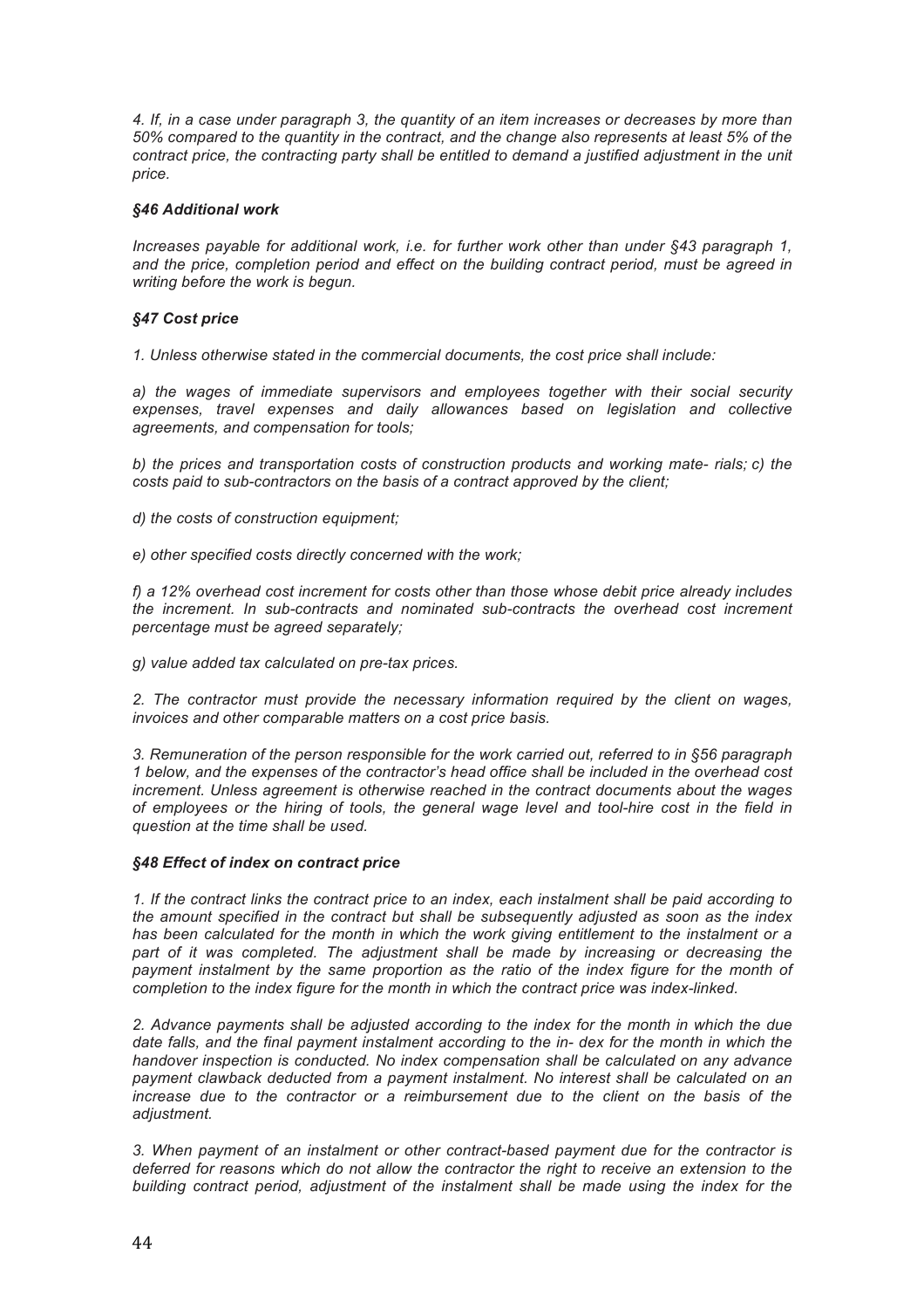



*month in which the building contract stage giving entitlement to the said instalment would be considered to have normally been completed in the absence of the delay, provided that the index has risen during the period of delay. If, however, the index has fallen during the said period, the instalment shall be adjusted according to the index for the month of completion of the work stage.*

*4. If the calculation bases for the index are altered during the validity period of the contract, the new index shall be applied as soon as publication of the old index has ceased, and the index figure to which the contract price is linked shall then be revised in accordance with the new calculation bases.*

#### *§49 Effect of change in prices and wages on contract price*

*1. Unless otherwise specifically stated in the contract, changes in the level of prices and wages shall not increase or decrease the contract price.*

*2. Value added tax is calculated on the contract price as the actual tax payable at the time in question.*

*3. Unless otherwise stated in the contract, changes in costs caused by state legislative measures (act, decree, deci- sion of the Council of State or a ministerial decision), other than those referred to in paragraph 2, shall be taken into account as a factor increasing or decreasing the contract price only if their combined effect is at least 0.5% of the contract price exclusive of value added tax. Taking such cost changes into account also requires that*

- *– their justification arose after submission of the tender leading to the contract or, in other cases, after signing of the contract,*
- *– theycouldnothavebeentakenintoaccount in preparing the tender or, likewise, in drawing up the contract, and*
- *– they have a direct effect on the building contract work covered by the contract.*

*4. Demands concerning changes in costs must be presented with their justifications no later than the time of the contract inspection under §70 or §71. By providing the relevant receipts or using any other reliable method, the contractor must notify the client of the information necessary for calculating the changes in cost. 5. Neither party, however, shall have the right to a change in the contract price under paragraph 3 with the said justification in so far as the change may be compensated on the basis of the index clause of the contact or would be in excess of what is permitted by the legislation in force at the given time. If such a change in cost occurs at the end of the building contract period, the contracting party responsible for the delay shall not be entitled, on the basis of these provisions, to demand an increase or decrease in the contract price in his favour.* 

#### *§50 Effect of force majeure on contract price*

*1. If building contract work is interrupted in whole or in part for a reason beyond the control of the contracting parties as referred to in §20, with the exception of the reason stated in item c of paragraph 1 of the said section, and loss or damage is incurred by the contractor as a result, the client shall compensate the contractor for the site security expenses, heating and other energy costs and the costs of protecting, servicing and maintaining the site as a consequence of the interruption.*

*2. Furthermore, the client shall contribute towards the other costs incurred by the contractor, the size of the contribution amounting to 2 per cent of the average daily cost of the building contract per working day for the first 5 working days of the period of interruption, and 1 per cent per working day thereafter, the average daily cost being calculated by dividing the contract price exclusive of value added tax by the number of working days in the building contract period.*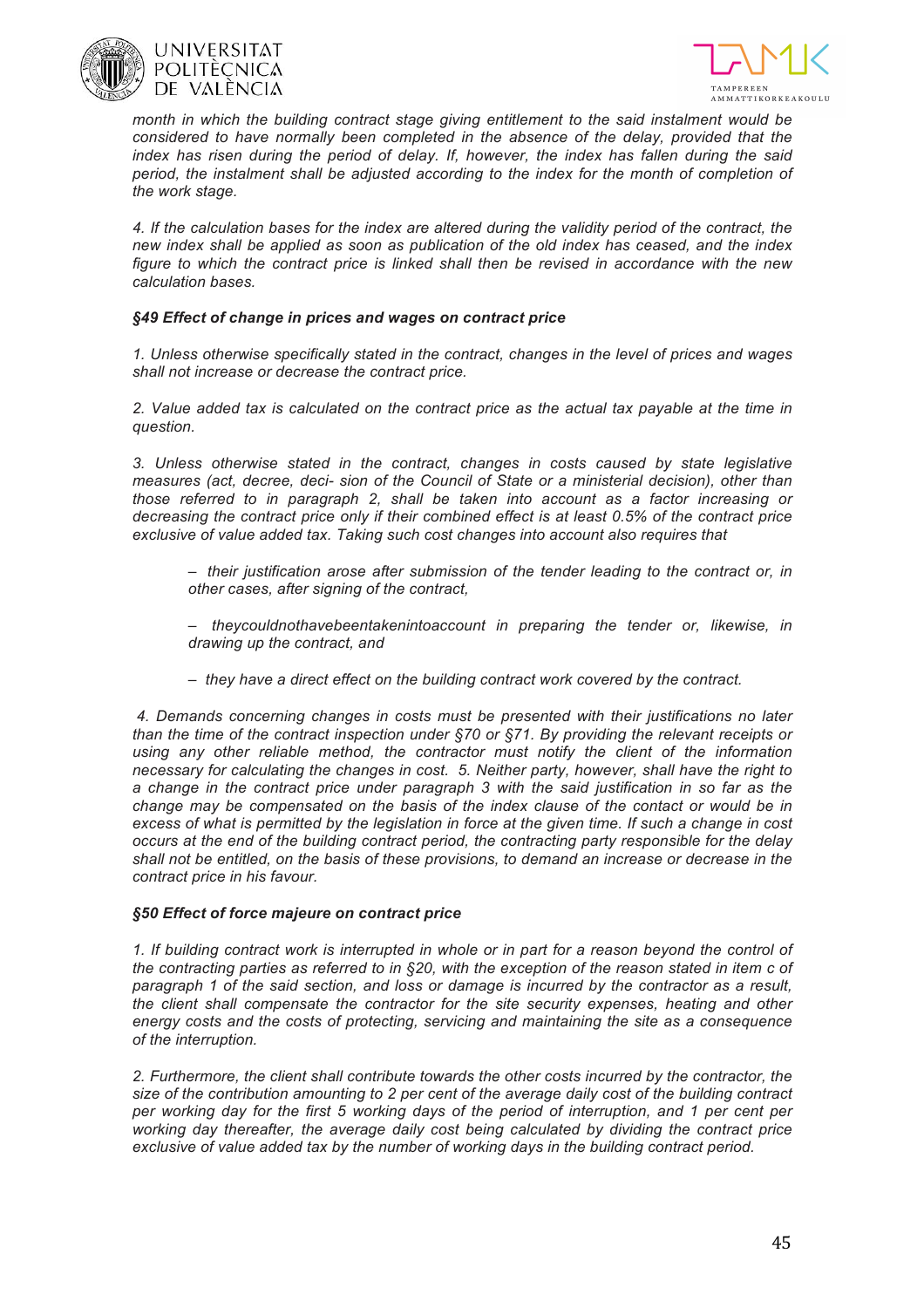*3. Calculation of the costs caused by the interruption shall take into account the shifting of the building contract period to a less advantageous or more advantageous time of year.*

*4. The contractor is not entitled to receive from the client any other compensation for an interruption.*

Spanish regulation is saying:

Spanish Civil Code.

### • **Article 1593.**

*The architect or contractor who is responsible for elevation adjustment of the construction of a building or other work in view of a plane agreed with the owner of the land, can not ask for price increase although it has increased the wages or materials, but you can do when you have made*  any changes in the plane that produces increased work, provided that had given its own *authorization.*

### • **Article 1594.**

*The owner may give up, by his will alone, for the construction of the work although it has begun, indemnifying the contractor for all your expenses, utility work and I could get from it.*

### • **Article 1595.**

*When commissioned some work to a person because of his personal qualities, the contract is terminated by the death of this person.*

*In this case the owner must pay to the heirs of the builder, a proportion of the agreed price, the value of work performed and materials prepared, provided that these materials produce a benefit.*

*Have the same meaning if they contracted the work can not finish it for some reason beyond its control.*

### • **Article 1124.**

*The power to settle the obligations is implied in reciprocal understanding, for if one does not fulfill the obligation incumbent upon it.*

*The injured party may choose between demanding the fulfillment or termination of the obligation, with the payment of damages and payment of interest in both cases. You can also order the resolution, even after opting for compliance, when it proves impossible.*

*The Court shall order the resolution that is claimed to have no just cause authorizing him to point term.*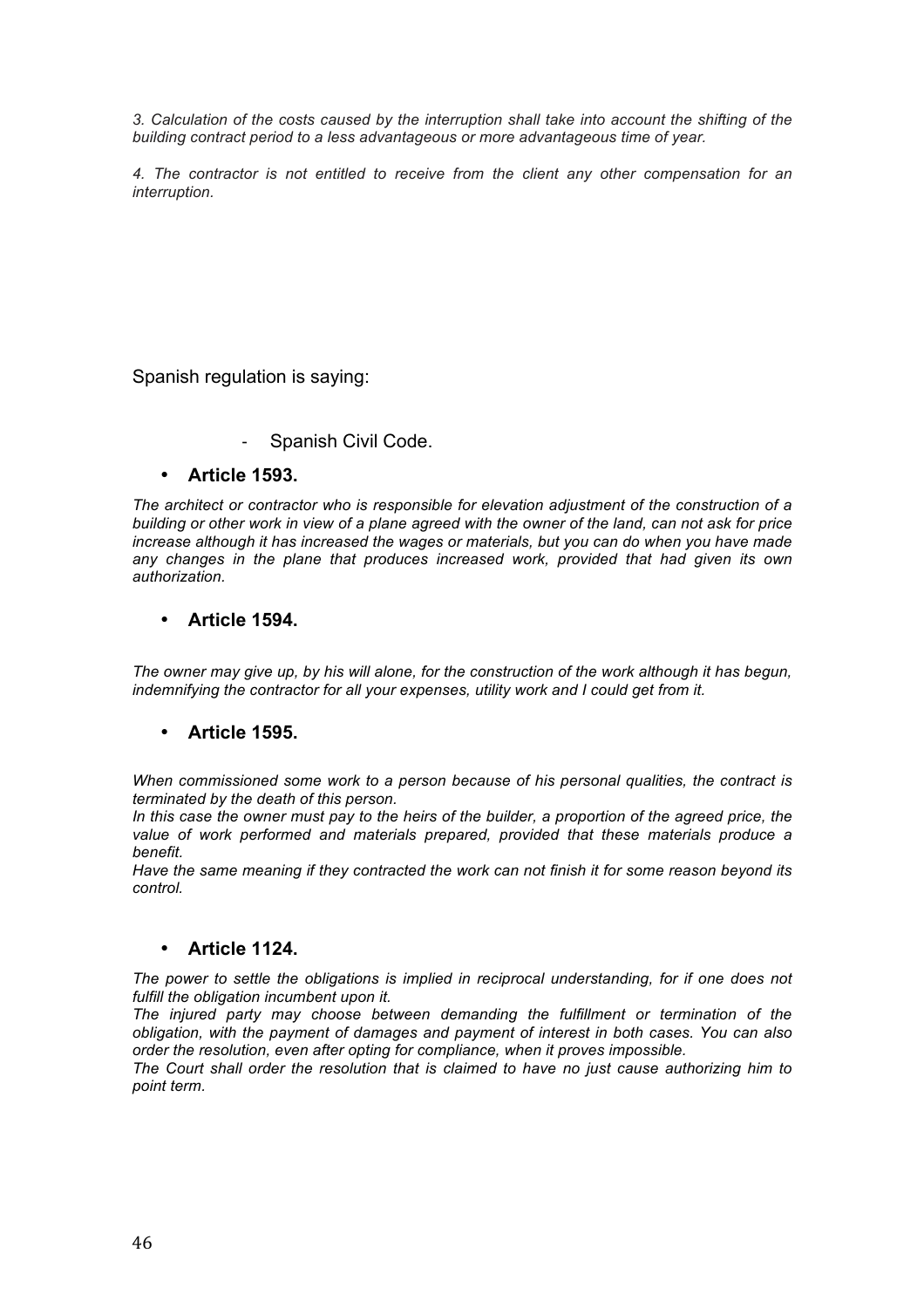



The non-payment of any of the certification approved, authorizes the builder, under the "exceptio non adimpleti contractus" to suspend the execution of the realization of the work until it is paid, or to ask for the resolution of contract for failure the same (Article 1124 of the Civil Code), provided that the failure of the certification has the true and proper character failure, not of mere delay in payment.

It is possible that the developer does not fulfill its obligation to pay on the grounds that the work was not executed correctly. In this case, the exceptions that the client can claim in case of claim for payment of the price by the contractor are two:

- 1. The unfulfilled contract exception (exceptio rite adimpleti contractus).
- 2. The exception of properly unfulfilled contract (contractus adimpleti exceptio non rite).

When the promoter is opposed to the payment of the work because he understands that the constructor is executing or has executed incorrectly or faulty work, that this exception to be successful it is necessary that the defect or construction defects are of some importance or significance in relation to the aim pursued, making it inappropriate to meet the interest of the client.

The principle of invariance of the price has to be interpreted in its proper terms, since this principle contemplates the normal assumptions of increased salaries or materials, but unforeseen circumstances where there is an extraordinary increase in the cost of the work, may be reviewed prices offered and accepted.

The contract work, whatever the price fixing system, supports price review clause. This clause is intended to adjust the price of the work contracted to increases or decreases in the value of labor and materials.

The price review clause to be incorporated into a work contract should prevent both increases and decreases in salaries and materials.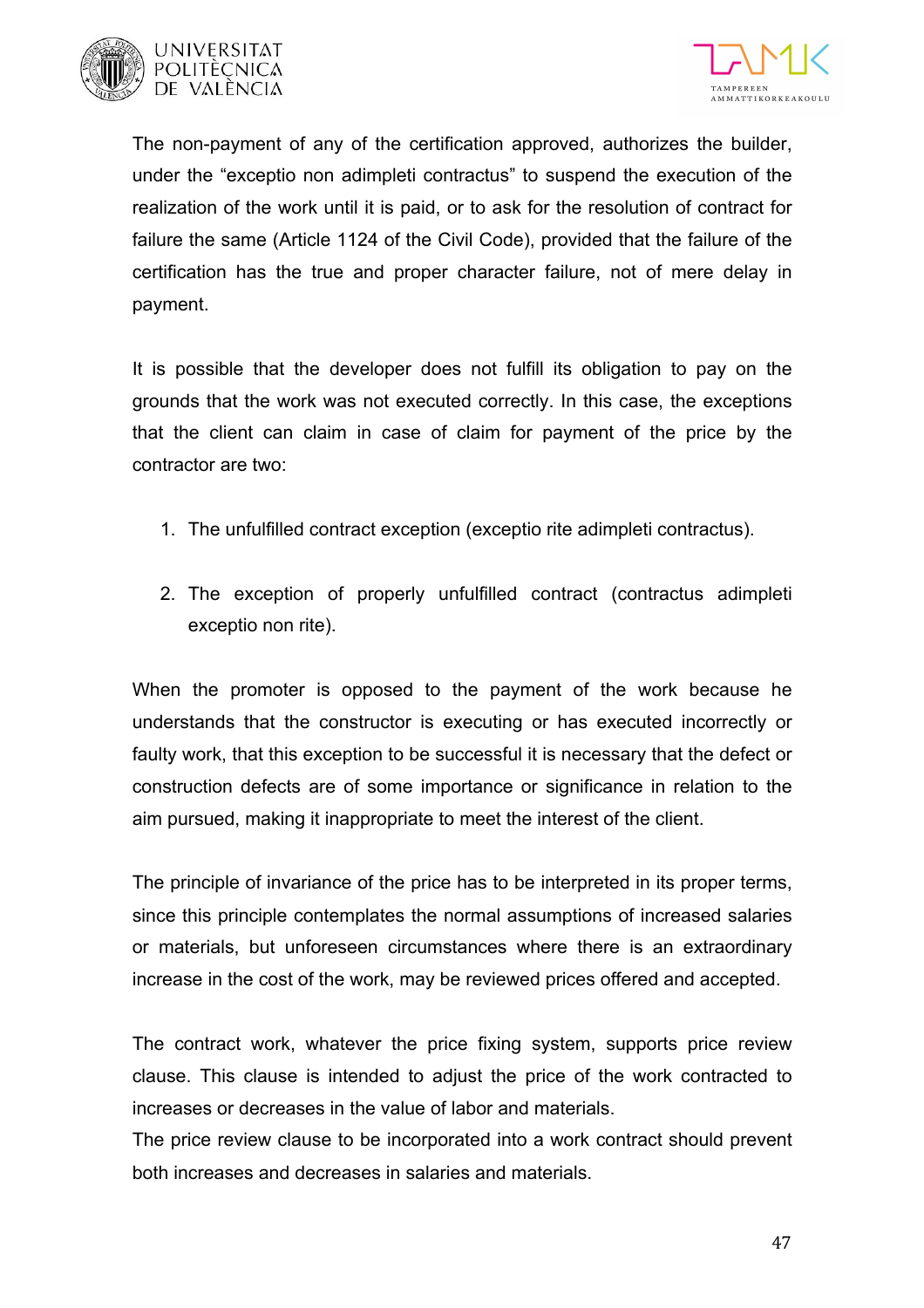## **Chapter 7; TITLE AND RISK**.

- YSE 1998. General Conditions for Building Contracts.

#### *§51 Effect of payment*

*The contractor's itemised construction goods and building components on the building site shall be transferred to the possession of the client in so far as the corresponding payment for them has been effected.*

#### *§52 Effect of fastening*

*Construction products fastened to the building project are, as part of the building project or real estate, the property of the building owner or other real estate owner.*

#### *§53 Removable materials, demolition waste and problem waste*

*1. Unless otherwise stated in the commercial documents, all earth, stone and wood removable*  from the building contract area and not needed for the building contract work, and demolition *waste from the building, structures and other constructions, together with their transportfrom the site, waste taxes and refuse dump charges shall be the responsibility of the contractor.*

*2. The materials indicated in the contract documents for use in the building work or proposed for storage shall remain the property of the client.*

*3. Problem waste shall be transferred to the contractor, in respect of paragraph 1, only to the extent that its quality and quantity are evident in the contract documents or the matter is agreed separately in writing.*

#### *§54 Copyright*

*Each contracting party shall retain the copyright for his own drawings and other plan documents, and he may not use plan documents in his possession in other projects if these plan documents have been prepared by the other contracting party.*

#### *§55 Risk*

*1. If the building project or a part of it becomes damaged or destroyed before it is handed over to the client, the loss or damage, with the exception of loss or damage caused by force majeure which is considered a natural disaster, shall be the concern of the contractor, irrespective of*  whether he has been paid the contract price in part on in full. With regard to any property *delivered to the building project by the client but which does not form part of the building contract work, the risk shall be borne by the client.*

*2. In repair work and in sub-contracts and nominated sub-contracts, the contractor's risk with regard to the building project shall be limited to the work he undertakes.*

*3. The risk of the building contract work shall be transferred to the client when the project is handed over to him in accordance with §70 or §71.*

*4. In so far as the loss or damage is covered by the insurance taken out in the name of the building owner, the building owner is obliged to pay the contractor compensation to cover the part of the building contract that was completed but not yet paid for. If the insurance sum is*  used to rebuild the damaged or destroyed building project or a part of it, the contractor shall receive payment for this work according to the progress made, in which case the original *provisions on payment of the contract price shall apply to the extent appropriate.*

*5. If the loss or damage is caused by force majeure and is thus the concern of the contractor, he shall nevertheless bear no liability for a situation in which the building project cannot be*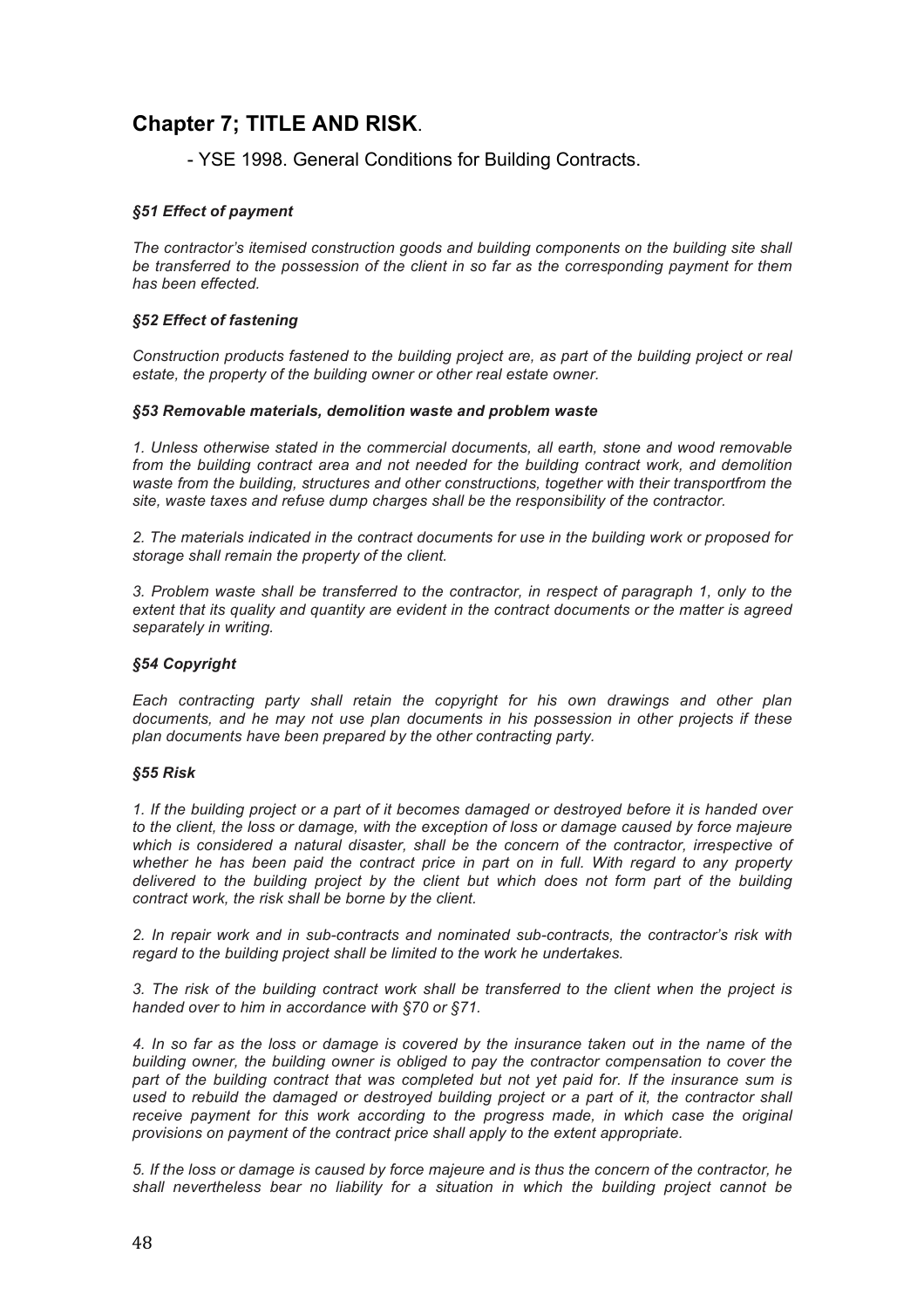



*reconstructed using the insurance compensation because of a rise in construction costs.*

I can't found any information about this in all of the Spanish laws or documents which I work in this thesis.

Depending on the type of contract work to be performed, the materials for construction will be provided by the builder or client.

However, as we have seen above the Spanish Act 38/1999, talks about the obligations of each of the participants in the construction process.

The waste problem is resolved the same way as in Finland, it is normal that this pickup locations in the specifications of the contract work, but, it must reach a written agreement.

The risk for each of the parties on the material and finish of the work, I've talked about it in Chapters 3 and 4.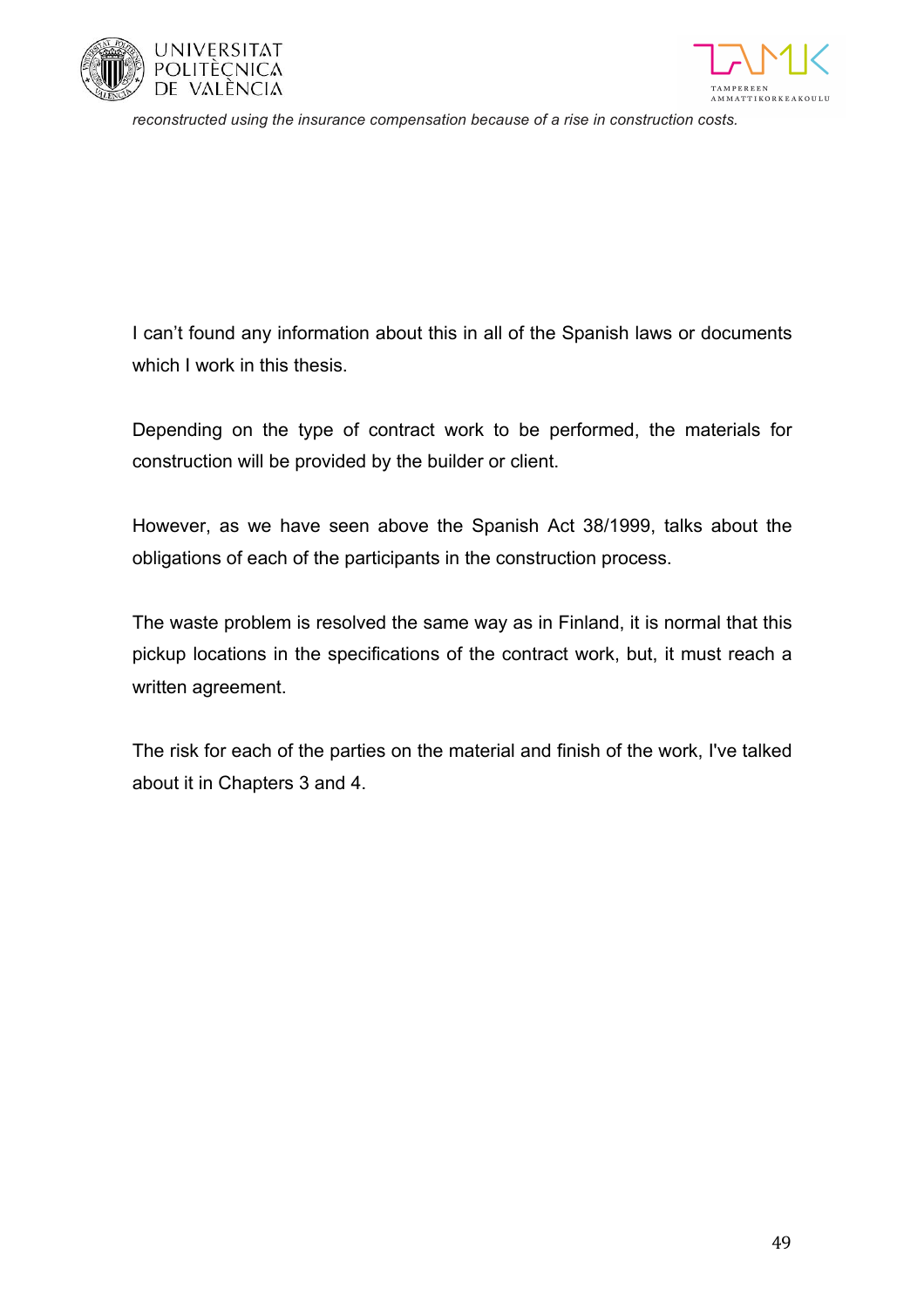## **Chapter 8; ORGANISATION**.

### • **MANAGEMENT**.

- YSE 1998. General Conditions for Building Contracts.

#### *§56 Management by contractor*

*1. The contractor responsible for site management duties must have a foreman in charge on the building site who manages the building work and is responsible for ensuring it is carried out in accordance with the Building Act, the Building Decree and the building regulations.*

*2. Each contractor must operate with management that is sufficient and competent for the demands of his building contract work and must appoint a person in charge of the work for the full period of implementation who is proficient at the job and to whom the client or his representative can issue orders concerning the building contract work as lawfully as if the order were given directly to the contractor. The contractor must notify the client in writing of the person appointed to this task, without delay. The client must be able to contact the contractor's representative, and the representative must always be free to meet on site as required.*

#### *§57 Health and safety at work*

*1. The contractor responsible for site management duties must appoint a person responsible for ensuring that the general management on the site is sufficient from the safety and health viewpoint and for organising co-operation and information flow between the parties, coordination of activities and the general tidiness and order of the construction site area.*

*2. If no contractor has been appointed responsible for site management duties in the project, the obligations under paragraph 1 shall be the responsibility of the building owner or other party that controls and supervises the building project.*

*3. Each contractor must appoint a competent and accountable person for the management and supervision of his work and who shall be responsible for observing the rules concerning health and safety at work.*

#### *§58 Other regulations concerning the contractor's employees*

*1. The contractor must have a sufficient number of skilled employees for the purposes of the building contract work.*

*2. The contractor must provide the client, on request, with information on the number of employees in his own employ and in the employ of his subcontractors for the purposes of the building work.*

*3. All persons on the site in the employ of the contractor must have an individual identifier indicating the individual in question and his client.*

*4. If a person in the employ of the contractor proves incompetent or unsuitable to the extent that the work performance suffers and the matter is not rectified with a written notice from the client, the person must be replaced with another person.*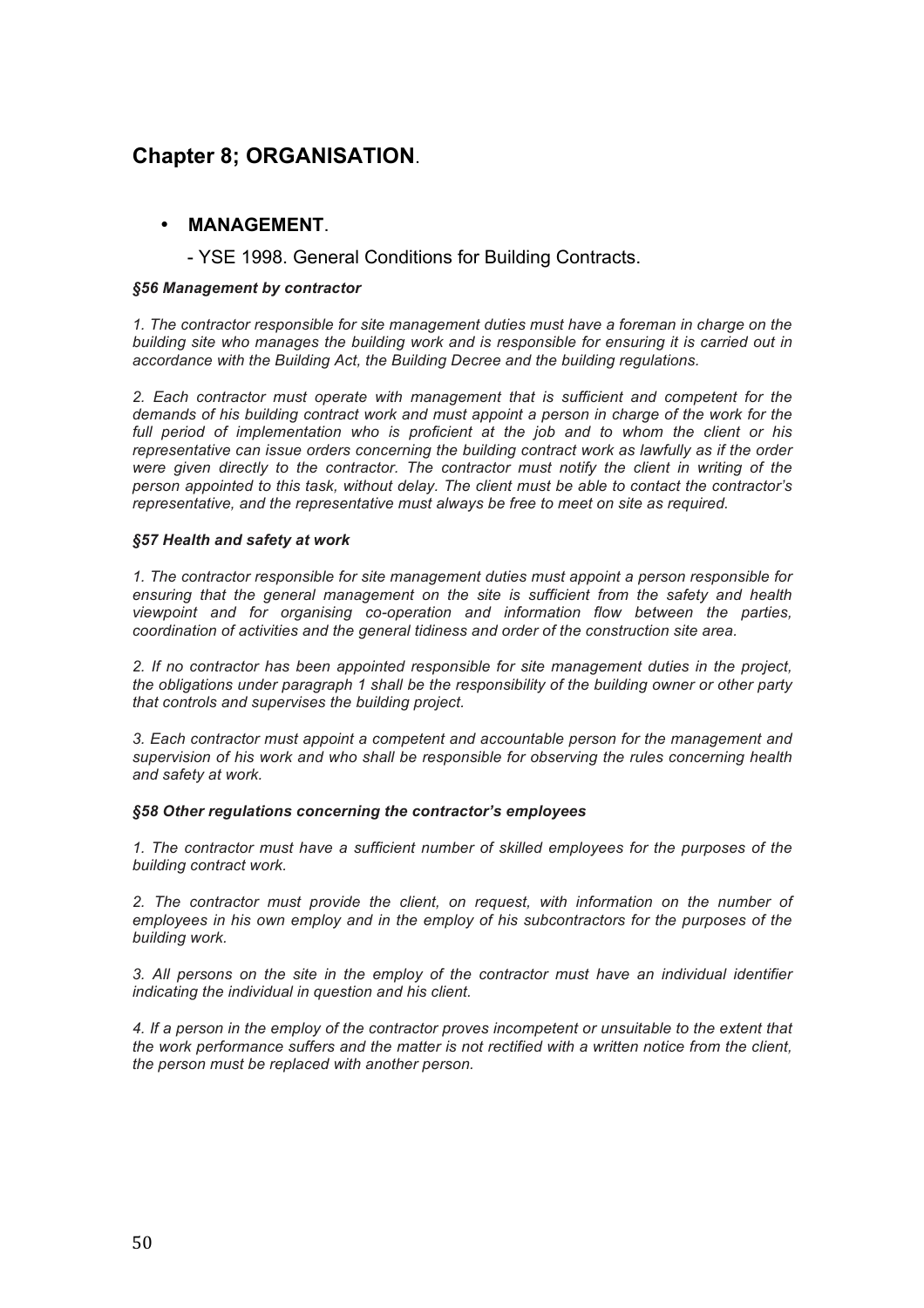



Spanish regulation is saying:

- Act 38/1999 Building Act.
- **Article 11.**
- *b) Appointing a Construction Manager to act as the builder's technical representative and whose qualifications or experience enable him to act in such capacity based on the characteristics and complexity of the works in question.*
	- RD 1627/97 minimum provisions of safety and health in construction woks.
- **Article 3. Appointment of coordinators for safety and health.**

*1.- When developing the construction project involving several designers, the developer shall appoint a coordinator for safety and health during the elaboration of the project work.*

*2.- When the execution of the work involving more than one company, or a company and*  various freelancers or self-employed, the developer, prior to the start of work, appoint a *coordinator for safety and health during the execution of the work.*

*3.- The appointment of coordinators for safety and health during the elaboration of the project work and during execution of the work may be held by the same person.*

*4.- The appointment of coordinators shall not relieve the developer of its responsibilities.*

Both in Finland and in Spain the work management and workers by the contractor must be optimal according to the needs of the project and the contract. For this purpose, the contractor shall appoint a supervisor.

In Spain the health and safety coordinator of a work must be the client or a person designated by the client with the knowledge, qualifications and ability to develop this work into a work site.

Also in Finland, the contractor to designate as worker health and safety coordinator.

Both in Spain and Finland all workers of a work must be equipped with personal protective equipment and a visible identification.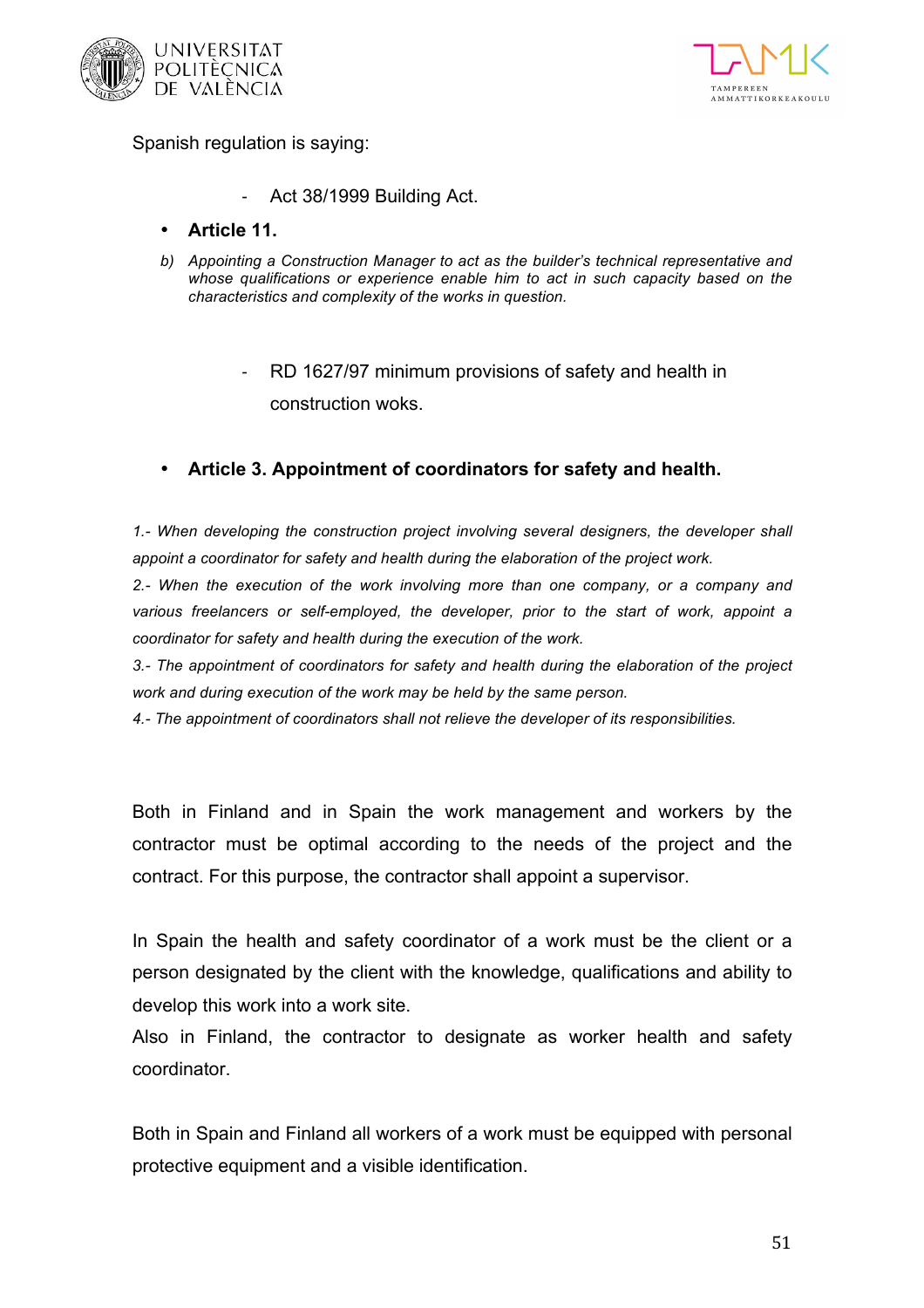### • **SUPERVISON**.

### - YSE 1998. General Conditions for Building Contracts.

#### *§59 Client representatives and their authority*

*1. The client must notify the contractor in writing of his competent representatives and their authority.*

*2. The contractor may turn to the client's competent representative in matters concerning the building contract work as lawfully as turning directly to the client in the matter.*

*3. Declarations of intent concerning a modification to the building plans may only be issued by persons specifically notified for this task to the contractor. Persons in the employ of the client or of the building owner do not have the right on the basis of their position to issue this kind of order, unless they are given special authorisation.*

*4. A person duly authorised by the client in the manner described in paragraph 1 may issue an order for small and urgent modifications without the need for written agreement.*

#### *§60 Supervisors*

*1. The building contract work shall be supervised on behalf of the building owner by competent supervisors appointed to this task by the building owner. A contractor from the same field or a person in his employ may not function as supervisor without the consent of the contractor.*

*2. The building project's planners shall undertake general supervision of the implementation of their plans and shall issue further and more detailed instructions regarding the plans. They are not entitled to order or agree on changes to the building contract.*

#### *§61 Carrying out supervision*

*1. The client's representative and supervisor are entitled to visit the building site and locations in which work forming part of the building contract is being undertaken, at any time. They are also entitled to carry out supervisory and inspection calls at places of manufacture of the construction materials and building components used by the contractor.*

*2. The client's representative and supervisor are also entitled, for the purposes of supervision, to use without charge any equipment, appliances and materials at the place of inspection which belong to the contractor, in order to carry out necessary tests, measurements and other tasks of this nature, and to receive the necessary assistance for this. The carrying out of other tests is prescribed in §11.*

*3. The client's representative and supervisor are entitled to have use of the measurement results that are required for the contractor's quality assurance and the contractor's other quality assurance information.*

*4. If the client's representative or supervisor notices a defect in the building contract work, he must report it to the contractor, who must correct the defect without delay.*

*5. If the client's representative or supervisor notices a serious defect in the building contract work which is not corrected immediately and which if left uncorrected would cause considerable additional cost, danger or loss or damage, he must notify the contractor of this in writing by an entry in the site diary, in the minutes of a site meeting or in another way. If the contractor considers the demand outlined in the notification as contrary to the contract or inappropriate, he must present his demand or counterdemand to the client in writing as soon as possible.*

*6. If it proves that the supervisor is incompetent or unsuitable to the extent that implementation*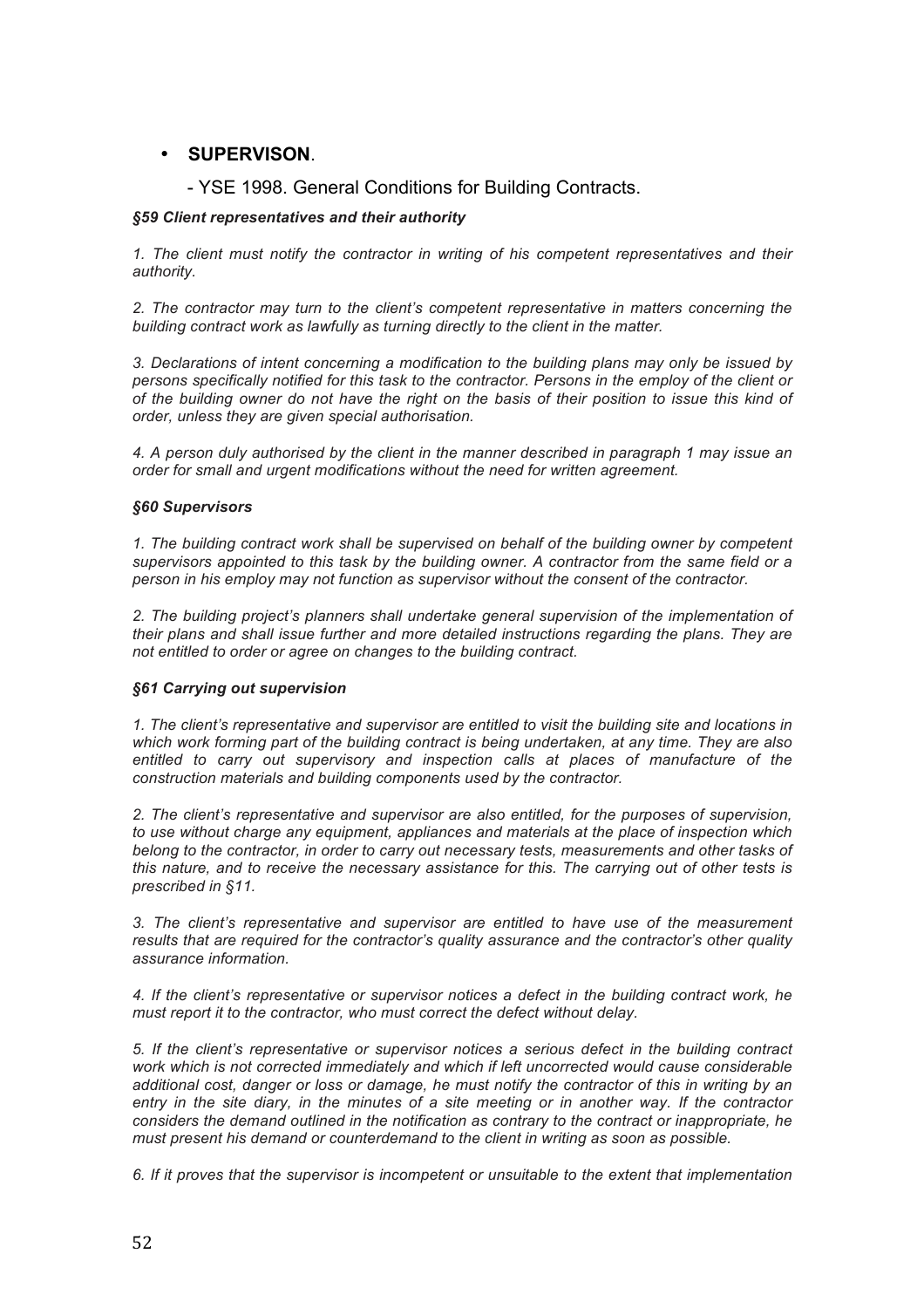



*of the building work is suffering, the contractor must notify the client of this in writing. If the matter is not rectified, this person must be replaced with another person.*

#### *§62 Effect of supervision on liability*

*1. Supervision undertaken at the behest of the client does not limit or diminish the contractual liability of the contractor.*

*2. If, however, the client has failed to notify a serious defect in the building contract work, which*  has been so obvious that he would reasonably be expected to have noticed it and given *notification accordingly to the contractor in the manner described in §61 paragraph 5, the client shall be liable in as far as his own negligence is concerned for the additional costs and loss or damage caused by the defect. The liability is not transferred, however, if the defect is caused by serious neglect on the part of the contractor, by work left uncompleted by the contractor, or is a consequence of significant neglect of the agreed quality assurance. The obligation to furnish proof of the transfer of liability to the client lies with the contractor.*

Spanish regulation is saying:

Act 38/1999 Building Act.

### • **Article 12.**

*c) Solve the problems that occur in the work and record in the Book of Orders and Assists the instructions for the correct interpretation of the project.*

*d) Prepare, at the request of the developer or with its agreement, any adjustments to the project, to come required by the progress of the work provided they are adapted to the provisions referred to regulations and observed in the drafting.*

### • **Article 13.**

*b) Verifying the reception of building materials at the works site and ordering the required test and trials to Quality Control Laboratories and Entities.*

*c) Directing the material execution of the works, confirming ground plans, materials and the correct execution and arrangement of the constructive elements and services according to the project and following the instructions of the Works Director.*

*d) Noting the pertinent instructions in the Book of Orders and Attendance.*

### • **Article 14.**

*a) Provide technical assistance and deliver the results of its activity to author custom agent and, in any case, the technician responsible for the reception and acceptance of the outcomes of care, either the director of the execution of the works, or agent appropriate in the planning stages, the execution of the works and the useful life of the building.*

*b) Justify that have implemented a system of quality management that defines the procedures and methods of test or inspection that used in its operations and that have the capacity, personnel, means and equipment.*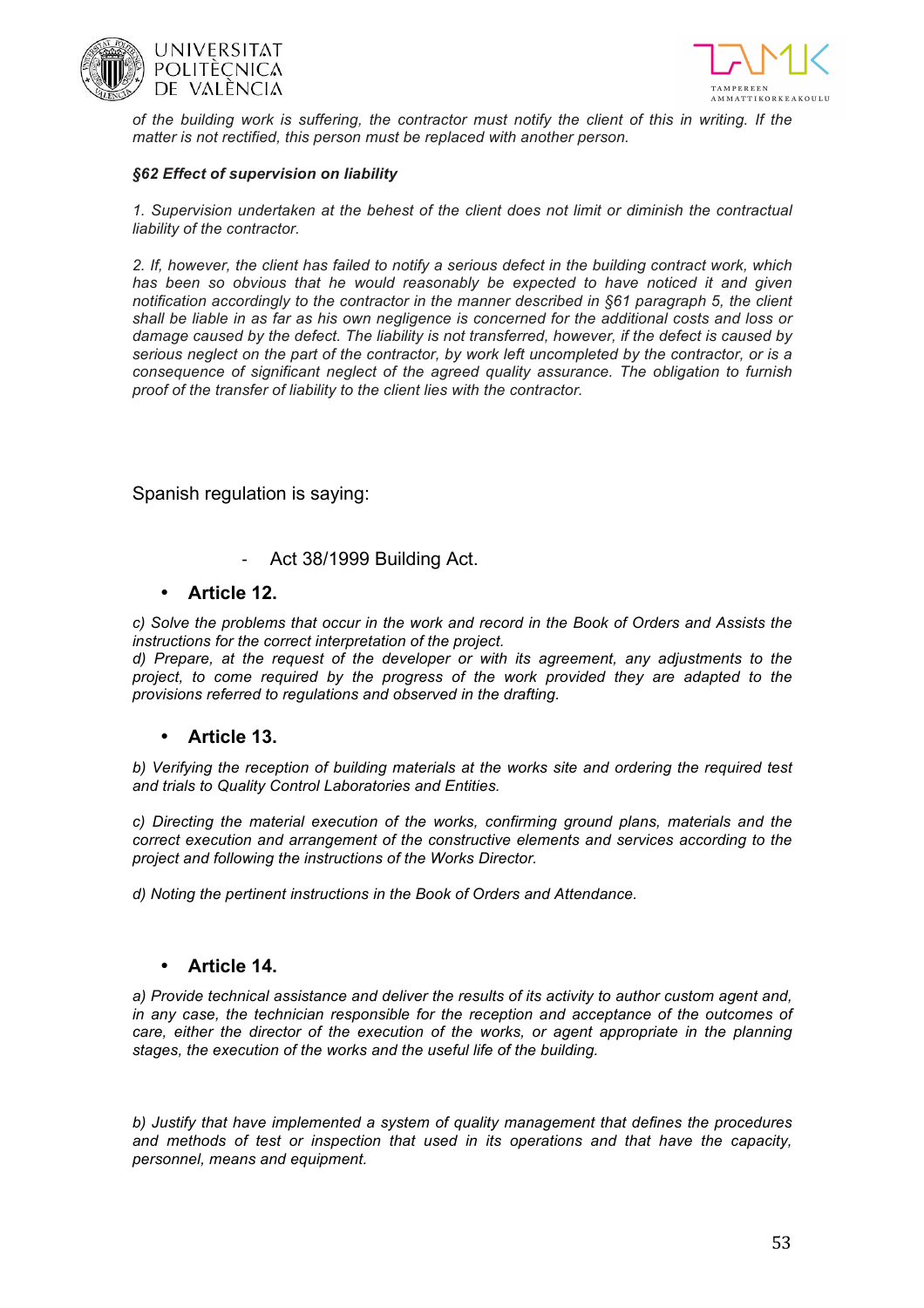Both in Spain and Finland, there must be a representative of the client qualified to perform the work mentioned in both laws. The tasks of the client's representative or supervisor are the same in both countries, and these tasks are defined in both the Finnish and the Spanish laws.

## **Chapter 9; JOINT MEETINGS AND PROCEDINGS**.

### • **MEETINGS AND INSPECTIONS**.

- YSE 1998. General Conditions for Building Contracts.

#### *- Building contract negotiations*

*Minutes shall be taken of the building contract negotiations undertaken by the contracting parties prior to signing the contract, and these minutes shall be signed by the client and the contractor.*

#### *§64 Plan review*

In the event that either of the contracting parties wishes, before the work begins, to subject an aspect of the content or conduct of the plans or the readiness of the plans with regard to the *start of work to legal confirmation, a plan review shall be conducted, unless the matter can be otherwise clarified. For the review, the provisions of §65 paragraphs 2 and 3 shall otherwise apply.*

#### *§65 Reviews concerning execution of building contract*

*1. In the event that either of the contracting parties wishes, either during the construction period or afterwards, to subject an aspect or circumstance of the construction work to legal confirmation, a review shall be conducted at the building project, unless the matter can be otherwise clarified.*

*2. The review must be held at the time notified by the contracting party that requested it or at a*  jointly agreed time. The review may be held even if one of the contracting parties is absent, *unless there is adequate reason for the absence.*

*3. The review is held by the client and contractor together. Both contracting parties are entitled to invite specialists to the proceedings. The provisions of §§ 76-77 on inspections shall apply to the review, to the extent appropriate.*

#### *§66 Site meetings*

*1. Minutes shall be kept of the site meetings held jointly between the contracting parties, and these shall be signed by the client and the contractor or their representatives. The site meeting shall be chaired by the client or his representative, and the minutes shall be taken by a person agreed separately.*

*2. A notice or notification made at a site meeting and entered in the minutes of the meeting*  which would otherwise need to be made in writing is considered to be equivalent to such a *written notification.*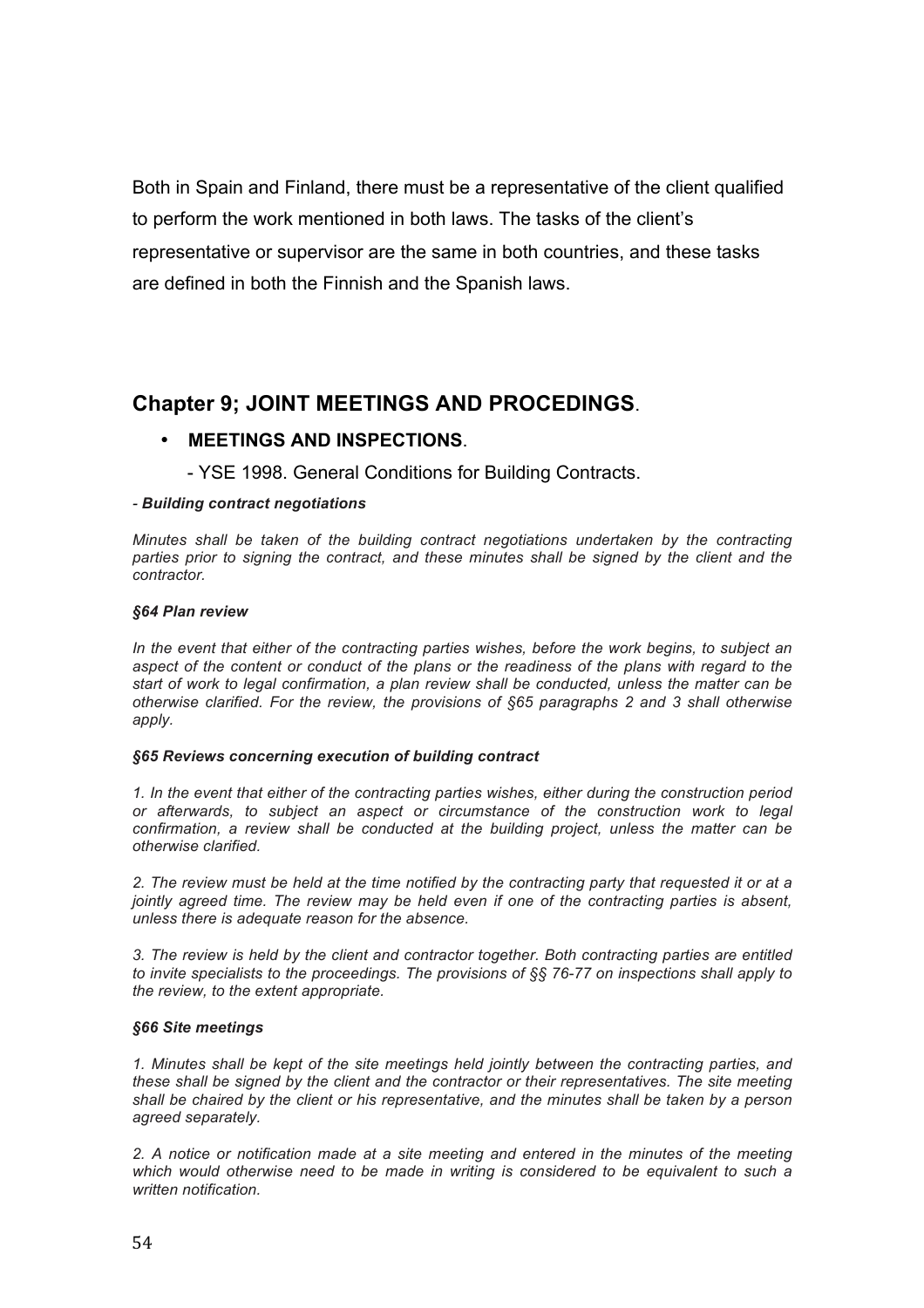



#### *§67 Measurements*

*The measurements necessary to establish quantities or to ascertain some other aspect of the work must be made in the presence of both contracting parties, unless otherwise agreed. The contractor must notify the client in good time of the need for the measurement. If either of the contracting parties neglects to participate in the carrying out of the measurement at the time agreed, the measurement made by the other party shall be binding, unless an obvious fault can be demonstrated in the measurement.*

#### *§68 Types of inspection*

*1. After completion of the building project or of a part of it agreed for handover separately, a handover inspection under §71 must be held at the building project, unless some other handover procedure has been agreed.*

*2. Where building contract work, or a part of it to be handed over separately, is completed before completion of the building project, an inspection of this work must be carried out under §70.*

*3. When the guarantee period expires, a guarantee inspection under §74 shall be carried out on the building.*

*4. In the course of the above inspections, follow-up inspections may be prescribed.*

#### *§69 Inspections required by law*

*1. The contractor is obliged to ensure that the reviews and inspections which must be made in accordance with legislation or on the orders of the authorities are actually carried out. The contractor shall pay for proceedings whose costs must be met by the building owner, with the exception of those mentioned in §8 paragraph 1.*

*2. The contractor must notify the client of all inspections. If the presence of the client at an inspection is necessary, the notification must be given in sufficient time before the inspection.*

*3. An inspection conducted by the authorities does not restrict the rights of the client under the contract.*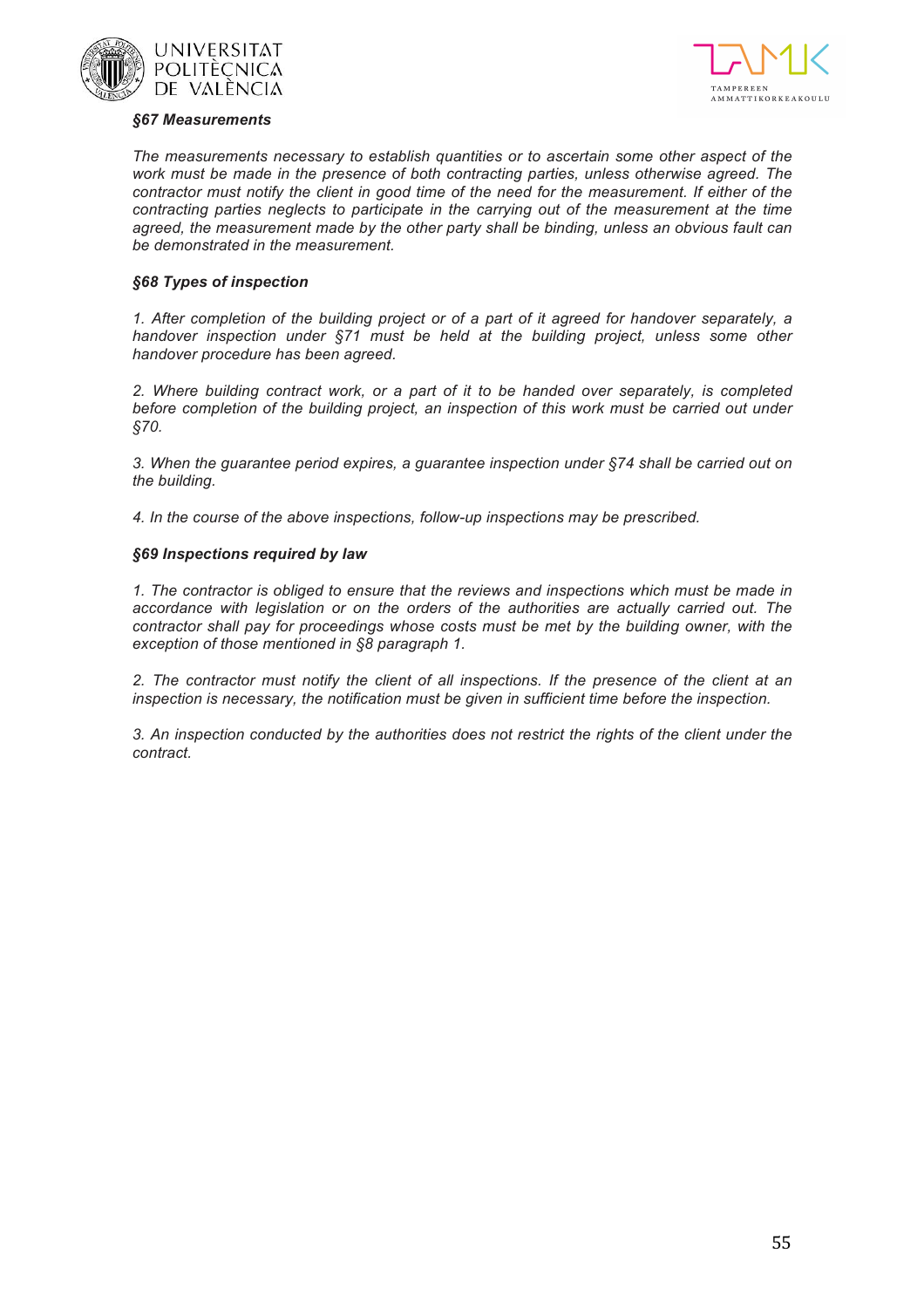Contrary to Finland, Spain is no law regulating the meetings between the contracting parties. The meetings held in the workplace, in Spain are called site visits, which are to assist the contracting parties or any person authorized to represent them and the designer has. The most common is that these meetings be held once a week or every 15 days. These meetings continue to check the work schedule and corrected or change aspects that are not entirely clear on project. As in Finland, any changes you decide to take these meetings must be recorded in the minutes of meeting.

In Spain the competent authorities routinely conduct inspections of work without notice, therefore these inspections does not regulate any law. These inspections are performed by an inspector who works for the authorities, and inspects the work being done, the safety and health, working enclosure occupation etc.. After this inspection, the inspector takes a minute where errors are logged, if any, and then the authorities send a financial penalty and the obligation to fix errors in the workplace.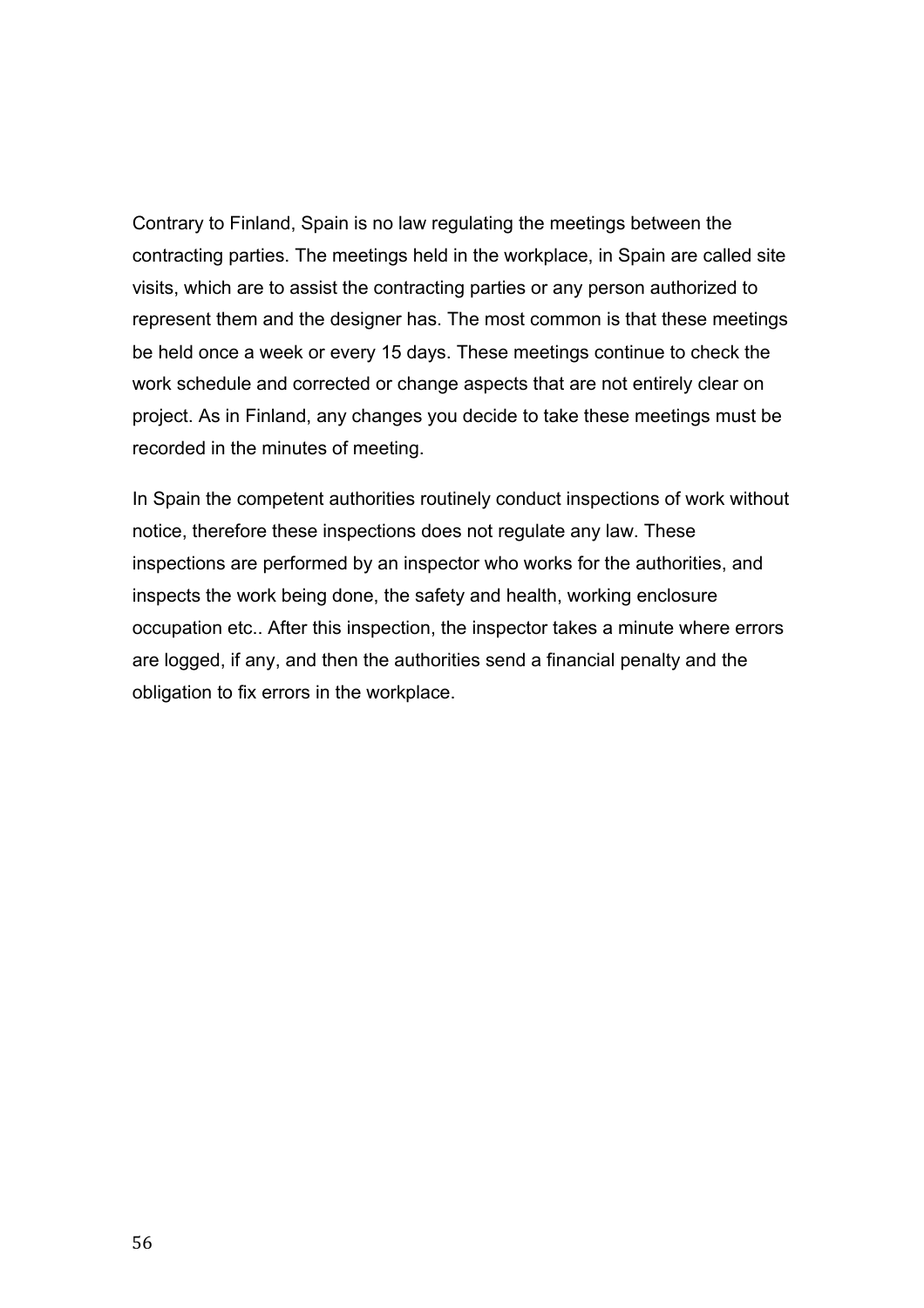



### • **HANDOVER**.

### - YSE 1998. General Conditions for Building Contracts.

#### *§70 Work completion inspection*

*1. If building contract work or a part of it has been agreed or will be agreed for completion before handover of the building project, a work completion inspection shall be carried out after completion of the work in order to hand it over to the client.*

*2. The provisions of §71 on handover inspections shall apply to the work completion inspection to the extent appropriate.*

#### *§71 Handover inspection of building project*

*1. Both the contractor and the building owner are entitled to request a handover inspection*  when the building project referred to in the contract is at the stage of completion where any *work in progress or not yet carried out can be completed before the handover inspection.*

*2. The request must be made in writing, after which the inspection must be started within 14 days of receipt of the request at the latest, either on the agreed day or, if no such agreement is reached, on the day stipulated by the building owner.*

*3. Before the handover inspection, the contractor must himself ensure that the building work is complete and fulfils the requirements of the contract.*

*4. The handover inspection must state whether the finished result is in accordance with the provisions of the contract documents. Minor finishing touches not yet carried shall not prevent the handover, provided that they will not cause impediment or harm when the finished result is taken into use.*

*5. The inspection record must state whether any obligations of the building contract have been*  left unfulfilled or to what extent they have not been carried out in accordance with the contract. *Further to this, the record must include at least the following points:*

*a) whether or not the finished result is approved for handover, and to what extent; b) if the finished result is not approved for handover, the reasons for this decision; c) defects considered the contractor's liability and the date by which they must be corrected or removed, and the sum of money withheld from the part of the contract price not yet paid until the defects have been corrected or removed;*

*d) defects about which a reduction in value from the contract price can be agreed; e) defects*  which are not considered to have any implications for the contractor, and the reasons for this;

f) reminders which are not considered to require immediate measures, but which must be dealt *with eventually at the guarantee inspection;*

*g) defects the requirements for which cannot be particularised in an inspection, and the date by which and the manner in which they will be clarified;*

*h) differences of opinion arising in the inspection; i) the date when the insurances taken out by the contractors and required by the contract may be terminated;*

*j)* the date from which the building owner will be responsible for the maintenance and operating *costs of the building project handed over;*

*k) the start and end dates of the guarantee periods;*

*l)* provisions for conducting a follow up inspection and the defects to be examined in such an *inspection; m) any lateness in the contractor's work; n) an account of the inspections required*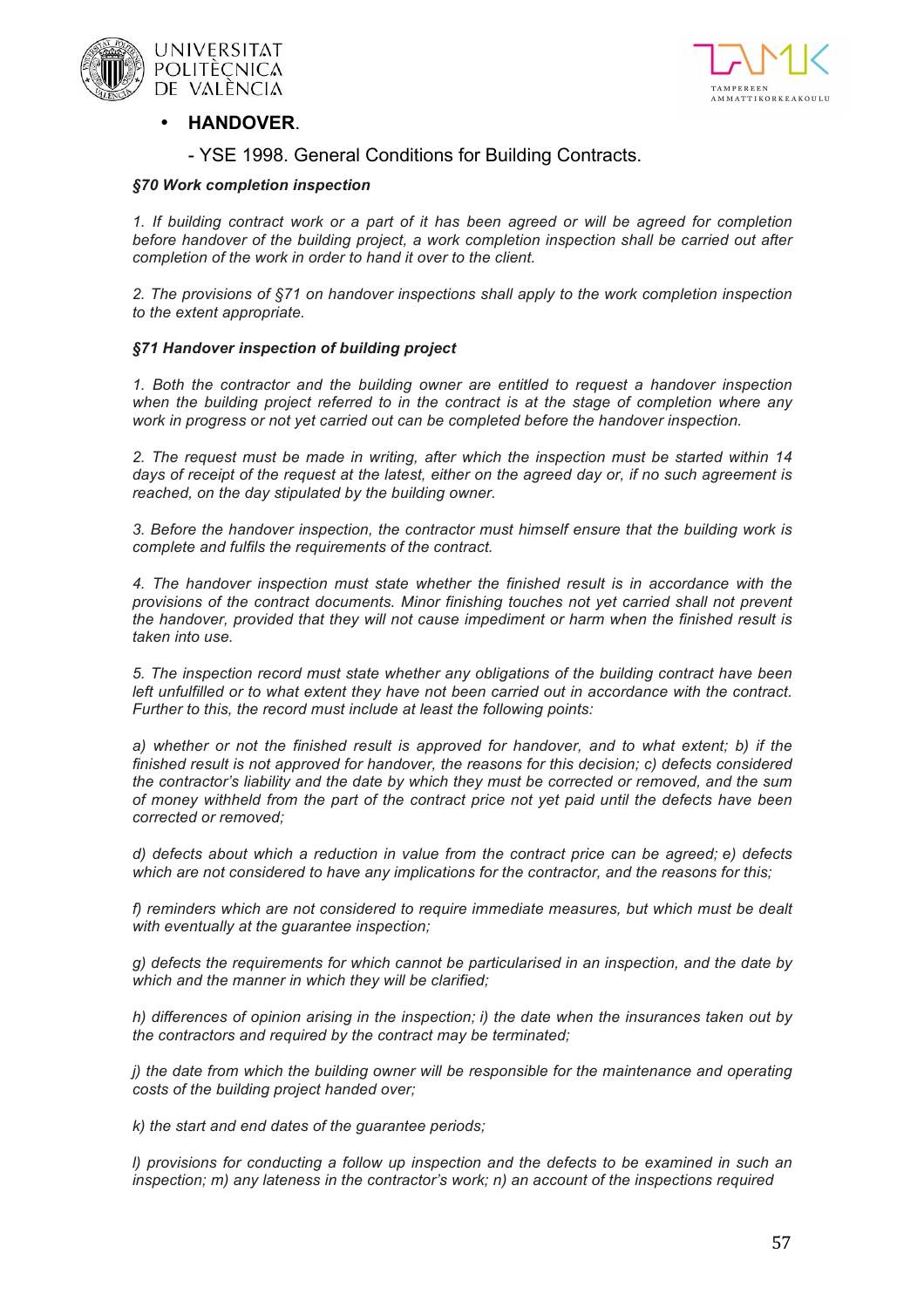*by the authorities and under legislation and of the records held on these inspections, and of the surrender of these records to the building owner;*

*o) delivery to the building owner of the other transfer documents required by the building permit, by the drawings processed by the authorities and by the contract;*

*p) other demands made by the contracting parties directed at each other, and any rejoinders;*

*6. Before an entry is made in the record of any defect, the contractor must be reserved an opportunity to present his views on the matter, the content of which must be entered in the record.*

*7. Each contracting party must present any demands directed at the other party, together with the detailed justifications, no later than at the handover inspection, at the risk of otherwise*  forfeiting the right to make these demands. However, only those demands presented with *justifications at the handover inspection can be discussed at the time of the final settlement meeting, as referred to below in §73.*

#### *§72 Measures remaining for contractor following inspection*

*The contractor must, within the agreed period or as quickly as possible, carry out the measures*  which were found in the inspection to be his responsibility. The contractor must, however, *separately agree on correcting or removing, for a suitable charge, those defects for which he is not liable under the contract documents if the client, without delay, so demands.*

#### *§73 Final settlement of accounts*

*1. Unless all the accounts between the contracting parties have been finally settled in the inspection under §70 or §71, and unless time limits are otherwise agreed, the contractor must, within two weeks of receiving the inspection record, send the client an itemised final account of all the matters between the contracting parties that required clarification. The account and the client's response to be given to it shall be discussed at the final settlement meeting, which must be held within one month of the surrender of the accounts to the client.*

*2. Minutes must be kept of the final settlement meeting, and appointment of the minute taker and of the chairperson for the meeting shall comply with the provisions concerning the inspections given in §76. The following must be indicated in the minutes:*

*a) the final account drawn up by the contractor and the client's response to it; b) the client's demands which are not part of the above response;*

*c) other possible matters affecting the accounts.*

*3. The contracting parties, at the risk of forfeiting their right to be heard, must present their*  demands directed at each other no later than at the final settlement meeting. The sanction of *forfeiture shall not, however, apply to demands which have earlier been agreed.*

#### *§74 Guarantee inspection*

*1. Unless otherwise agreed, the contracting parties must conduct a guarantee inspection of the building no earlier than one month before the termination date of the guarantee period notified at the handover inspection, and no later than the said termination date. If neither of the contracting parties has, in sufficient time, requested an inspection to be held within the time limit, the quarantee period shall continue for one more month, during which time the client shall remain entitled to present his demands concerning the contractor's liability for the guarantee period.*

*2. The provisions on handover inspections shall apply to the guarantee inspection to the extent appropriate.*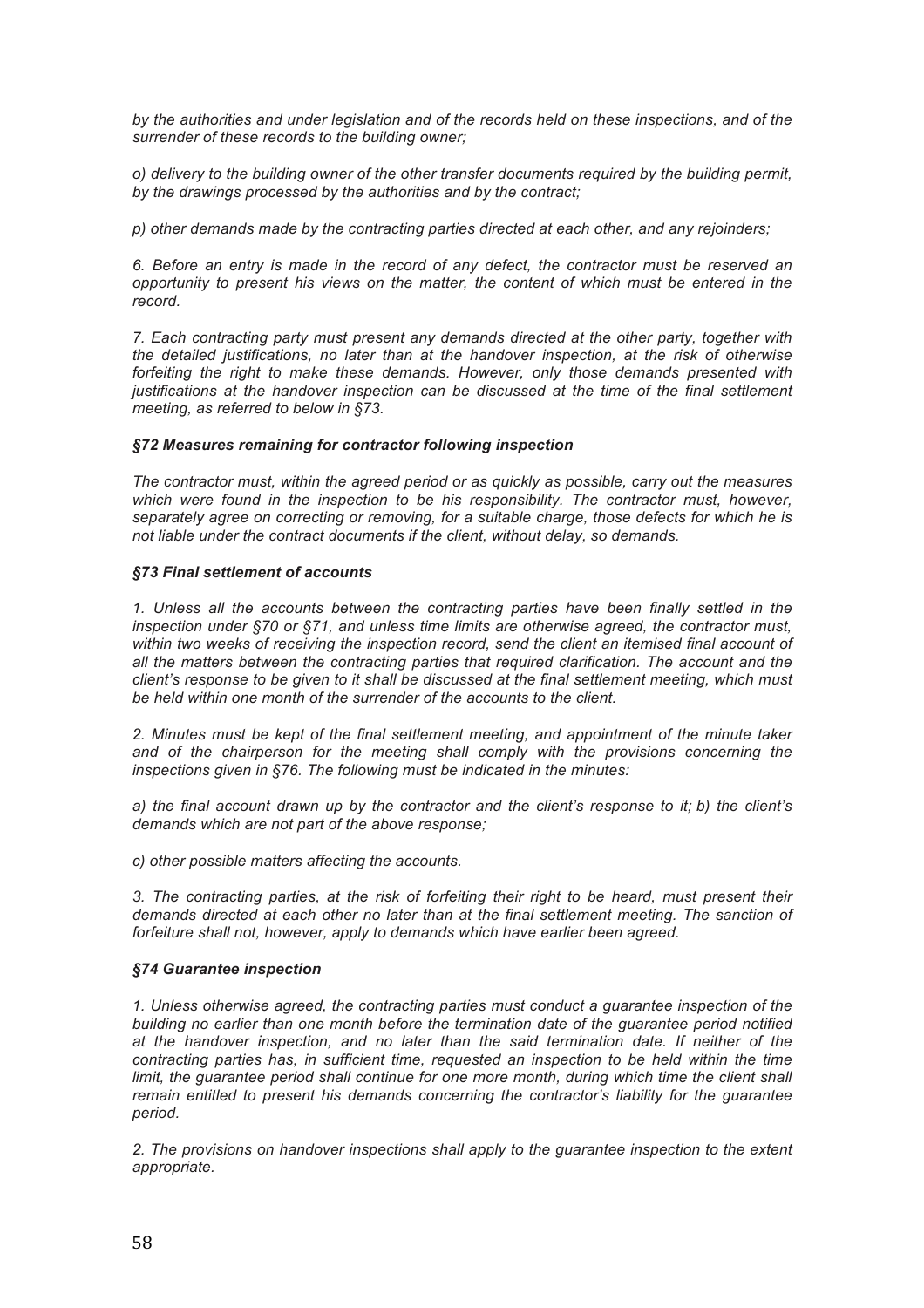



Spanish regulation is saying:

Act 38/1999 Building Act.

### • **Article 12.**

*1. The reception of the works is the act whereby the builder, once the works is complete, delivers the works to the developer, who accepts the works. The reception may take place with or without reservations and shall apply to all completed works or phases, as agreed by the parties.*

*2. The reception will be recorded in a document to be signed by the developer and the builder which will indicate the following:*

*a) The parties involved. b) The date of the final certificate of all of the works or phases completed. c) The final cost of the material execution of the works. d) The declaration of the reception of the works with or without reservations, specifying these,where applicable, objectively and the deadline by which any observed defects must be remedied. Once remedied, a separate certificate will be drawn up and signed by the parties involved in the reception of the works. e) Any guarantees required from the builder to insure the fulfilment of responsibilities.*

*In addition, the final building certificate signed by the Works Director and the Director of the Execution of the Works will be included.*

*3. The developer may refuse to accept the works if he considers that it is incomplete or does not comply with the contractual conditions. In any event, the reasons for such refusal must be given in writing in the certificate along with a new date of the reception of the works.*

*4. Except where otherwise agreed, the reception of the works will take place within thirty days of the completion of the works, as accredited in the final building certificate, which period shall be determined starting with the written notification to the developer. The works shall be understood as tacitly received if the developer has not stated his reservations or given his reasons for refusing to receive the works in writing within said thirty-day period.*

*5. The liability and guarantee periods established in this Act shall commence on the date on which the reception document is signed or on the date of the tacit reception as described in the preceding part.*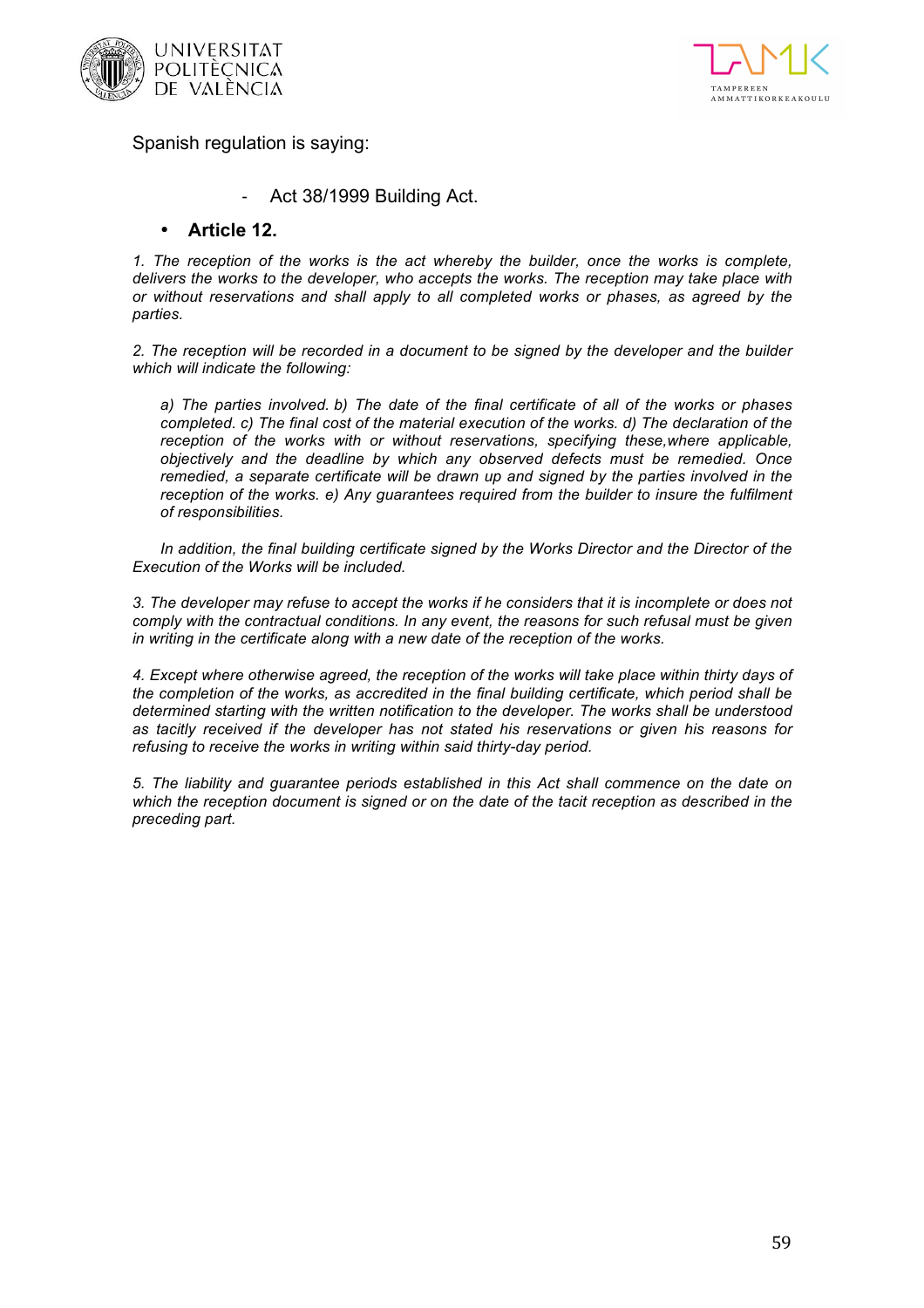### • **RECORD KEEPING**.

- YSE 1998. General Conditions for Building Contracts.

#### *§75 Site diary and notifications entered*

*1. Unless otherwise agreed, the contractor responsible for site management duties must ensure that a site diary is kept on the site, in which information and events concerning the work are entered daily.*

*2. A notification concerning the site presented by the client, an authority, a contractor from any site whatsoever, a specialist or a supplier must be entered, upon request, in the site diary.*

*3. The keeper of the site diary must demonstrate, by means of a receipt or in another way, that a notification shown in the diary concerning some other party has been brought to the attention of that party.*

*4. The site diary must be presented to the site supervisor, who shall indicate that he has received it for information by means of a receipt.*

*5. If the matter is separately agreed, other contracting parties shall also be obliged to keep a site diary.*

#### *§76 Inspection record*

*1. A record must be kept of all inspection proceedings, and this shall include at least the following points:*

*a) the type of inspection at issue and the object of the inspection;* 

*b) when, where and at who's request was the inspection made;*

*c) a statement on the inspection's compliance with the contract;* 

*d) the contracting parties present at the inspection, any representatives and specialists of these parties and, if necessary, other persons participating in the inspection;*

*e) result of the inspection;* 

*f) demands and responses of those concerned;* 

*g) measures ordered to be undertaken, and their time limits;* 

*h) how the record is to be checked and signed.*

*2. The client or his representative shall chair the inspection proceeding, unless the contracting*  parties agree on the selection of an unchallengeable person for this task. The chairperson shall *determine who keeps the record.*

*3. An inspection agreed or notified in advance may be held despite the absence of the contractor.*

*4. The contracting party that requested the inspection must supply the necessary parts of the inspection record within fourteen days of receiving it to the contracting party whose right or obligation is affected by the matter forming the object of the inspection.*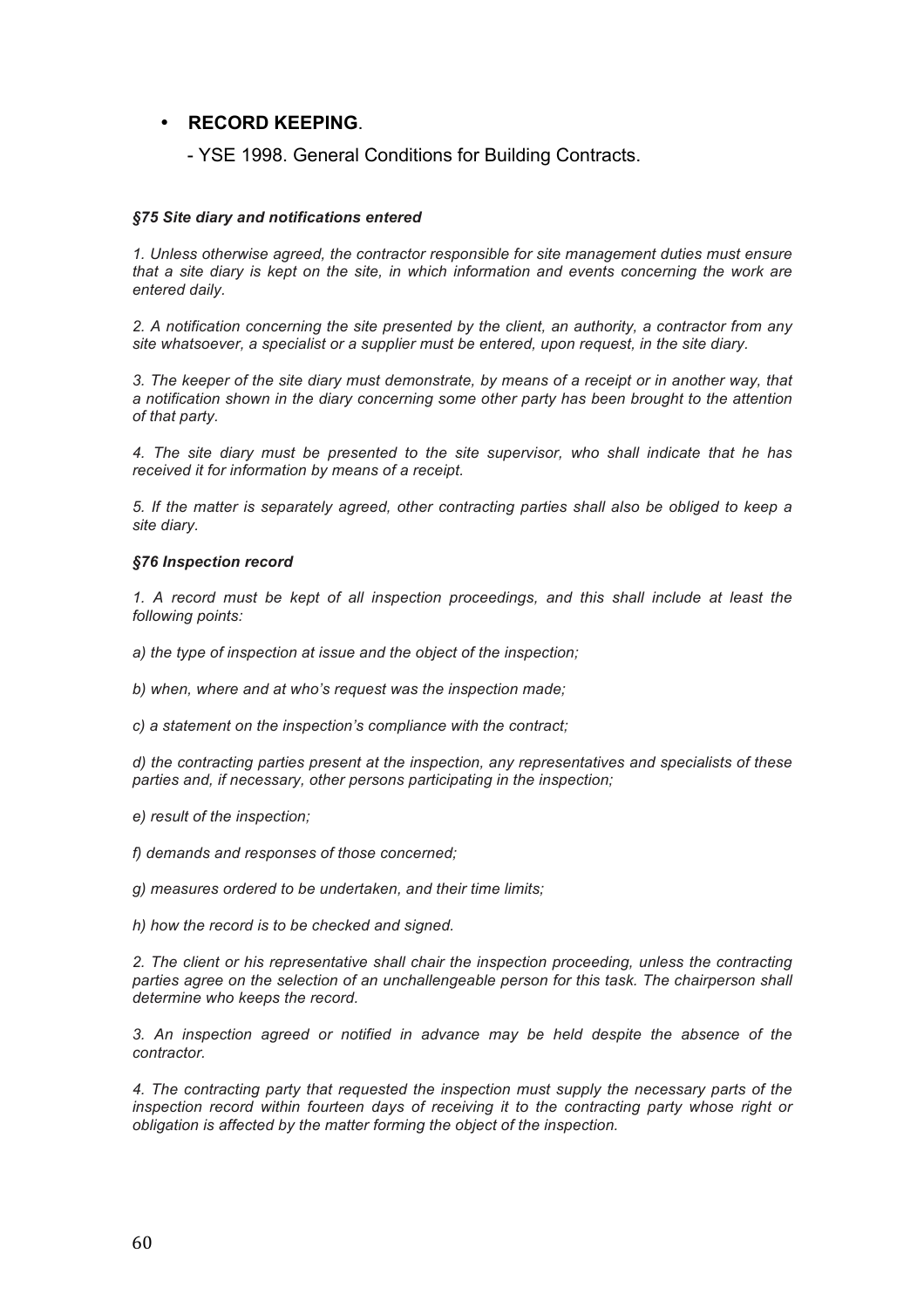





*At the demand of the contracting parties, the records must be handed over to them straight away at the inspection or other proceeding, allowing them to examine the necessary parts. In other cases, the client must ensure that the records are supplied to the contractor without delay, and no later than fourteen days after the completion of the inspection. If it is considered that the record in some respect does not correspond to the actual inspection, the contractor must supply the client with a justified objection within fourteen days of receiving the record.*

Spanish regulation is saying:

- Royal Decree 1627/1997.

*1- In every workplace will exist for the purpose of controlling and monitoring the safety and health plan a log book that consist of sheets in duplicate.*

*2- The logbook will be provided by:*

*- The professional association to which he belongs the technician who has passed the safety and health plan.*

*- The Project Supervision Office or equivalent structure in the case of works of public administrations.*

*3- Logbook, which should always be kept on site, will be held by the coordinator for safety and health during the execution of the work. A book that will have access the direction of the work, the contractors and subcontractors and autonomous workers, as well as persons or bodies with*  responsibilities for prevention in the companies involved in the work, the representatives of the *workers and technicians organs specialized in safety and health at work of the competent public authorities, who will be able to annotate it, related to the purposes for which the book was recognized in paragraph 1.*

*4- Made an annotation in the logbook, the coordinator for safety and health during the execution of the work or the direction of the work, must notify the affected contractor and representatives of the workers of this. For the annotation refers to any breach of the warnings and observations previously recorded in this book by the person so authorized, shall send a copy to the Labour Inspection and Social Security within twenty four hours. In any case, you must specify whether the annotation made is a reiteration of a warning or previous observation or, on the contrary, it is a new observation.*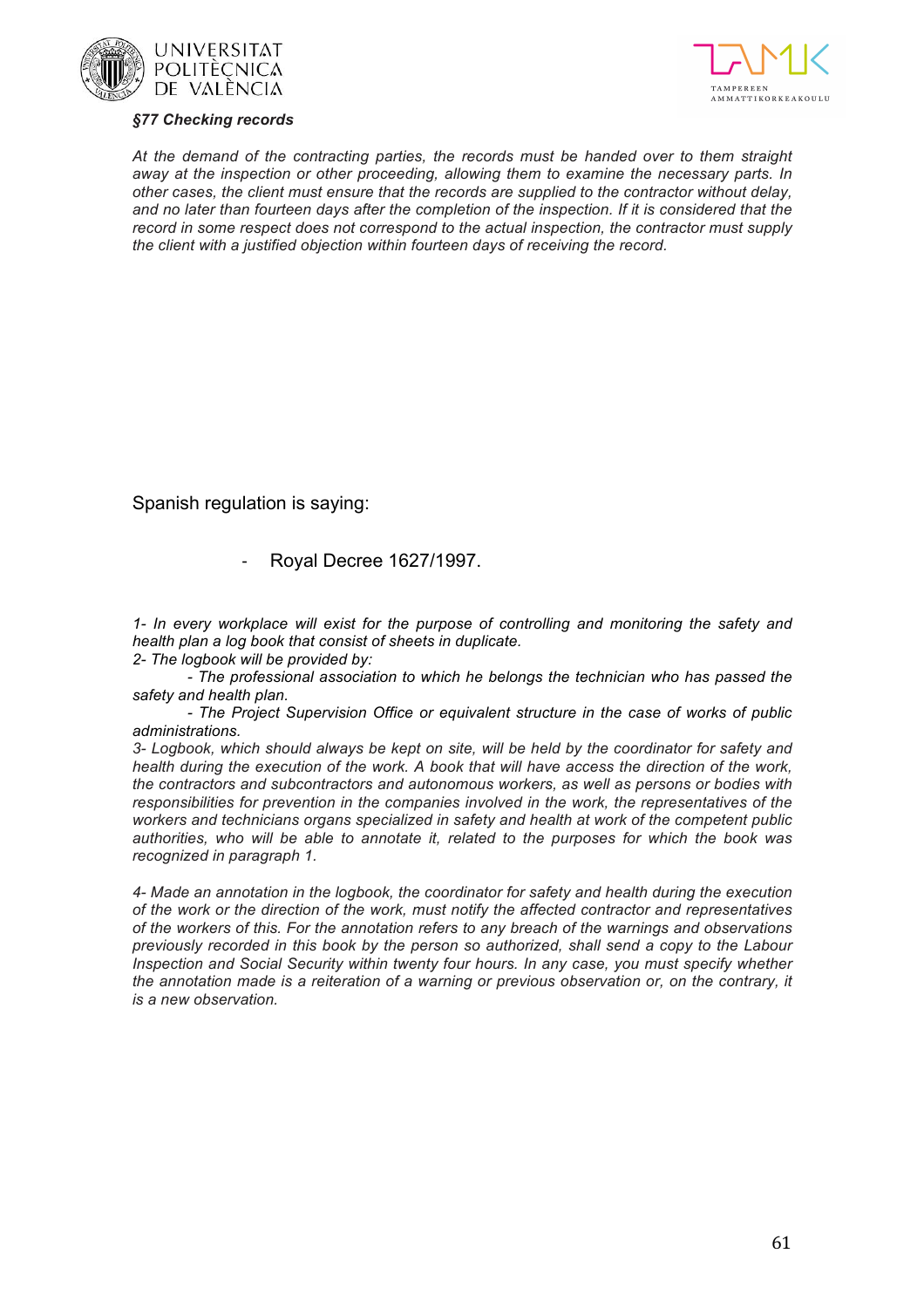## **Chapter 10; TERMINATION AND TRANSFER OF CONTRACT**.

### • **CLIENT'S RIGHT TO TERMINATE THE CONTRACT**.

- YSE 1998. General Conditions for Building Contracts.

#### *§78 Contractor's breach of contract*

*1. The client is entitled to terminate the contract:*

*a) if the contractor does not observe the agreed starting date for the work or if the work is carried out so slowly that it clearly would not be completed in accordance with the time specified in the contract, unless this is for reasons which would entitle the contractor to receive an extension to the building contract period;*

*b) if the building work develops into something which is essentially contrary to the contract in terms of construction goods, building components or work or otherwise, or if the contractor does not otherwise comply with the provisions of the contract documents;*

*c) if the contractor has not deposited the agreed surety within 21 days of the signing of the contract, or if the contractor has not deposited the additional surety referred to in §36 paragraph 6 within the time determined by the client.*

*2. Before the contract is terminated, the client must draw the contractor's attention to this in writing by notifying him of the threat to terminate the contract unless the neglect is corrected in the reasonable time demanded by the client.*

#### *§79 Bankruptcy or incapacity of contractor*

*The client is entitled to terminate the contract if the contractor is declared bankrupt or if the contractor is otherwise observed to be in a situation where he cannot be expected to fulfil his contractual obligations and a reliable report to the contrary confirming fulfilment of these obligations is not received.*

#### *§80 Force majeure*

*The client is entitled to terminate the contract if it is necessary to interrupt the building work for a*  long and indefinite period on account of exceptional circumstances referred to in the State of *Defence Act or the Readiness Act or similar force majeure.*

#### *§81 Death of contractor*

*If the person functioning as the contractor should die, the client shall be entitled to terminate the contract. The client must, however, offer the contractor's estate the opportunity to continue the work if the estate is considered to have the resources to bring the building contract work to completion. The deceased's estate must then give notification, without delay or at the latest within two weeks, of whether the estate intends to make use of this offer. The deceased's estate must also notify the client of the person who, as representative of the deceased's estate, will be supervising the contractual compliance of the building contract work and whom the client can*  reasonably be expected to approve. The arrangements necessitated by the death of the *contractor shall not lead to any change in the agreed building contract period.*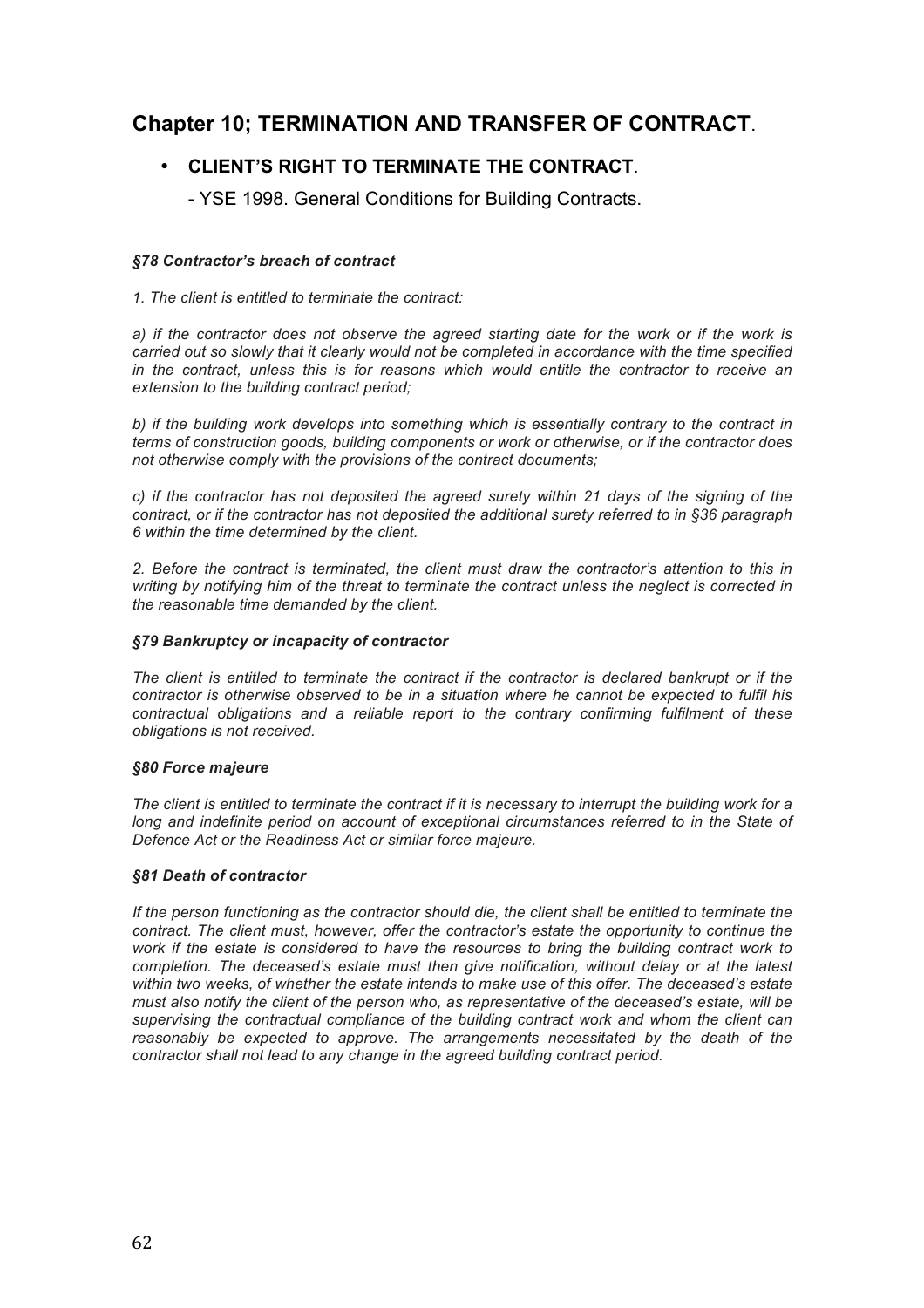



#### *§82 Taking possession of site and compensating for use of materials and equipment*

*1. If the client terminates the building contract in the cases referred to above in §§ 78-81, the client or, if the task of continuing the building contract is transferred to the contractor's guarantor, the guarantor shall be entitled to take the site into his possession immediately with all its buildings and construction goods, and to use these for continuing the work. The client or the guarantor continuing the work must pay the current rate of compensation to the contractor, his*  assignees or the bankrupt's estate for the use, to the benefit of the client, of property that *belongs to the contractor, his assignees or the bankrupt's estate, either as the price of the construction goods used or as rent to the extent that this is not included in the contract price or taken into account in any other way. The client is entitled to use this compensation to set off the damage claims referred to in §83 paragraph 1 against each other.*

*2. After the client has terminated the contract in the above manner, a review must be conducted on the site, in which the site's other contractors can also participate. The review will state the stage of readiness of the work and a list will be drawn up, as circumstances allow, of the construction goods on the site and their owners. Notwithstanding the above, the work on site may continue prior to the review to the extent that it is necessary for technical or other reasons.*

*3. If agreement is not reached on the payments referred to in paragraph 1 before the continuation of work is started at the behest of the client or the guarantor, this difference of opinion shall not be permitted to delay the continuation of the work. Instead, the client or guarantor shall retain the said rights irrespective of whether agreement is reached on the payment matters.*

*4. If the contractor, his assignees or the bankrupt's estate prevent the work from continuing, the client or the guarantor shall be entitled to receive from that party compensation for all the additional loss or damage incurred by the client or the guarantor due to the delay in the continuation of the work.*

*5. The contractor, his assignees or the bankrupt's estate are also obliged to co-operate in ensuring the client or guarantor get to take possession of the plans drawn up on the order of the contractor and the contracts made by the contractor concerning the building contract work.*

#### *§83 Settling accounts*

*1. If the client terminates the contract in the cases referred to above in §§ 78-79 and §81, the contractor is obliged to compensate the client for all the expenses caused as a result of termination of the contract which are incurred beyond the contract price in bringing the building work to completion, as well as for all the other loss or damage caused to the client by terminating the contract and those which are due to the contractor's wilful or negligent practice.*

*2. Remuneration corresponding to all the work he has undertaken must be calculated in favour of the contractor, but taking into account as a deduction the expenses of bringing the work to completion and any loss or damage caused to the client from termination of the contract, as well as any penalty for delay that is payable.*

*3. The accounts of the client and the contractor shall be finally settled after completion of the building work, when the client reports on the costs he has incurred in carrying out the work, including all the relevant expenses and the loss or damage for which the contractor is liable. This report shall follow the above provisions on final settlement proceedings, to the extent appropriate. Until the accounts are settled, the client is entitled to withhold the contractor's*  defined share of the contract price in the manner referred to above. If, however, the work is not *brought to completion in a reasonable time, both contracting parties shall be entitled to demand*  that the accounts between the contracting parties are finally settled on the basis of the results of *review proceedings and considerations of equity.*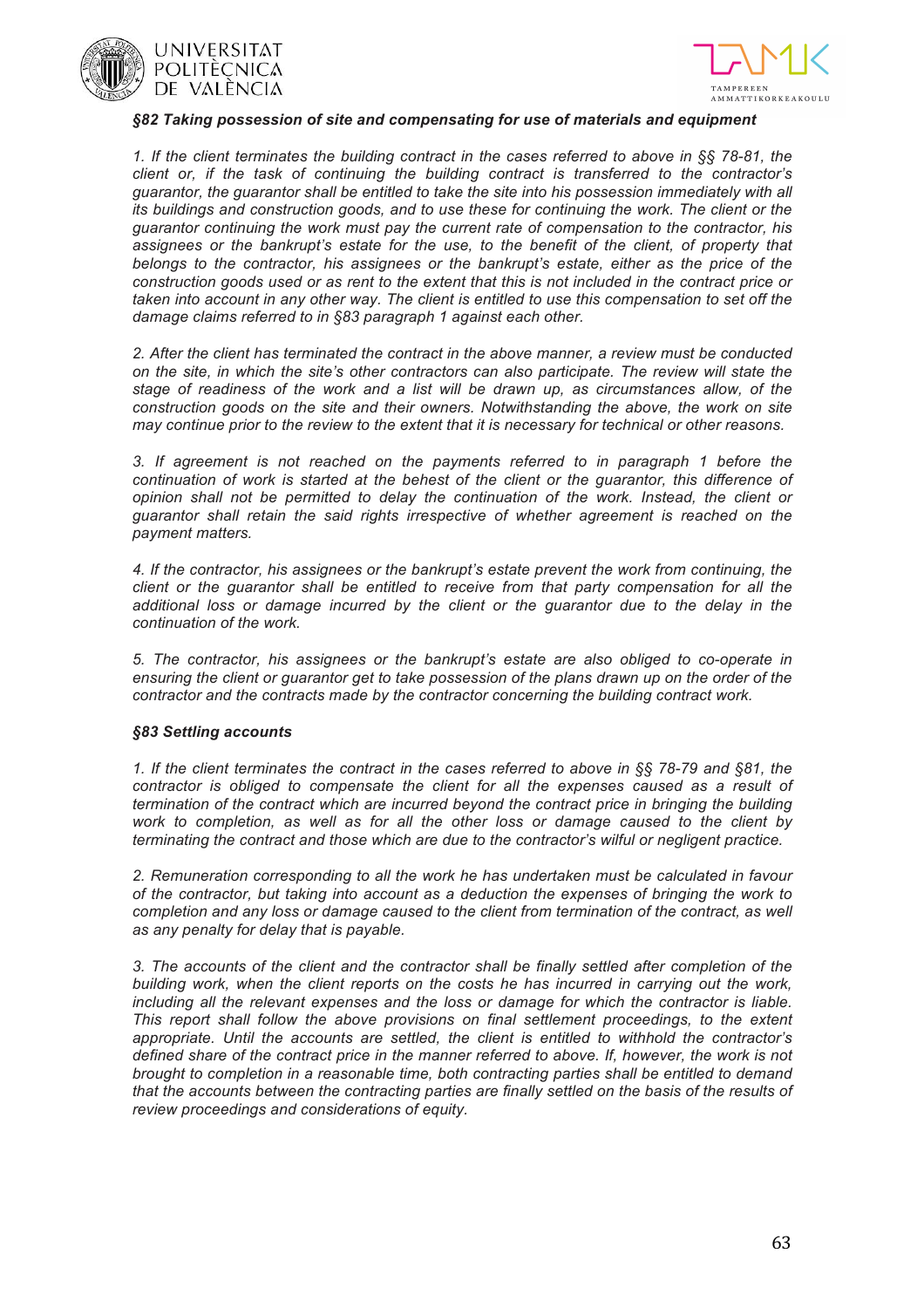### Spanish regulation is saying:

### - Civil Code.

### • **Article 1594.**

*The owner may give up, by his will alone, for the construction of the work although it has begun, indemnifying the contractor for all your expenses, utility work and I could get from it.*

### • **Article 1595.**

*When commissioned some work to a person because of his personal qualities, the contract is terminated by the death of this person.*

*In this case the owner must pay to the heirs of the builder, a proportion of the agreed price, the value of work performed and materials prepared, provided that these materials produce a benefit.*

*Have the same meaning if they contracted the work can not finish it for some reason beyond its control.*

These are the only two items of the Spanish laws which speaks of when the client may terminate the contract. It can give for more reasons, but those reasons will be written in terms of the contract, so in each contract may be different depending on the parts of the building contract and the type of work being performed.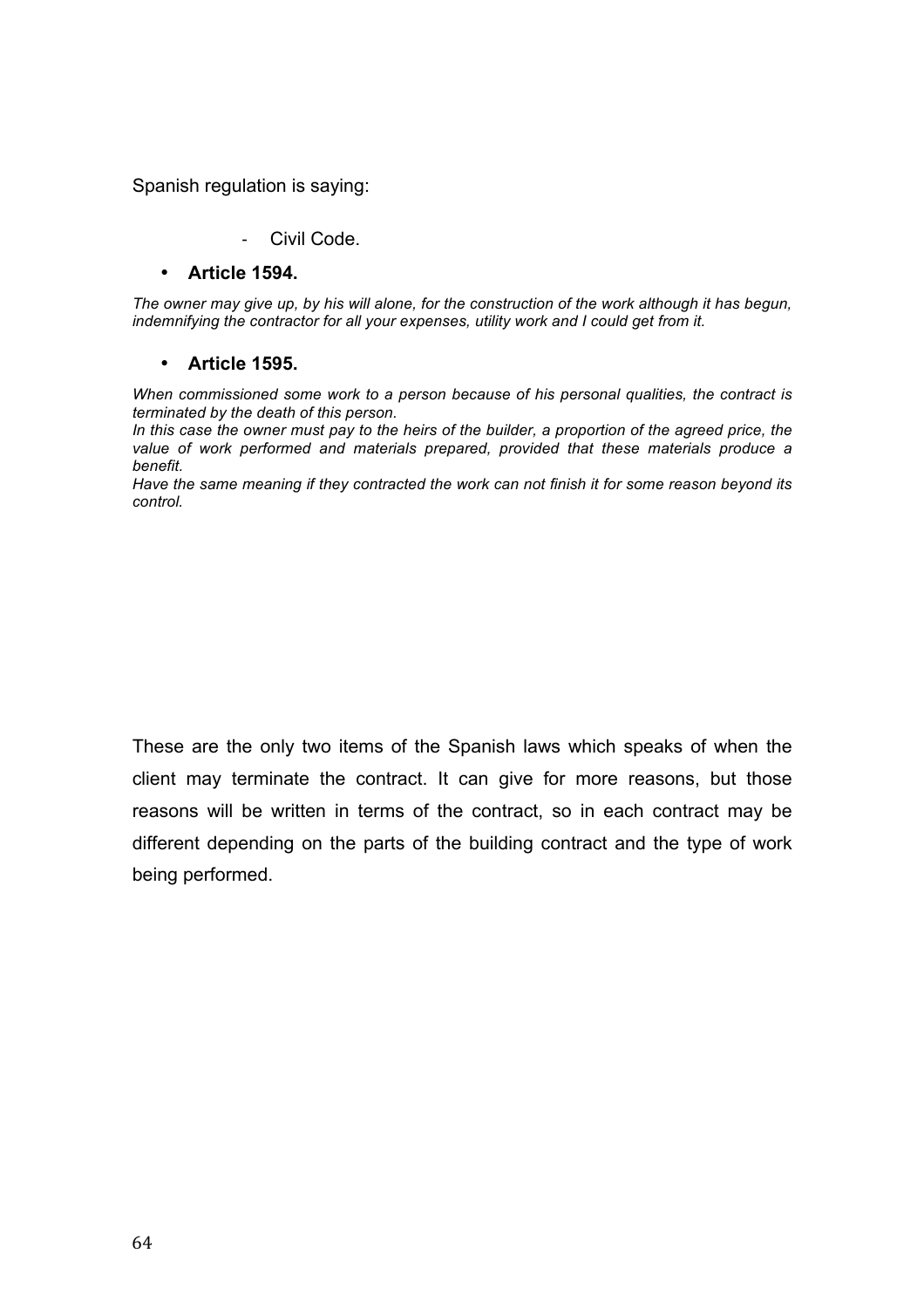





### • **CONTRACTOR'S RIGHT TO TERMINATE THE CONTRACT**.

- YSE 1998. General Conditions for Building Contracts.

#### *§84 Client's neglect of obligations*

*1. The contractor is entitled to terminate the contract if the client does not fulfil his obligation to pay under the contract or any other obligations of his which materially affect the execution of the building contract, or if the client through his actions prevents completion of the building contract*  work in accordance with the contract. Before the contract is terminated, the contractor must *draw the attention of the client to this in writing by giving notification of the threat to terminate the building contract unless the neglect is corrected in a reasonable time.*

*2. The contractor is entitled to terminate the contract if the client is declared bankrupt or if the client is observed to be in a situation where he cannot be expected to appropriately fulfil his contractual obligations and a reliable additional surety or report of the fulfilment of these obligations has not been given or will not be given within one week of it being demanded in writing.*

*3. In the above cases the contractor is entitled instead of termination to temporarily interrupt the work until it can be seen whether the obstacle will inevitably lead to termination of the contract. The contractor must notify the client of the matter in writing before the work is interrupted.*

#### *§85 Force majeure*

*The contractor is entitled to terminate the contract if it is necessary to interrupt the building work for a long and indefinite period on account of exceptional circumstances referred to in the State of Defence Act or the Readiness Act or similar force majeure*

#### *§86 Effect of termination or interruption by contractor*

*1. After the contractor has terminated the contract in the manner referred to above a review must be conducted on the building site, enabling the stage of completion of the work to be established and the proportion of the work contained in the building contract that has been carried out to be determined. The provisions of §82 paragraph 2 shall apply to this review.*

*2. If the contract is terminated in cases referred to in §§ 84-85, the contractor shall be entitled to*  receive remuneration corresponding to the proportion of the building contract undertaken, and in *a case referred to in §84 also compensation for the demonstrable loss or damage incurred by him from termination of the contract, also including reasonable compensation for lost profits.*

*3. In the case that the contractor has interrupted the work in the manner referred to in §84 paragraph 3, but the interruption has not led to termination of the contract, the contractor is entitled to receive the necessary extension to his completion time on account of the interruption and compensation for the additional costs caused by interruption.*

In case it is the contractor who decides to interrupt or terminate the contract, there is no Spanish law regulating this action. The different causes of the contractor may interrupt or terminate with the contract must be written in terms of the contract. The most common causes are when the other party to the contract, the client does not meet its obligations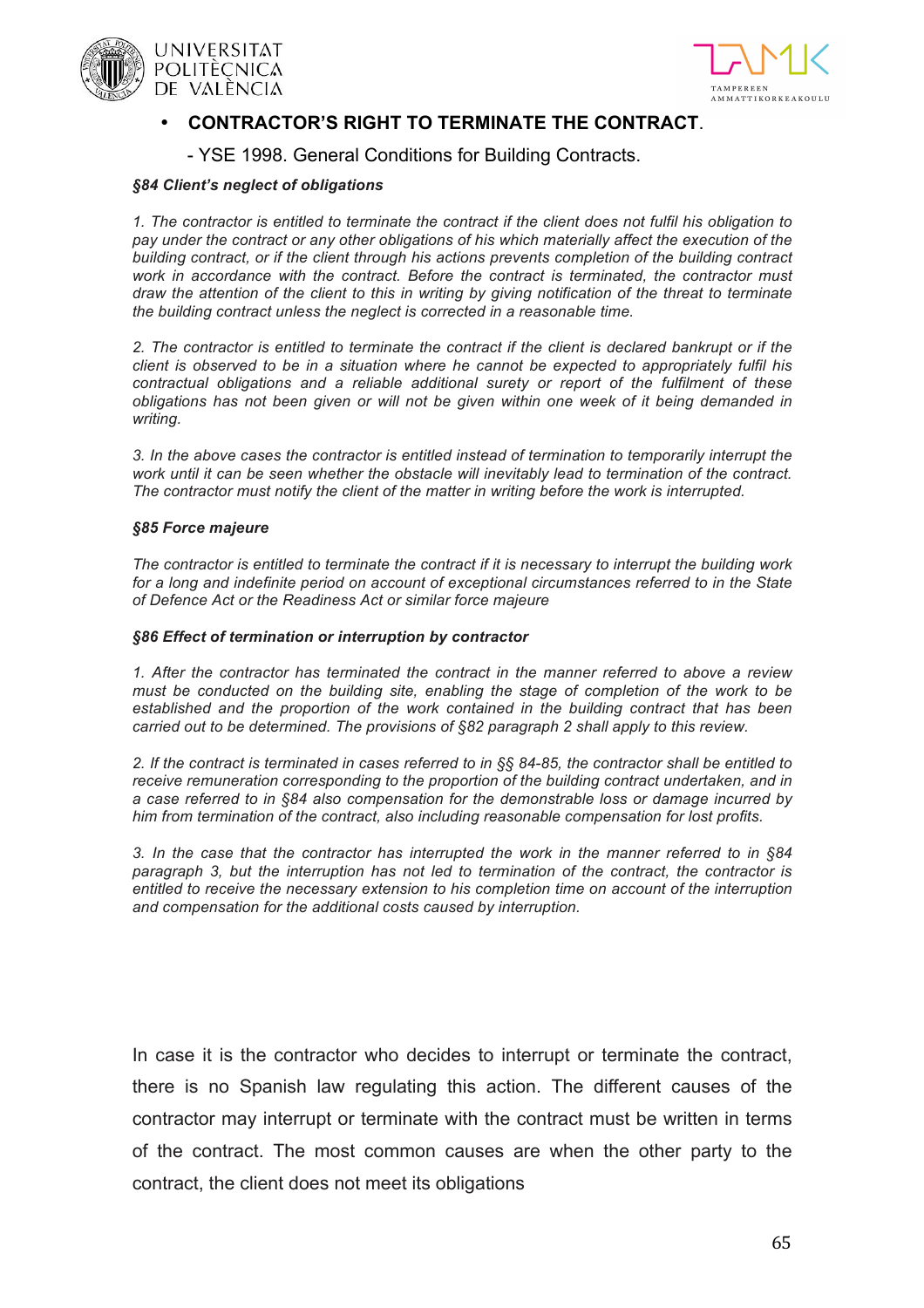### • **GUARANTOR'S RIGHT**.

### - YSE 1998. General Conditions for Building Contracts.

#### *§87 Completion of building contract at behest of guarantor*

*1. If the client, in the cases referred to in §§ 78-79 or in §81, terminates a contract which has security granted for its completion, the guarantor has the primary right to undertake the remaining building work to completion, provided that the work is carried out under management that the client can reasonably be expected to approve. In this case the guarantor must, however, assume direct liability for all the contractor's obligations under the contract which have remained unfulfilled, and if there are several guarantors continuing the work, each guarantor must additionally assume joint and several liability for the said obligations. Unless the client has received notification, at the latest within fourteen days of the client giving notification in writing of the termination of the contract to the guarantor at the address notified by the guarantor or otherwise known to the client, that the guarantor wishes under these conditions to bring the building contract to completion, this guarantor's right shall be forfeited.*

*2. The guarantor's aforementioned right shall not prevent the client from taking possession of the work in the manner referred to in §82 paragraph 1 as soon as he has terminated the contract*

Spanish law does not have any rights of the guarantors specified. Normally the guarantor is a bank with which the client signs an endorsement, if the client breaks the contract, the work passes into the possession of the bank, which will invest that guarantee to finish the work and so to sell.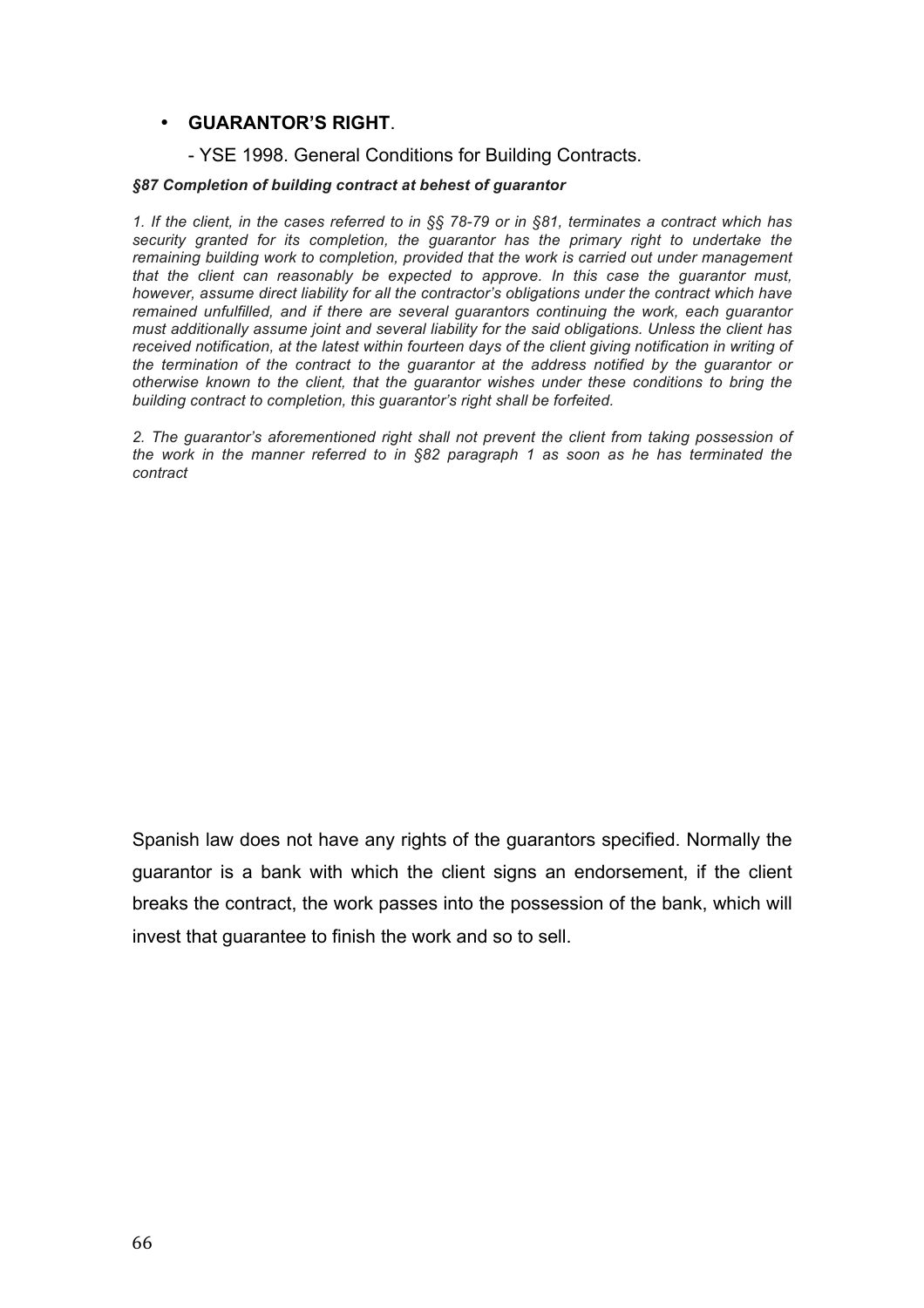



### • **TRANSFER OF CONTRACT**.

- YSE 1998. General Conditions for Building Contracts.

### *§88 Transfer of contract*

*Neither of the contracting parties is entitled to transfer the contract without the consent of the other contracting party.*

This rules are the similar in Spain, neither party to the contract may transfer the contract without the consent of the other party. The Spanish law only regulates the termination of the contract by one party of the contract with any sufficient cause as we have seen before in this chapter.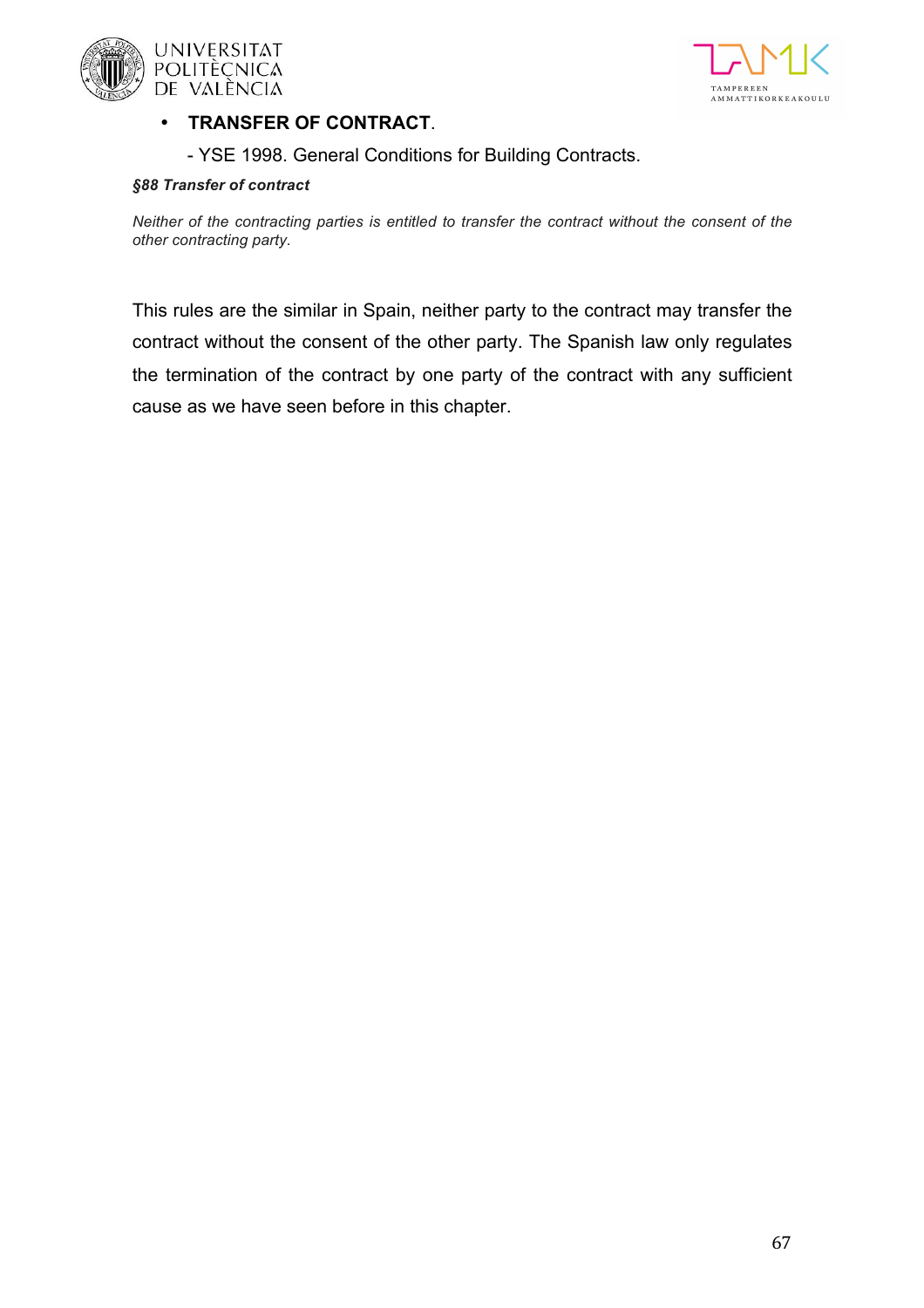## **Chapter 11; DISAGREEMENTS AND THEIR RESOLUTION**.

- YSE 1998. General Conditions for Building Contracts.

#### *§89 General principle*

In disagreements arising between the contracting parties a solution must be sought from the *provisions of the contract documents and from the principles contained therein, even in cases where the documents do not provide a direct answer to the question at issue. Resolution should be sought to disputes and disagreements through mutual negotiation as they arise.*

#### *§90 Disputed work*

*If the contracting parties do not reach agreement over whether some particular work forms part of the building contract, or if they do not agree over the affect of modifications under §43 on the contract price, the contractor must nevertheless, at the demand of the client, complete this work at the right time. If it is found that the disputed work will bring about a change in the contract*  price or contract period, these changes shall be determined according to §44. The client, *however, on the request of the contractor, must pay for the part of the disputed work regarded as undisputed, immediately upon its completion.*

#### *§91 Right to correct the contractor's neglect*

*1. If the contractor neglects to fulfil one of his obligations under the contract, the client shall be entitled to ensure that the obligation is fulfilled at the expense of the contractor, unless the contractor fulfils the obligation within the reasonable time limit imposed or agreed following the request of the client. The client may reclaim the expenses arising in this from the contractor*  either by setting off an equivalent amount of the contract price as being paid or by debiting the *expenses separately from the contractor.*

*2. The liability to compensate as a result of neglect is defined in §25.*

#### *§92 Resolving disputes*

*1. Unless otherwise stipulated in the contract, disputes concerning the validity, interpretation and application of this contract or modification and additional work and their costs, about which the parties involved can not reach agreement, and matters concerning recovery of claims resulting from the contract, must be left to the decision of a district court.*

2. If it has been agreed that arbitration proceedings will be used to resolve disputes, the parties *may agree that the arbitration court will comprise one impartial arbitrator.*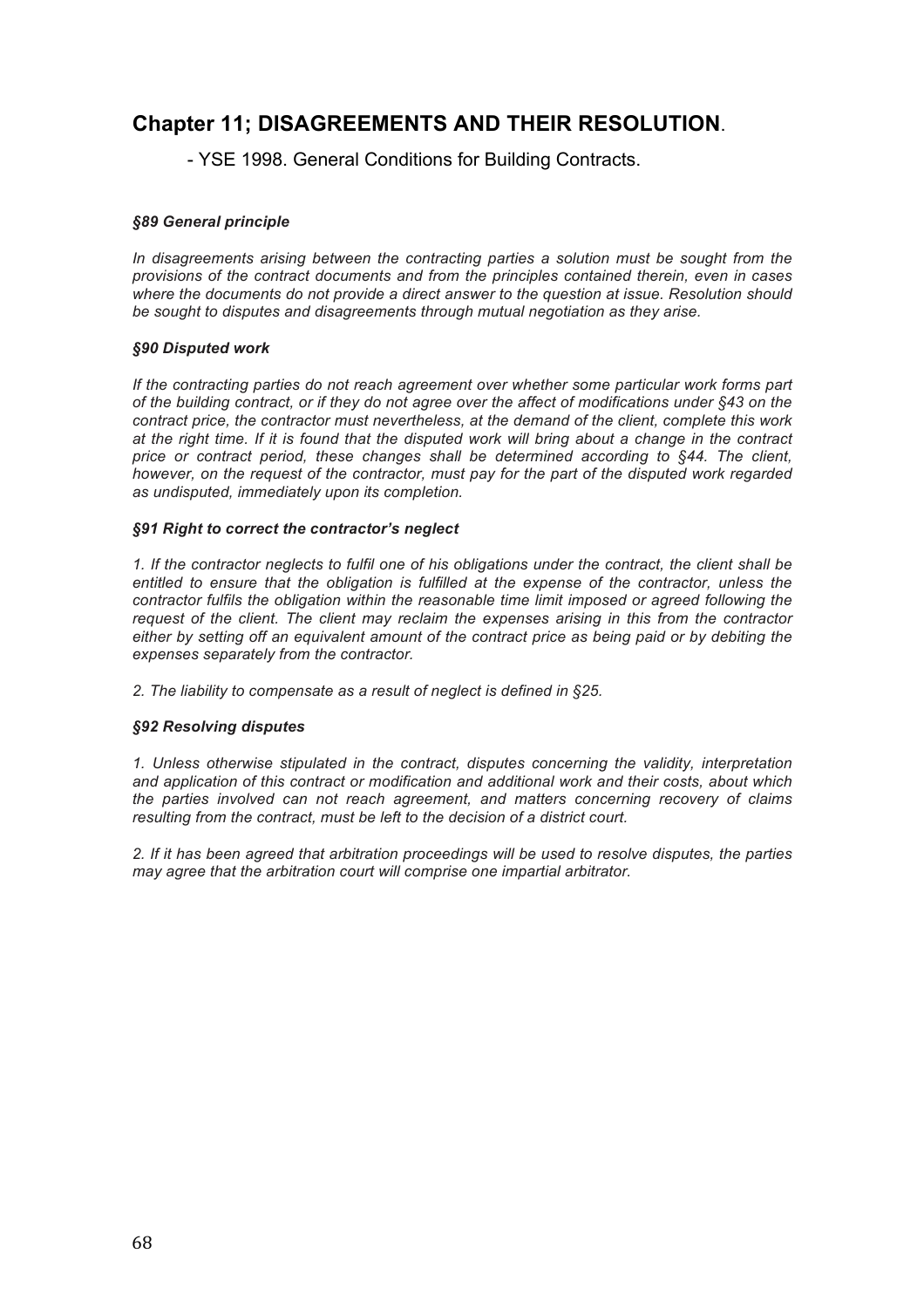



Disagreements between the developer and the contractor is not regulated in any Spanish law, nor the possible solutions to the different issues that may arise during a construction project.

Similarly, says Finnish legislation, the solution to disagreements between the parties to a construction contract should be in accordance with the dictates of the construction contract.

In case in which the reason for the disagreement is not contained in the construction contract, the parties to the contract of work must reach an agreement as favorable to all parties.

If the disagreement is whether a job is within the contract or not, should be to reach an agreement, where the builder do the work that the client asked, however the client must assume and pay the cost of labor when performed .

As in Finland, if the builder fails to meet its contractual obligations, the cost of the additionals works will pay by the builder as well as some compensation for the delay.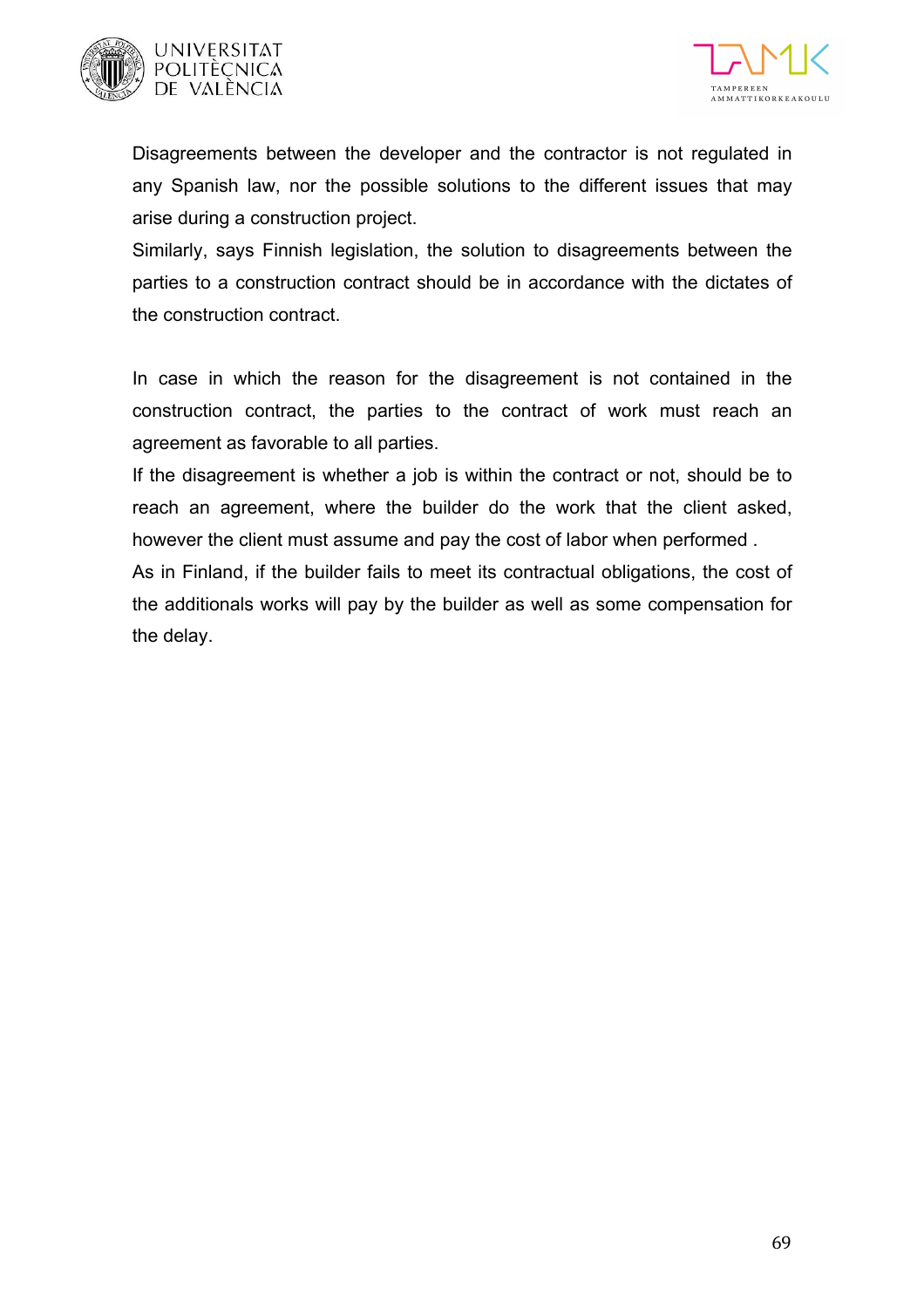## **CONCLUSIONS.**

This study has focused on getting a comparison from a practical point of view, construction contracts, modifications, conservancies or rehabilitation of infrastructure in Finland, with the same contracts in Spain.

The legal framework for contracts for the execution of works by the Finnish state is much more concise, precise, and detailed the Spanish legal framework. While in Finland all the legislation on this subject is contained in a law, YSE1998 General Conditions For Building Contracts, in Spain is contained in several laws.

Being less precise Spanish laws, and not have detailed all possible cases, as the Finnish case, they can be considered more flexible, and each contract new constrccuión or rehabilitation varies adapting to the different needs of private companies and the client, facilitating agreed between parties of the contract.

Despite the differences between the laws of two countries in terms of content, there are many chapters and articles with a similar or even equal content. So in some ways they are very similar modes of carrying out contract work, despite the large differences between the two cultures, especially the weather, working methods and types of construction.

In my opinion, if I compare the laws of contract work, I think the law YSE1998 General Conditions For Building Contracts, is more complete. This law is more specific and contains more detail on many aspects and what I think is most important is that all the information is contained in a single document, this facilitates understanding by the parties forming the contract.

Moreover, the Spanish law is not as specified in many ways like the Finnish law, so the terms of the contracts can be much more specific to each contract, as the parties to the contract can decide for themselves many aspects of the contract.